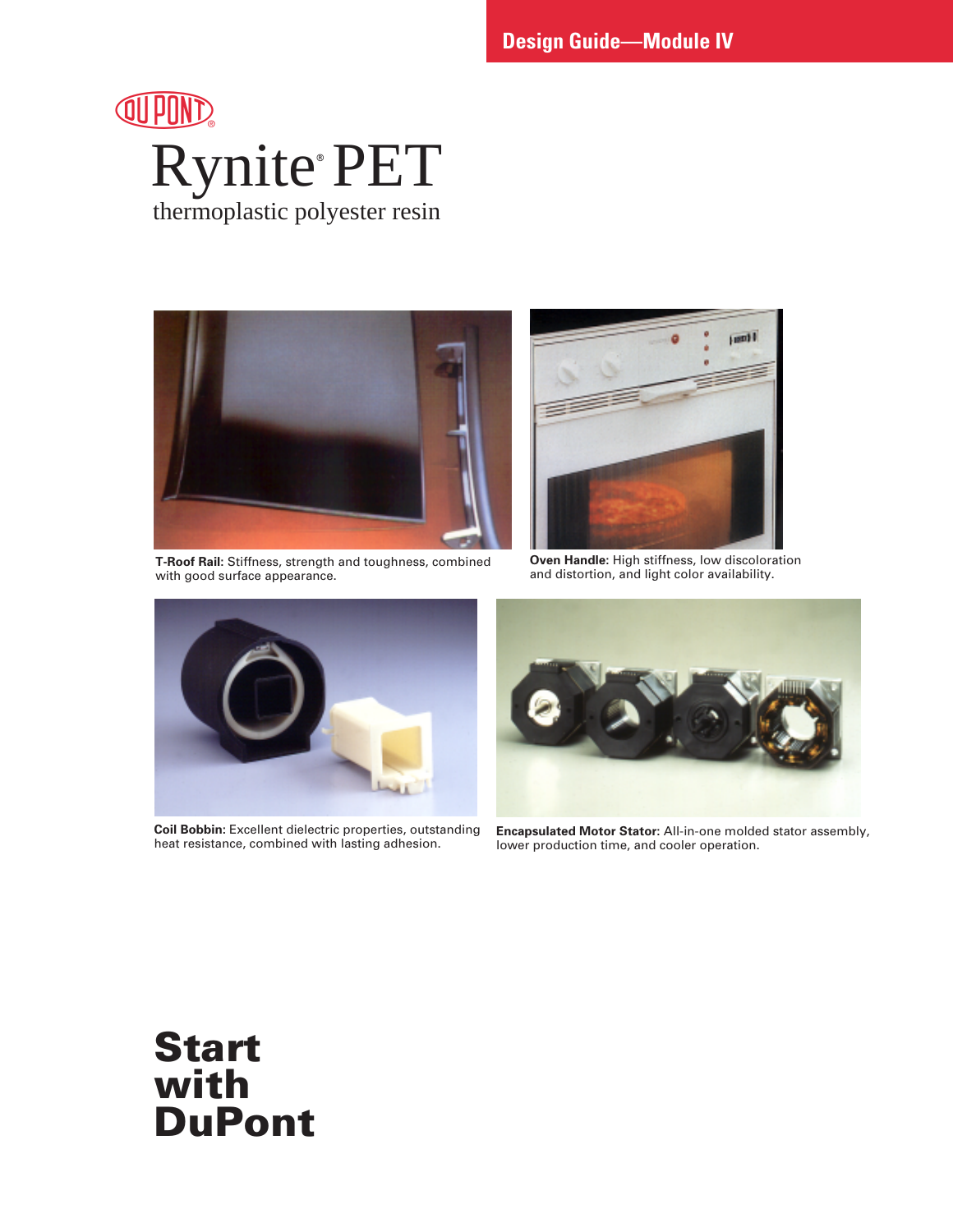# **Identity and Trademark Standards**

#### **Guidelines for Customer Use—Joint ventures and authorized resellers**

Only joint ventures and resellers who have signed special agreements with DuPont to resell DuPont products in their original form and/or packaging are authorized to use the Oval trademark, subject to the approval of an External Affairs representative.

#### **Guidelines for Customer Use—All other customers**

All other customer usage is limited to a product signature arrangement, using Times Roman typography, that allows mention of DuPont products that serve as ingredients in the customer's products. In this signature, the phrase, "Only by DuPont" follows the product name.

Rynite® PET only by DuPont or Rynite® PET Only by DuPont

A registration notice ® or an asterisk referencing the registration is required. In text, "Only by DuPont" may follow the product name on the same line, separated by two letter-spaces (see above example). When a DuPont product name is used in text, a ® or a reference by use of an asterisk must follow the product name. For example, "This device is made of quality DuPont Rynite® PET polyester elastomer for durability and corrosion resistance."

Rynite® PET is a DuPont registered trademark.

Rev. August 1995



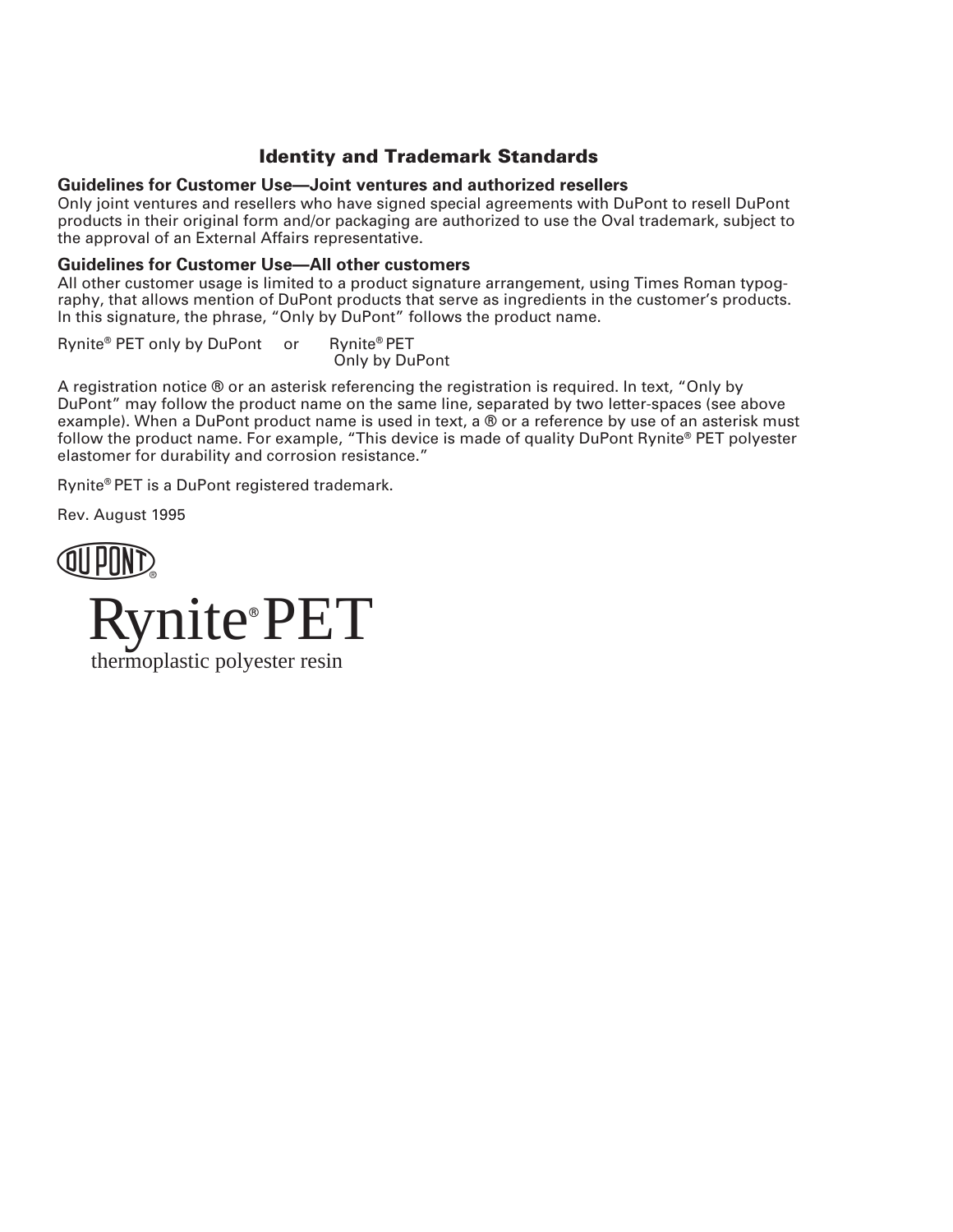# **Table of Contents**

| <b>Chapter 1-Introduction and General Properties  1</b> |  |
|---------------------------------------------------------|--|
|                                                         |  |
| Product Descriptions (Compositions)  3                  |  |
| Data Tables (Typical Properties of Rynite® PET)  5      |  |
|                                                         |  |
|                                                         |  |
|                                                         |  |
|                                                         |  |
|                                                         |  |
|                                                         |  |
|                                                         |  |
| <b>Properties from Machined versus</b>                  |  |
|                                                         |  |
|                                                         |  |
|                                                         |  |
|                                                         |  |
|                                                         |  |
| <b>Chapter 4-Electrical Properties and</b>              |  |
|                                                         |  |
|                                                         |  |
|                                                         |  |
|                                                         |  |

| <b>Chapter 6—Government and Agency Approvals  45</b><br>Underwriters' Laboratories Ratings  46<br>Military Specification MIL-M-24519  46<br>Food and Drug Administration (FDA)  46<br>National Sanitation Foundation (NSF)  46 |    |
|--------------------------------------------------------------------------------------------------------------------------------------------------------------------------------------------------------------------------------|----|
| General Decorating Techniques  50                                                                                                                                                                                              | 48 |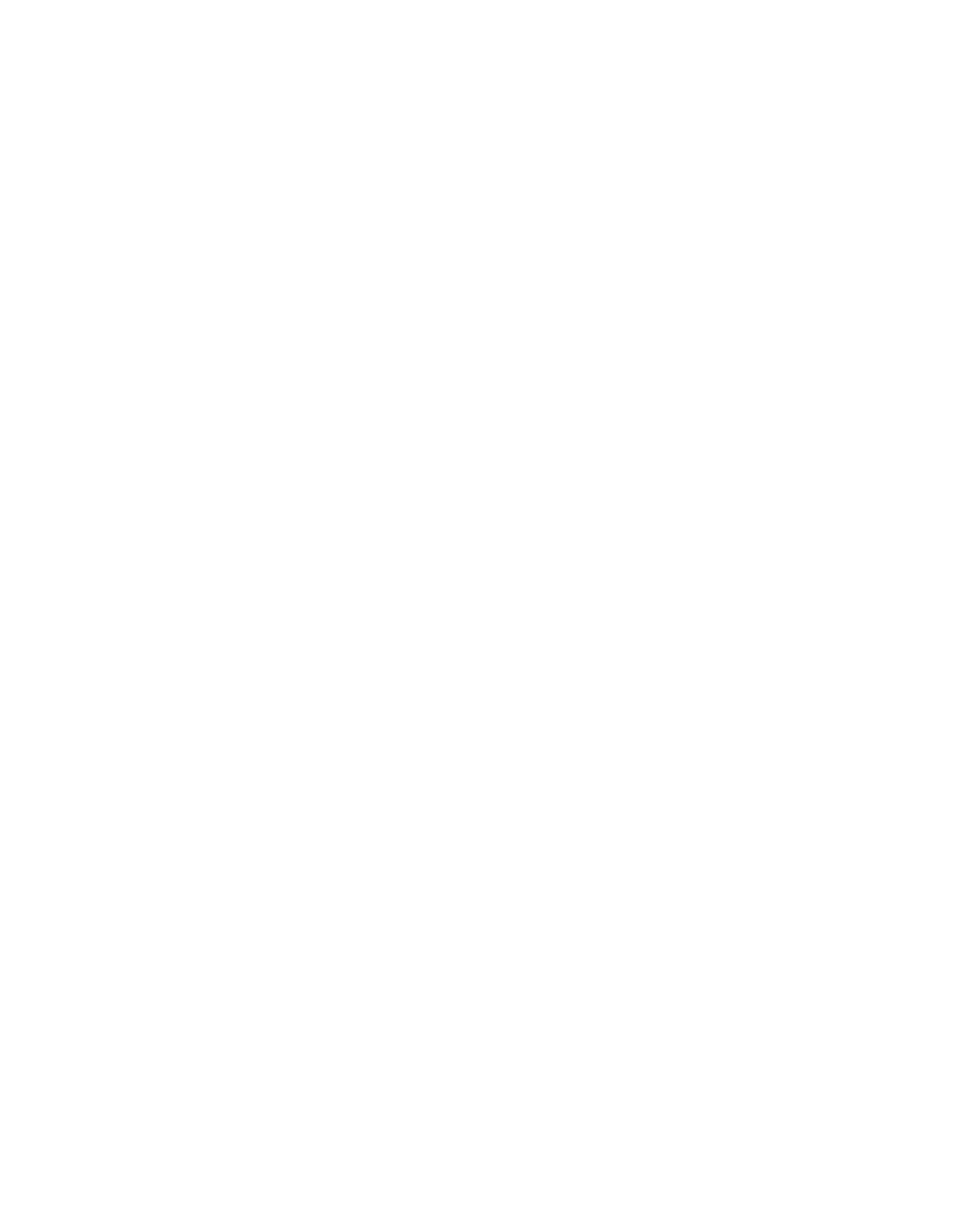**Chapter 1**

# **Introduction and General Properties**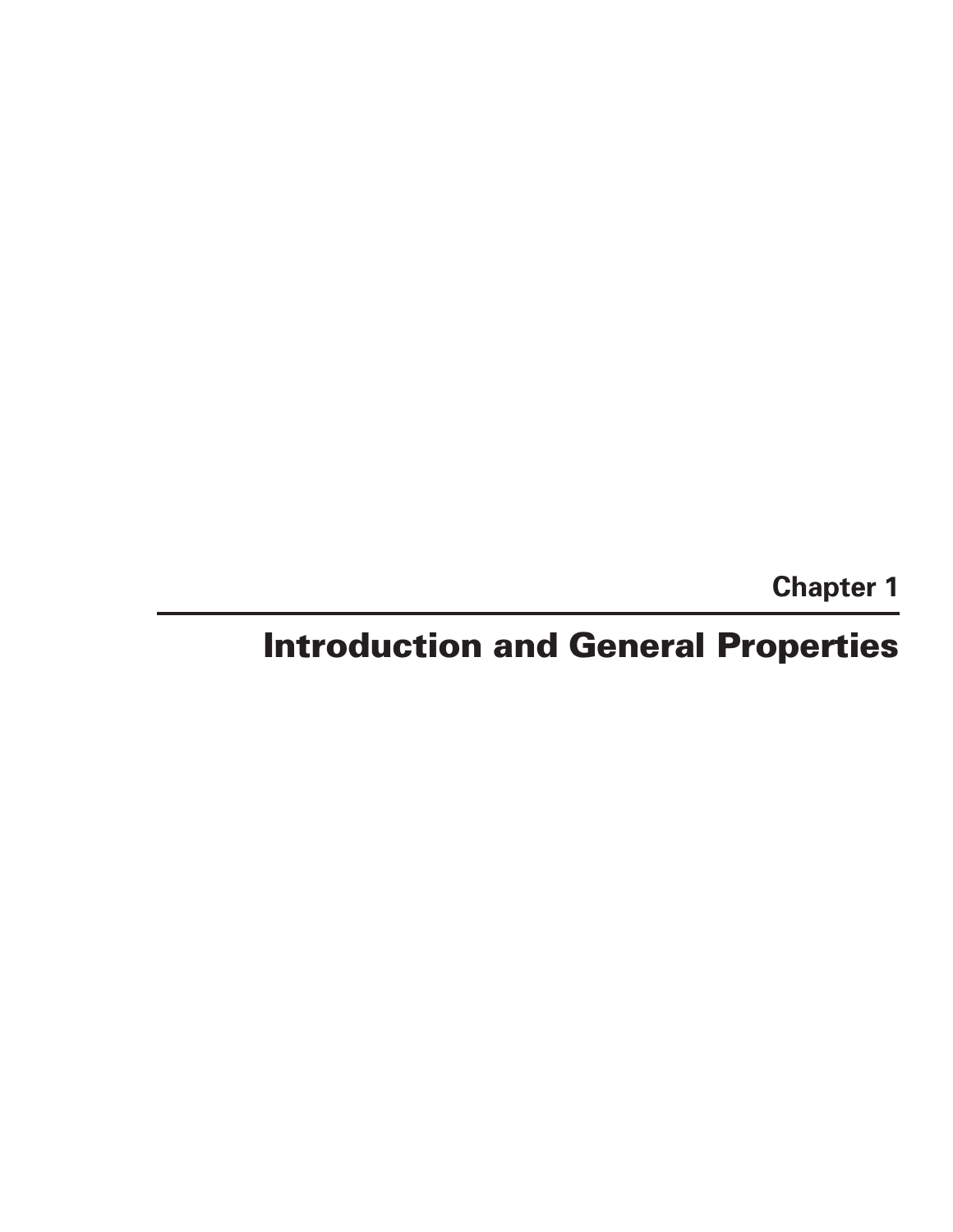# **General Description**

Rynite® PET thermoplastic polyester resins contain uniformly dispersed glass fibers or mineral/glass fiber combinations in polyethylene terephthalate (PET) resin that has been specially formulated for rapid crystallization during the injection molding process. Rynite® PET thermoplastic polyester resins are among the strongest and stiffest engineering resins available. As an engineering polymer resin family, Rynite® PET thermoplastic polyester resins offer a unique combination of properties—high strength, stiffness, excellent dimensional stability, outstanding chemical and heat resistance, and good electrical properties.

Specific grades of Rynite® PET thermoplastic polyester resin are formulated with special emphasis on strength, low warp and dimensional stability, toughness, high-temperature color stability, electrical properties, and excellent UL flammability and relative temperature index ratings.

Rynite® PET thermoplastic polyester resins are noted for their excellent flow characteristics in thin wall applications, close molding tolerances, and high productivity from multicavity molds. Several compositions are exceptional in encapsulation applications. The properties, processing characteristics, and competitive price of Rynite® PET thermoplastic polyester resins lead to high value-in-use and lower part cost and weight as compared to metals such as zinc or aluminum.

Among the many successful applications for Rynite® PET thermoplastic polyester resins are housings and covers, support brackets, pump parts, electrical sensor housings, motor parts, lamp sockets, terminal blocks, switches, bobbins, oven handles and control panels, small appliance housings, automotive support brackets, exterior components, headlamp retainers, ignition components, and luggage racks.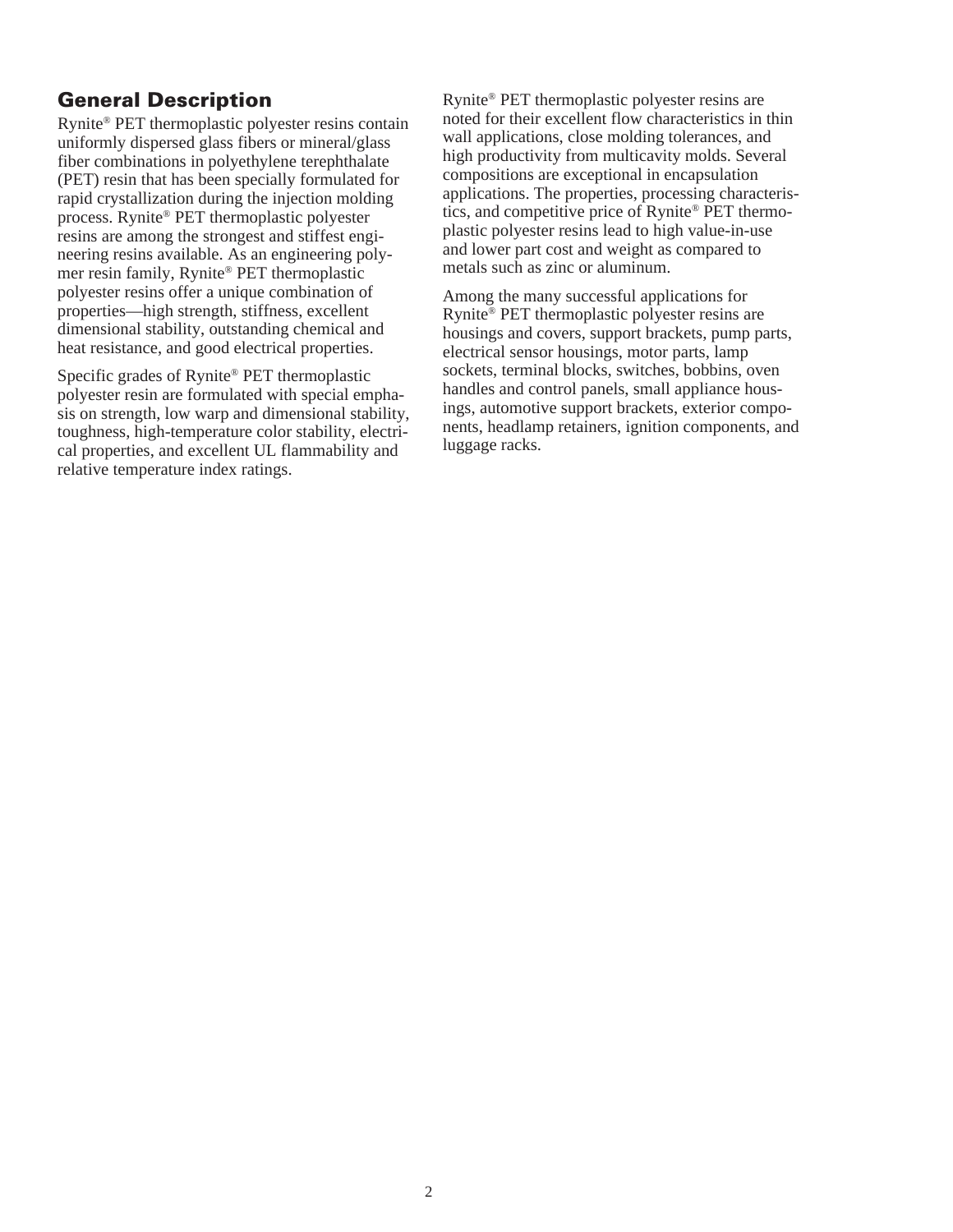#### **Table 1 Compositions**

| <b>Standard</b><br><b>Compositions</b> | <b>Characteristics</b>                                                                                                                                                                                               | <b>Candidate Uses</b>                                                                                                                                                                                                                                                                       |  |  |  |  |  |
|----------------------------------------|----------------------------------------------------------------------------------------------------------------------------------------------------------------------------------------------------------------------|---------------------------------------------------------------------------------------------------------------------------------------------------------------------------------------------------------------------------------------------------------------------------------------------|--|--|--|--|--|
| <b>General-Purpose Grades</b>          |                                                                                                                                                                                                                      |                                                                                                                                                                                                                                                                                             |  |  |  |  |  |
| Rynite <sup>®</sup> 520                | 20% glass-reinforced modified polyethylene<br>terephthalate-good balance of strength, stiffness,<br>specific gravity, and toughness with good surface<br>appearance.                                                 | Housings, electrical components, covers,<br>frames, bobbins.                                                                                                                                                                                                                                |  |  |  |  |  |
| Rynite <sup>®</sup> 530                | 30% glass-reinforced modified polyethylene tereph-<br>thalate-outstanding balance of strength, stiffness,<br>and toughness, excellent electrical properties,<br>surface appearance, and chemical resistance.         | Electrical/electronic parts such as ignition<br>components, relay bases, lamp sockets,<br>bobbins; housings and other parts for pumps;<br>mechanical components including gears,<br>sprockets, vacuum cleaner parts, motor end<br>bells; chair arms, casters, and other furniture<br>parts. |  |  |  |  |  |
| Rynite <sup>®</sup> 545                | 45% glass-reinforced modified polyethylene tereph-<br>thalate-greater strength and stiffness, excellent<br>dimensional stability, and creep resistance.                                                              | Lamp housings, compressor housings, fuel,<br>air, and temperature sensor housings, sunroof<br>frames, spools, bobbins, transmission compo-<br>nents, medical devices.                                                                                                                       |  |  |  |  |  |
| Rynite <sup>®</sup> 555                | 55% glass-reinforced modified polyethylene tereph-<br>thalate-superior stiffness, dimensional stability,<br>heat resistance, and outstanding resistance to<br>creep.                                                 | Structural support brackets, housings and<br>covers, auto parts, bicycle components,<br>propellors.                                                                                                                                                                                         |  |  |  |  |  |
| <b>Low Warp Grades</b>                 |                                                                                                                                                                                                                      |                                                                                                                                                                                                                                                                                             |  |  |  |  |  |
| Rynite <sup>®</sup> 935                | 35% mica/glass-reinforced modified polyethylene<br>terephthalate-exceptionally low warpage, excel-<br>lent electrical properties, high stiffness, and high<br>heat resistance.                                       | Exterior body parts, structural housings and<br>frames, irrigation components, electrical<br>components including transformer and<br>ignition coil housings.                                                                                                                                |  |  |  |  |  |
| Rynite <sup>®</sup> 940                | 40% mica/glass-reinforced modified polyethylene<br>terephthalate-greater strength, stiffness, and low<br>warpage.                                                                                                    | Frames, exterior body parts; structural<br>supports.                                                                                                                                                                                                                                        |  |  |  |  |  |
| <b>Toughened Grades</b>                |                                                                                                                                                                                                                      |                                                                                                                                                                                                                                                                                             |  |  |  |  |  |
| Rynite <sup>®</sup> 408                | 30% glass-reinforced modified polyethylene tereph-<br>thalate with improved impact resistance. Excellent<br>balance of strength, stiffness, toughness, and<br>temperature resistance.                                | Water pump housings, structural housings<br>and brackets, electrical and electronic<br>housings, luggage rack components.                                                                                                                                                                   |  |  |  |  |  |
| Rynite <sup>®</sup> 415HP              | 15% glass-reinforced modified polyethylene tereph-<br>thalate-improved for easy, fast processing over a<br>broad molding range-excellent balance of<br>strength, stiffness, and temperature resistance.              | Snap fit applications, encapsulation of<br>sensors, coils, etc.                                                                                                                                                                                                                             |  |  |  |  |  |
| Rynite <sup>®</sup> SST 35             | 35% stiffened, super-tough, glass-reinforced<br>modified polyethylene terephthalate-superior<br>combination of toughness and stiffness. Excellent<br>surface appearance, moldability, and temperature<br>resistance. | Automotive parts, wheels, yard and shop<br>tools, sporting goods, luggage components,<br>appliance housings, structural furniture<br>components.                                                                                                                                            |  |  |  |  |  |

(continued)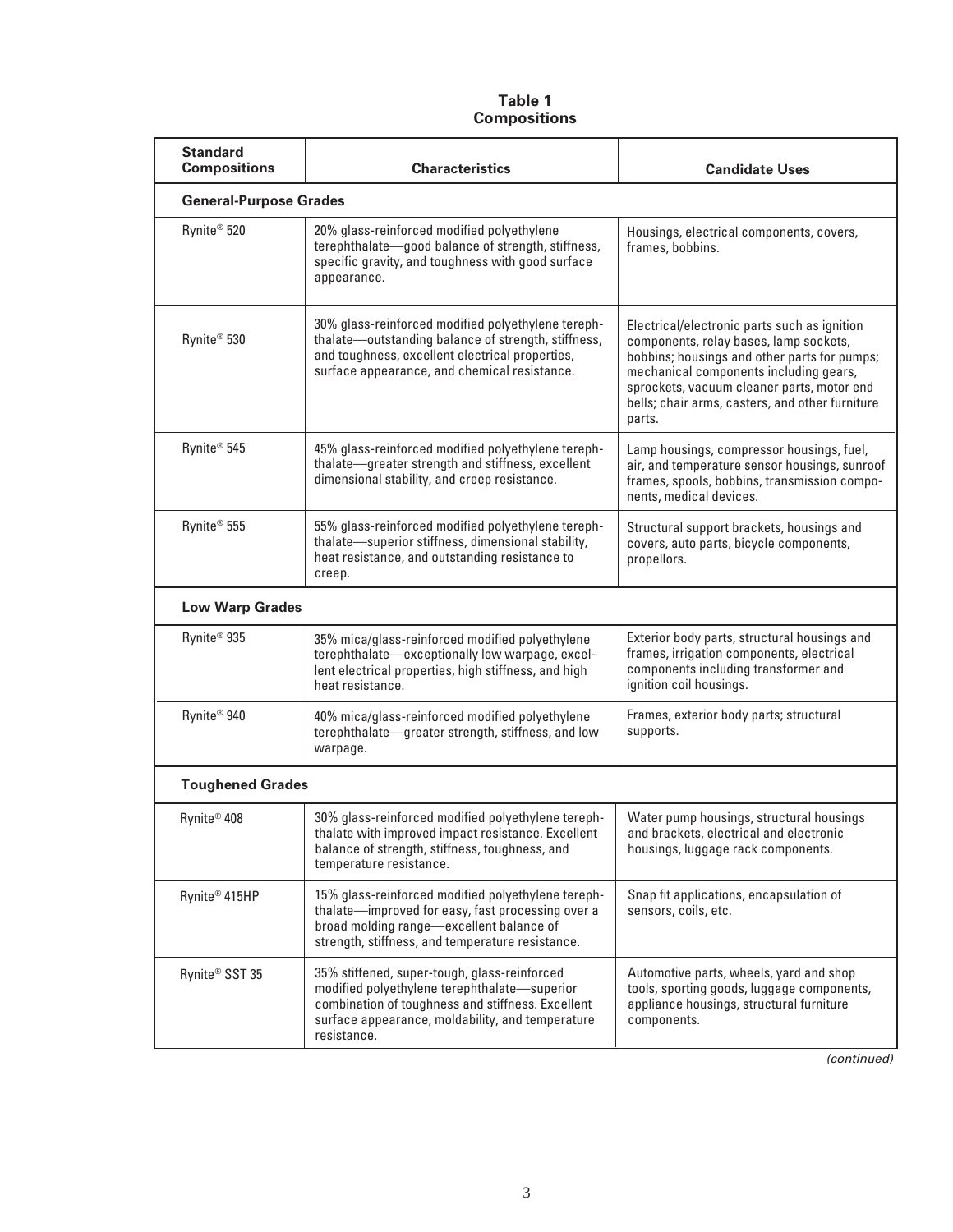#### **Table 1 Compositions** (continued)

| <b>Standard</b><br><b>Compositions</b> | <b>Characteristics</b>                                                                                                                                                                                                                                                          | <b>Candidate Uses</b>                                                                                                                                                                                             |
|----------------------------------------|---------------------------------------------------------------------------------------------------------------------------------------------------------------------------------------------------------------------------------------------------------------------------------|-------------------------------------------------------------------------------------------------------------------------------------------------------------------------------------------------------------------|
| <b>Flame-Retardant Grades*</b>         |                                                                                                                                                                                                                                                                                 |                                                                                                                                                                                                                   |
| Rynite <sup>®</sup> FR330              | Flame-retardant, 30% glass-reinforced modified<br>polyethylene terephthalate. Recognized by UL as 94<br>V-0 at 0.032". Has a 140°C (284°F) temperature index.<br>Excellent balance of electrical and mechanical<br>properties. High temperature resistance and flow.            | Electrical and electronic connectors and<br>components such as relays, switches, lamp<br>sockets, and fans. Used in structural compo-<br>nents such as office equipment, fans, fan<br>housings, and oven handles. |
| Rynite <sup>®</sup> FR515              | Flame-retardant, 15% glass-reinforced modified<br>polyethylene terephthalate. Recognized by UL as 94<br>V-0 at 0.034". Has a 140°C (284°F) temperature index.<br>Excellent balance of electrical and mechanical<br>properties. High temperature resistance and flow.            | Electrical and electronic connectors and<br>components such as relays, switches, lamp<br>sockets, and fans.                                                                                                       |
| Rynite <sup>®</sup> FR530              | Flame-retardant, 30% glass-reinforced modified<br>polyethylene terephthalate. Recognized by UL as 94<br>V-0 at 0.014". Has a 150°C (302°F) temperature index.<br>Outstanding balance of properties and excellent<br>flow characteristics.                                       | Electrical and electronic connectors and<br>other components requiring flame-retardant<br>characteristics. Used in applications employ-<br>ing vapor phase and wave soldering<br>techniques.                      |
| Rynite <sup>®</sup> FR543              | Flame-retardant, 43% glass-reinforced polyethylene<br>terephthalate. Has a 155°C (311°F) temperature<br>index-equivalent to many thermosets. Recognized<br>by UL as 94 V-0 at 0.032".                                                                                           | Electrical/electronic applications such as<br>relays, switches, lighting ballasts, and<br>terminal blocks.                                                                                                        |
| Rynite <sup>®</sup> FR943              | Flame-retardant, 43% glass-reinforced modified<br>polyethylene terephthalate. Recognized by UL as 94<br>V-0 at 0.014". Has a 155°C (311°F) temperature index.<br>Excellent balance of electrical and mechanical<br>properties. Low warp characteristics.                        | Electrical and electronic connectors and<br>other components requiring low warp charac-<br>teristics. Used in electronic applications such<br>as connector bodies and terminal blocks.                            |
| Rynite <sup>®</sup> FR945              | Flame-retardant, 45% mineral/glass-reinforced<br>modified polyethylene terephthalate. Recognized by<br>UL as 94 V-0 at 0.032". Has a 150°C (302°F) tempera-<br>ture index. Low warpage, high stiffness, and eco-<br>nomical price.                                              | Electrical and electronic components.<br>Economical for large parts requiring flame-<br>retardant characteristics, such as motor<br>housings, bobbins, terminal blocks, and fans.                                 |
| Rynite <sup>®</sup> FR946              | Flame-retardant, 46% glass-reinforced modified<br>polyethylene terephthalate. Recognized by UL as<br>94 V-0 at 0.032". Has a 150°C (302°F) temperature<br>index. Excellent balance of stiffness, strength,<br>toughness, good surface appearance, and electrical<br>properties. | Electrical and electronic components.<br>Economical for large parts requiring flame-<br>retardant characteristics, such as connector<br>bodies, bobbins, and terminal blocks.                                     |

\*This numerical flame spread rating is not intended to reflect hazards presented by this or any other material under actual fire conditions.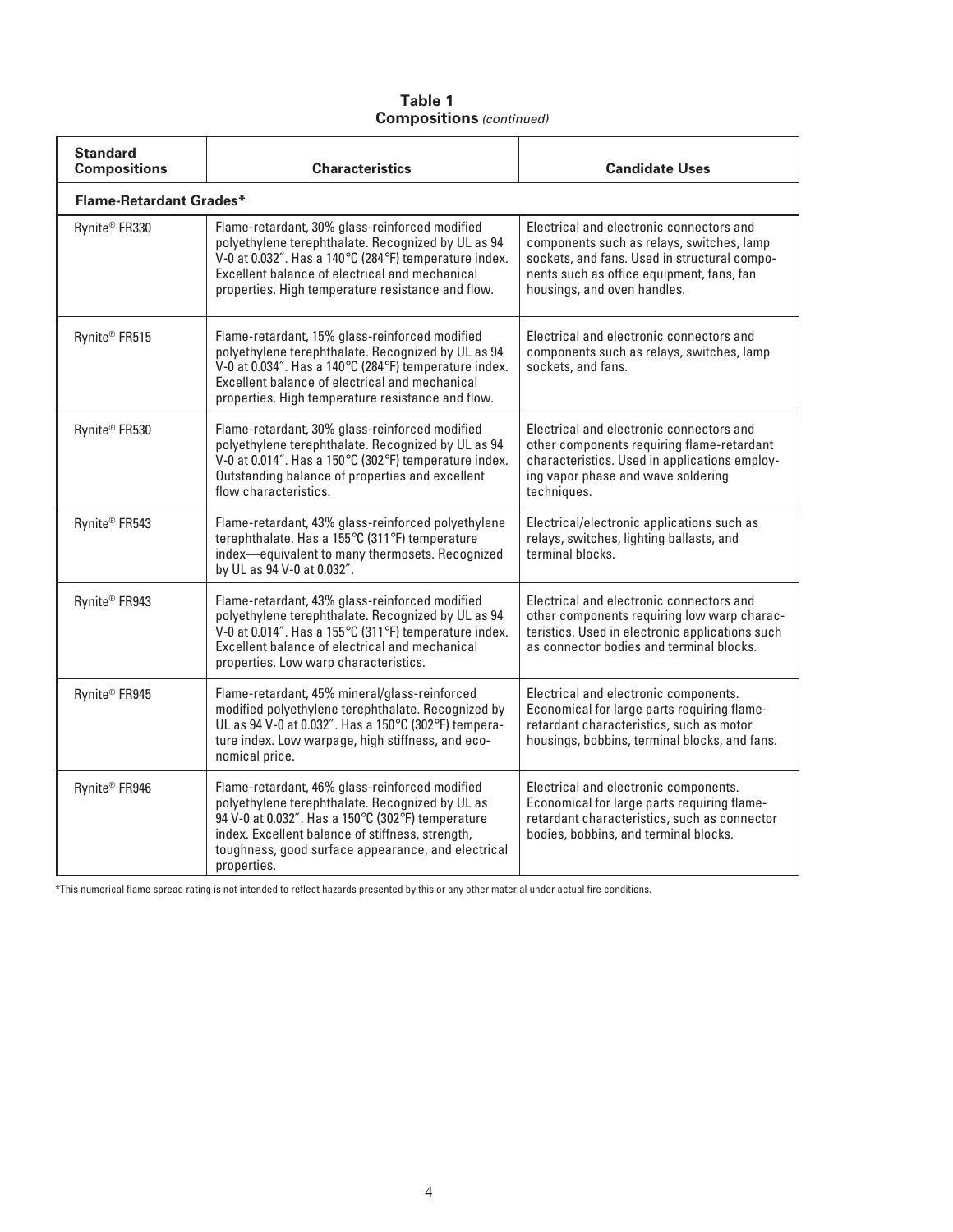|                      |                                                                                                                                                                                                                                                                                                                                     |                      |                                                                               |                                                                  | <b>General-Purpose</b>                                             |                                                                      |                                                                      |                                                                   | <b>Low Warp</b>                                                    |                                                                  | <b>Toughened</b>                                             |                                                                                                    |                                                                    |                                                                |                                                                    | <b>Flame-Retardant</b>                                               |                                                                    |                                                                    |                                                                    |
|----------------------|-------------------------------------------------------------------------------------------------------------------------------------------------------------------------------------------------------------------------------------------------------------------------------------------------------------------------------------|----------------------|-------------------------------------------------------------------------------|------------------------------------------------------------------|--------------------------------------------------------------------|----------------------------------------------------------------------|----------------------------------------------------------------------|-------------------------------------------------------------------|--------------------------------------------------------------------|------------------------------------------------------------------|--------------------------------------------------------------|----------------------------------------------------------------------------------------------------|--------------------------------------------------------------------|----------------------------------------------------------------|--------------------------------------------------------------------|----------------------------------------------------------------------|--------------------------------------------------------------------|--------------------------------------------------------------------|--------------------------------------------------------------------|
|                      | <b>Property</b>                                                                                                                                                                                                                                                                                                                     | <b>Method</b>        | Unit                                                                          | <b>Rynite®</b><br>520                                            | <b>Rynite®</b><br>530                                              | <b>Rynite®</b><br>545                                                | <b>Rynite®</b><br>555                                                | <b>Rynite®</b><br>935                                             | Rynite®<br>940                                                     | <b>Rynite®</b><br>408                                            | <b>Rynite®</b><br>415HP                                      | <b>Rynite®</b><br><b>SST 35</b>                                                                    | <b>Rynite®</b><br><b>FR330</b>                                     | <b>Rynite®</b><br><b>FR515</b>                                 | <b>Rynite®</b><br><b>FR530</b>                                     | <b>Rynite®</b><br><b>FR543</b>                                       | <b>Rynite®</b><br><b>FR943</b>                                     | Rynite <sup>®</sup><br><b>FR945</b>                                | <b>Rynite®</b><br><b>FR946</b>                                     |
|                      | <b>Tensile Strength</b><br>$-40^\circ$ C<br>$-40$ °F<br>$23^\circ$ C<br>73°F<br>90°C<br>194°F<br>150°C<br>300°F                                                                                                                                                                                                                     | ASTM<br>D638         | <b>MPa</b><br>kpsi<br><b>MPa</b><br>kpsi<br>MPa<br>kpsi<br><b>MPa</b><br>kpsi | 148<br>21.5<br>114<br>16.5<br>58.6<br>8.5<br>41.4<br>6.0         | 214<br>31.0<br>159<br>23.0<br>83.4<br>12.1<br>56.5<br>8.2          | 242<br>35.1<br>186<br>27.0<br>91.7<br>13.3<br>66.9<br>9.7            | 220<br>31.9<br>189<br>27.5<br>95.8<br>13.9<br>70.0<br>10.0           | 121<br>17.5<br>89.6<br>13.0<br>40.7<br>5.9<br>29.7<br>4.3         | 152<br>22.0<br>117<br>17.0<br>55.2<br>8.0<br>38.6<br>5.6           | 206<br>29.9<br>126<br>18.3<br>70.3<br>10.2<br>55.2<br>8.0        | 145<br>21.0<br>79.0<br>11.5<br>44.8<br>6.5<br>35.9<br>5.2    | 190<br>27.5<br>103<br>15.0<br>55.2<br>8.0<br>44.8<br>6.5                                           | 193<br>28.0<br>138<br>20.0<br>72.4<br>10.5<br>44.8<br>6.5          | 138<br>20.0<br>107<br>15.5<br>55.2<br>8.0<br>38.0<br>5.5       | 193<br>28.0<br>138<br>20.0<br>72.4<br>10.5<br>44.8<br>6.5          | 210<br>30.5<br>172<br>25.0<br>86.5<br>12.5<br>55.2<br>8.0            | 155<br>22.5<br>124<br>18.0<br>65.5<br>9.5<br>40.0<br>5.8           | 139<br>20.2<br>104<br>15.1<br>51.0<br>7.4<br>31.7<br>4.6           | 145<br>21.0<br>103<br>15.0<br>55.2<br>8.0<br>34.5<br>5.0           |
| Strength             | <b>Elongation at Break</b><br>$-40^{\circ}$ C ( $-40^{\circ}$ F)<br>23°C (73°F)<br>90 $°C$ (194 $\degree$ F)<br>150°C (300°F)                                                                                                                                                                                                       | <b>ASTM</b><br>D638  | $\%$<br>$\%$<br>$\frac{0}{0}$<br>$\%$                                         | 2.1<br>2.3<br>6.0<br>7.0                                         | 2.5<br>2.7<br>5.7<br>6.5                                           | 1.7<br>2.1<br>4.5<br>6.0                                             | 1.5<br>1.6<br>3.5<br>4.0                                             | 1.8<br>2.0<br>5.0<br>7.0                                          | 1.6<br>1.9<br>5.5<br>6.5                                           | 3.0<br>3.3<br>7.0<br>7.5                                         | 3.0<br>6.0<br>13<br>14                                       | 3.2<br>5.0<br>8.5<br>8.5                                                                           | 1.9<br>2.1<br>3.5<br>4.0                                           | 2.5<br>2.6<br>4.7<br>6.7                                       | 1.9<br>2.1<br>3.5<br>4.0                                           | 1.7<br>1.8<br>4.3<br>5.5                                             | 1.3<br>1.5<br>3.0<br>4.5                                           | 1.4<br>1.4<br>4.0<br>5.0                                           | 1.2<br>1.2<br>3.0<br>4.0                                           |
|                      | <b>Tensile Modulus</b><br>$-40^\circ$ C<br>$-40$ <sup>o</sup> F<br>$23^\circ$ C<br>73°F<br>90°C<br>194°F<br>150°C<br>300°F                                                                                                                                                                                                          | <b>ASTM</b><br>D638  | <b>MPa</b><br>kpsi<br><b>MPa</b><br>kpsi<br>MPa<br>kpsi<br><b>MPa</b><br>kpsi | 8,280<br>1,200<br>7,240<br>1,050<br>3,370<br>488<br>2,090<br>303 | 11,300<br>1,640<br>10,700<br>1,550<br>4,540<br>658<br>3,090<br>448 | 16,400<br>2,380<br>15,500<br>2,250<br>8,410<br>1,220<br>5,100<br>740 | 20,500<br>2,970<br>17,900<br>2,590<br>9,100<br>1,320<br>6,380<br>925 | 11,200<br>1,620<br>9,930<br>1,440<br>3,170<br>460<br>2,420<br>351 | 13,900<br>2,010<br>11,600<br>1,680<br>4,450<br>645<br>3,190<br>462 | 9,790<br>1,420<br>9,310<br>1,350<br>3,280<br>475<br>2,700<br>392 | 6,400<br>928<br>4,220<br>612<br>1,830<br>265<br>1,690<br>245 | 10,900<br>1,580<br>7,590<br>1,100<br>3,240<br>470<br>2,300<br>333                                  | 12,500<br>1,810<br>11,000<br>1,590<br>5,580<br>809<br>3,890<br>564 | 7,100<br>1,030<br>6,890<br>999<br>3,040<br>441<br>2,280<br>331 | 12,500<br>1,810<br>11,000<br>1,590<br>5,580<br>809<br>3,890<br>564 | 17,100<br>2,480<br>16,500<br>2,390<br>8,210<br>1,190<br>5,050<br>732 | 15,700<br>2,280<br>11,900<br>1,720<br>6,470<br>939<br>4,300<br>628 | 16,400<br>2,380<br>12,300<br>1,780<br>5,900<br>857<br>2,450<br>355 | 15,800<br>2,290<br>14,500<br>2,100<br>4,920<br>713<br>3,610<br>523 |
|                      | Shear Strength<br>$23^\circ$ C<br>73°F                                                                                                                                                                                                                                                                                              | <b>ASTM</b><br>D732  | <b>MPa</b><br>kpsi                                                            | $\overline{\phantom{0}}$                                         | 79.0<br>11.5                                                       | 86.5<br>12.5                                                         | 82.7<br>12.0                                                         | 53.7<br>7.8                                                       | 60.7<br>8.8                                                        | $\overline{\phantom{0}}$<br>$\overline{\phantom{0}}$             | 40.0<br>5.8                                                  | 38.0<br>5.5                                                                                        | 60.0<br>8.7                                                        | 52.0<br>7.5                                                    | 60.0<br>8.7                                                        | 58.6<br>8.5                                                          | 55.2<br>8.0                                                        | 48.3<br>7.0                                                        | 52.0<br>7.5                                                        |
|                      | <b>Flexural Strength</b><br>$-40^\circ$ C<br>$-40$ <sup>o</sup> F<br>$23^\circ$ C<br>73°F<br>90°C<br>194°F<br>$150^\circ$ C<br>300°F                                                                                                                                                                                                | <b>ASTM</b><br>D790  | <b>MPa</b><br>kpsi<br><b>MPa</b><br>kpsi<br>MPa<br>kpsi<br>MPa<br>kpsi        | 200<br>29.0<br>172<br>25.0<br>90.3<br>13.1<br>55.9<br>8.1        | 269<br>39.0<br>235<br>34.0<br>114<br>16.5<br>75.8<br>11.0          | 324<br>47.0<br>283<br>41.0<br>141<br>20.5<br>96.5<br>14.0            | 345<br>50.0<br>290<br>42.0<br>159<br>23.0<br>110<br>16.0             | 176<br>25.5<br>141<br>20.5<br>62.1<br>9.0<br>42.7<br>6.2          | 261<br>37.9<br>198<br>28.7<br>73.1<br>10.6<br>49.0<br>7.1          | 266<br>38.6<br>193<br>28.0<br>86.2<br>12.5<br>60.0<br>8.7        | 210<br>30.5<br>93.1<br>13.5<br>48.3<br>7.0<br>34.5<br>5.0    | 276<br>40.0<br>145<br>21.0<br>69.0<br>10.0<br>$\overline{\phantom{0}}$<br>$\overline{\phantom{0}}$ | 262<br>38.0<br>200<br>29.0<br>107<br>15.5<br>69.0<br>10.0          | 179<br>26.0<br>158<br>23.0<br>69.0<br>10.0<br>44.8<br>6.5      | 262<br>38.0<br>200<br>29.0<br>107<br>15.5<br>69.0<br>10.0          | 310<br>45.0<br>248<br>36.0<br>138<br>20.0<br>79.3<br>11.5            | 227<br>33.0<br>186<br>27.0<br>103<br>15.0<br>64.1<br>9.3           | 210<br>30.5<br>154<br>22.3<br>95.2<br>13.8<br>66.9<br>9.7          | 207<br>30.0<br>165<br>24.0<br>96.5<br>14.0<br>55.2<br>8.0          |
|                      | <b>Flexural Modulus</b><br>$-40^\circ$ C<br>$-40$ <sup>o</sup> F<br>$23^\circ$ C<br>73°F<br>90°C<br>194°F<br>150°C<br>300°F                                                                                                                                                                                                         | ASTM<br>D790         | <b>MPa</b><br>kpsi<br><b>MPa</b><br>kpsi<br>MPa<br>kpsi<br><b>MPa</b><br>kpsi | 7,590<br>1,100<br>6,480<br>940<br>2,690<br>390<br>1,870<br>271   | 10,300<br>1,500<br>8,960<br>1,300<br>3,580<br>520<br>2,690<br>390  | 15,200<br>2,200<br>17,900<br>2,000<br>5,510<br>800<br>4,000<br>580   | 20,700<br>3,000<br>17,900<br>2,600<br>9,210<br>1,330<br>5,730<br>832 | 11,700<br>1,700<br>9,600<br>1,400<br>3,370<br>489<br>2,200<br>320 | 13,200<br>1,920<br>11,700<br>1,700<br>3,580<br>520<br>2,100<br>300 | 8,900<br>1,290<br>8,280<br>1,200<br>3,010<br>436<br>2,250<br>326 | 5,860<br>850<br>3,600<br>525<br>1,280<br>185<br>1,100<br>155 | 8,970<br>1,300<br>6,890<br>1,000<br>2,480<br>360<br>1,900<br>275                                   | 11,000<br>1,600<br>10,300<br>1,500<br>4,650<br>674<br>2,650<br>384 | 6,550<br>950<br>5,860<br>850<br>2,410<br>350<br>1,520<br>220   | 11,000<br>1,600<br>10,300<br>1,500<br>4,650<br>674<br>2,650<br>384 | 15,200<br>2,200<br>14,500<br>2,100<br>6,890<br>1,000<br>2,900<br>450 | 14,500<br>2,100<br>13,100<br>1,900<br>5,860<br>850<br>3,440<br>500 | 14,500<br>2,100<br>11,700<br>1,690<br>4,480<br>650<br>2,900<br>420 | 13,800<br>2,000<br>12,400<br>1,800<br>5,860<br>850<br>3,280<br>475 |
| and Creep            | <b>Compressive Strength</b><br>23°C<br>73°F                                                                                                                                                                                                                                                                                         | ASTM<br>D695         | <b>MPa</b><br>kpsi                                                            | 172<br>25.0                                                      | 227<br>33.0                                                        | 235<br>34.0                                                          | 241<br>35.0                                                          | 141<br>20.5                                                       | 175<br>25.4                                                        | 148<br>21.5                                                      | 93.0<br>13.5                                                 | 81.0<br>11.7                                                                                       | 200<br>29.0                                                        | 172<br>24.9                                                    | 200<br>29.0                                                        | 231<br>33.5                                                          | 193<br>28.0                                                        | 168<br>24.4                                                        | 193<br>28.0                                                        |
| ess<br><b>Stiffm</b> | Deformation<br><b>Under Load</b><br>27.6 MPa<br>$(4,000 \text{ psi})$<br>23 $°C$ (73 $°F$ )<br>50°C (122°F)                                                                                                                                                                                                                         | ASTM<br>D621         | $\%$<br>$\%$                                                                  | —<br>-                                                           | 0.4<br>1.6                                                         | 0.4<br>1.2                                                           | $\overline{\phantom{m}}$                                             | —<br>$\overline{\phantom{0}}$                                     | 0.6<br>1.5                                                         | —<br>$\overline{\phantom{0}}$                                    | 2.2<br>4.4                                                   | 2.8<br>4.6                                                                                         | 0.3<br>1.7                                                         | 0.3<br>1.1                                                     | 0.5<br>1.2                                                         | 0.1<br>0.3                                                           | 0.3<br>1.7                                                         | 0.4<br>1.2                                                         | 0.3<br>0.8                                                         |
|                      | <b>Flexural Creep</b><br>27.6 MPa<br>$(4,000 \text{ psi})$<br>5,000 hr<br>23 $°C$ (73 $°F$ )<br>$60^{\circ}$ C (60 $^{\circ}$ F)<br>125 $°C$ (257 $\degree$ F)                                                                                                                                                                      | <b>ASTM</b><br>D2990 | $\%$<br>$\%$<br>$\%$                                                          | $\overline{\phantom{0}}$<br>—                                    | 0.56<br>1.18<br>1.65                                               | 0.32<br>0.70<br>1.14                                                 | 0.19<br>0.81                                                         | 0.50<br>0.91<br>2.50                                              | 0.51<br>1.29<br>1.80                                               | —<br>—<br>$\qquad \qquad -$                                      | 1.98<br>2.94                                                 | 1.22<br>1.43<br>2.84                                                                               | 0.37<br>0.87<br>1.59                                               | 0.70<br>1.18<br>2.99                                           | 0.46<br>1.01<br>1.86                                               | 0.37<br>0.63<br>1.39                                                 | 0.39<br>0.72<br>1.48                                               | 0.46<br>0.87<br>1.83                                               | 0.40<br>0.50<br>1.20                                               |
|                      | <b>Heat Deflection Temp.</b><br>1.8 MPa<br>$(264 \text{ psi})$<br>0.46 MPa<br>$(66 \text{ psi})$                                                                                                                                                                                                                                    | <b>ASTM</b><br>D648  | $^{\circ}$ C<br>°F<br>$^{\circ}$ C<br>°F                                      | 210<br>410<br>240<br>465                                         | 224<br>435<br>247<br>477                                           | 226<br>440<br>248<br>478                                             | 229<br>445<br>246<br>475                                             | 215<br>420<br>241<br>466                                          | 211<br>412<br>241<br>466                                           | 220<br>428<br>240<br>465                                         | 207<br>405<br>235<br>454                                     | 220<br>428<br>246<br>475                                                                           | 222<br>432<br>247<br>477                                           | 215<br>420<br>244<br>471                                       | 224<br>435<br>246<br>475                                           | 224<br>435<br>247<br>477                                             | 220<br>428<br>245<br>473                                           | 200<br>392<br>237<br>459                                           | 225<br>437<br>250<br>482                                           |
|                      | These values are for natural color (NC010) resins only (except 940 BK505). Colorants or other additives may alter some or all of these properties. The data listed here fall<br>within the normal range of product properties, but they should not be used to establish specification limits nor used alone as the basis of design. |                      |                                                                               |                                                                  |                                                                    |                                                                      |                                                                      |                                                                   |                                                                    |                                                                  |                                                              |                                                                                                    |                                                                    |                                                                |                                                                    |                                                                      |                                                                    | (continued)                                                        |                                                                    |

#### **Table 2 Typical Properties of Rynite® PET**

<sup>1</sup>These values are for natural color (NC010) resins only (except 940 BK505). Colorants or other additives may alter some or all of these properties. The data listed here fall within the normal range of product properties,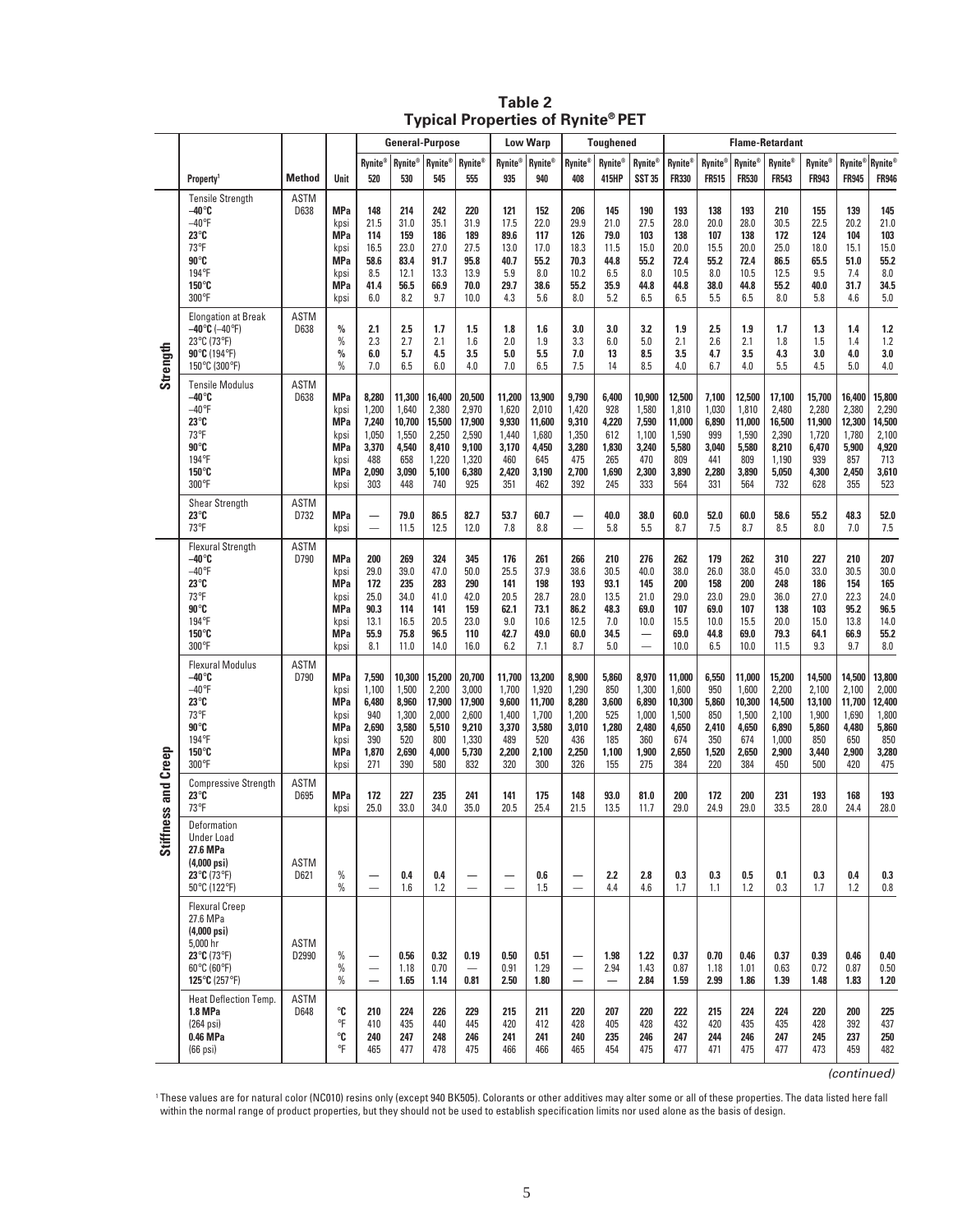|            |                                                                                                                                                                                                                     |                                 |                                                                                                                                                                                            |                                              | <b>General-Purpose</b>                       |                                              |                                              | <b>Low Warp</b>                              |                                              |                                              | <b>Toughened</b>                             |                                              | <b>Flame-Retardant</b>                       |                                              |                                              |                                              |                                              |                                              |                                              |
|------------|---------------------------------------------------------------------------------------------------------------------------------------------------------------------------------------------------------------------|---------------------------------|--------------------------------------------------------------------------------------------------------------------------------------------------------------------------------------------|----------------------------------------------|----------------------------------------------|----------------------------------------------|----------------------------------------------|----------------------------------------------|----------------------------------------------|----------------------------------------------|----------------------------------------------|----------------------------------------------|----------------------------------------------|----------------------------------------------|----------------------------------------------|----------------------------------------------|----------------------------------------------|----------------------------------------------|----------------------------------------------|
|            |                                                                                                                                                                                                                     |                                 |                                                                                                                                                                                            | Rynite® Rynite®                              |                                              | Rynite®                                      | Rynite®                                      | Rynite <sup>®</sup> Rynite®                  |                                              | Rynite®                                      | Rynite <sup>®</sup> Rynite®                  |                                              | Rynite®                                      | Rynite®                                      | ${\sf R}$ ynite $^{\circ}$                   | Rynite®                                      | <b>Rynite</b> ®                              | Rynite®                                      | Rynite <sup>®</sup>                          |
|            | Property <sup>1</sup><br><b>Unnotched Impact</b><br>Strength                                                                                                                                                        | <b>Method</b><br><b>ASTM</b>    | Unit                                                                                                                                                                                       | 520                                          | 530                                          | 545                                          | 555                                          | 935                                          | 940                                          | 408                                          | 415HP                                        | <b>SST 35</b>                                | <b>FR330</b>                                 | <b>FR515</b>                                 | <b>FR530</b>                                 | <b>FR543</b>                                 | <b>FR943</b>                                 | <b>FR945</b>                                 | <b>FR946</b>                                 |
|            | $-40^\circ$ C<br>$-40^\circ F$<br>23°C<br>73°F                                                                                                                                                                      | D4812                           | J/m<br>ft lb/in<br>J/m<br>ft lb/in                                                                                                                                                         | 385<br>7.2<br>510<br>9.5                     | 750<br>14<br>960<br>18                       | 800<br>15<br>1.000<br>19                     | 585<br>11<br>855<br>16                       | 280<br>5.2<br>425<br>8.0                     | 415<br>7.8<br>530<br>9.9                     | 960<br>18<br>960<br>18                       | 640<br>12<br>855<br>16                       | 1,070<br>20<br>1,200<br>23                   | 535<br>10<br>695<br>13                       | 350<br>6.6<br>530<br>9.9                     | 535<br>10<br>585<br>11                       | 510<br>9.5<br>750<br>14                      | 385<br>7.2<br>480<br>9.0                     | 285<br>5.3<br>375<br>7.0                     | 375<br>7.0<br>375<br>7.0                     |
| Toughness  | Izod Impact<br>Strength<br>–40°C<br>$-40^\circ$ F<br>23°C<br>73°F                                                                                                                                                   | <b>ASTM</b><br>D256             | J/m<br>ft lb/in<br>J/m<br>ft lb/in                                                                                                                                                         | 53<br>1.0<br>69<br>1.3                       | 96<br>1.8<br>101<br>1.9                      | 123<br>2.3<br>117<br>2.2                     | 107<br>2.0<br>107<br>2.0                     | 43<br>0.8<br>64<br>1.2                       | 69<br>1.3<br>75<br>1.4                       | 101<br>1.9<br>133<br>2.5                     | 69<br>1.3<br>133<br>2.5                      | 160<br>3<br>235<br>4.4                       | 85<br>1.6<br>91<br>1.7                       | 59<br>1.1<br>69<br>1.3                       | 80<br>1.5<br>91<br>1.7                       | 91<br>1.7<br>96<br>1.8                       | 53<br>1.0<br>64<br>1.2                       | 43<br>0.8<br>48<br>0.9                       | 37<br>0.7<br>48<br>0.9                       |
|            | <b>Fatique Endurance</b><br>at 10 <sup>6</sup> Cycles                                                                                                                                                               | <b>ASTM</b><br>D671             | <b>MPa</b><br>kpsi                                                                                                                                                                         | -<br>$\overline{\phantom{0}}$                | 40.7<br>5.9                                  | 51.0<br>7.4                                  | 53.8<br>7.8                                  | 33.1<br>4.8                                  | 42.7<br>6.2                                  | 34.5<br>5.0                                  | 20.7<br>3.0                                  | 26.9<br>3.9                                  | 41.3<br>6.0                                  | 44.1<br>6.4                                  | 41.3<br>6.0                                  | 50.2<br>7.3                                  | 45.0<br>6.5                                  | 38.0<br>5.5                                  | 37.2<br>5.4                                  |
|            | <b>Melting Point</b>                                                                                                                                                                                                | <b>DSC</b>                      | ℃<br>°F                                                                                                                                                                                    | 254<br>489                                   | 254<br>489                                   | 254<br>489                                   | 254<br>490                                   | 252<br>485                                   | 250<br>482                                   | 254<br>489                                   | 250<br>482                                   | 250<br>482                                   | 254<br>489                                   | 254<br>489                                   | 254<br>489                                   | 254<br>489                                   | 250<br>482                                   | 250<br>482                                   | 254<br>489                                   |
|            | Coeff. of Linear<br><b>Thermal Expansion</b><br><b>Flow Direction</b><br>$-40^\circ$ to 23°C<br>$-40^\circ$ to 73°F<br>22 to 55°C<br>73 to 131°F<br>55 to 160°C<br>131 to 320°F                                     | <b>ASTM</b><br>E831             | 10 <sup>-4</sup> mm/mm/°C<br>$10^{-4}$ in/in/ $\degree$ F<br> 10 <sup>-4</sup> mm/mm/°C<br>$10^{-4}$ in/in/ $\degree$ F<br>$10^{-4}$ mm/mm/ $\degree$ C<br>$10^{-4}$ in/in/ $\degree$ F    | 0.31<br>0.17<br>0.25<br>0.14<br>0.11<br>0.06 | 0.22<br>0.12<br>0.10<br>0.06<br>0.04<br>0.02 | 0.18<br>0.10<br>0.13<br>0.07<br>0.05<br>0.03 | 0.13<br>0.07<br>0.08<br>0.04<br>0.01<br>0.01 | 0.26<br>0.14<br>0.16<br>0.09<br>0.14<br>0.08 | 0.22<br>0.12<br>0.15<br>0.08<br>0.06<br>0.03 | 0.24<br>0.13<br>0.14<br>0.08<br>0.08<br>0.04 | 0.40<br>0.22<br>0.20<br>0.11<br>0.32<br>0.18 | 0.21<br>0.12<br>0.06<br>0.03<br>0.13<br>0.07 | 0.21<br>0.12<br>0.16<br>0.09<br>0.06<br>0.03 | 0.33<br>0.18<br>0.18<br>0.10<br>0.12<br>0.07 | 0.22<br>0.12<br>0.19<br>0.11<br>0.10<br>0.06 | 0.16<br>0.09<br>0.11<br>0.06<br>0.07<br>0.04 | 0.21<br>0.12<br>0.19<br>0.11<br>0.06<br>0.03 | 0.17<br>0.09<br>0.13<br>0.07<br>0.03<br>0.02 | 0.19<br>0.11<br>0.14<br>0.08<br>0.07<br>0.04 |
| Thermal    | <b>Cross Flow</b><br>$-40^\circ$ to 23°C<br>$-40^\circ$ to 73°F<br>23 to 55°C<br>73 to 131°F<br>55 to 160°C<br>131 to 320°F                                                                                         | <b>ASTM</b><br>E831             | $10^{-4}$ mm/mm/ $\degree$ C<br>$10^{-4}$ in/in/ $\degree$ F<br> 10 <sup>-4</sup> mm/mm/°C<br>$10^{-4}$ in/in/ $\degree$ F<br>$10^{-4}$ mm/mm/ $\degree$ C<br>$10^{-4}$ in/in/ $\degree$ F | 0.72<br>0.40<br>0.93<br>0.52<br>0.90<br>0.50 | 0.67<br>0.37<br>0.81<br>0.45<br>1.07<br>0.59 | 0.54<br>0.30<br>0.71<br>0.39<br>0.95<br>0.53 | 0.54<br>0.30<br>0.75<br>0.42<br>0.95<br>0.53 | 0.53<br>0.29<br>0.52<br>0.29<br>0.81<br>0.45 | 0.54<br>0.30<br>0.60<br>0.33<br>0.84<br>0.47 | 0.85<br>0.47<br>0.85<br>0.47<br>0.92<br>0.51 | 0.98<br>0.54<br>1.17<br>0.65<br>1.09<br>0.61 | 1.13<br>0.63<br>1.26<br>0.70<br>1.12<br>0.62 | 0.62<br>0.34<br>0.76<br>0.42<br>0.72<br>0.40 | 0.70<br>0.39<br>0.88<br>0.49<br>1.05<br>0.58 | 0.68<br>0.38<br>0.92<br>0.51<br>0.98<br>0.54 | 0.55<br>0.31<br>0.79<br>0.44<br>0.96<br>0.53 | 0.51<br>0.28<br>0.65<br>0.36<br>0.84<br>0.47 | 0.49<br>0.27<br>0.65<br>0.36<br>0.82<br>0.46 | 0.35<br>0.19<br>0.36<br>0.20<br>0.59<br>0.33 |
|            | Thermal<br>Conductivity                                                                                                                                                                                             | <b>ASTM</b><br>C <sub>177</sub> | W/m K<br>Btu/hr/ft <sup>2</sup> /<br>$\degree$ F/in                                                                                                                                        | —<br>$\overline{\phantom{0}}$                | 0.29<br>2.0                                  | 0.32<br>2.2                                  | 0.33<br>2.3                                  | 0.26<br>1.8                                  | $\overline{\phantom{0}}$                     | $\overline{\phantom{0}}$                     | 0.26<br>1.8                                  | $\overline{\phantom{0}}$                     | 0.25<br>1.7                                  | 0.23<br>1.6                                  | 0.25<br>1.7                                  | 0.22<br>1.49                                 | 0.31<br>2.3                                  | 0.24<br>1.65                                 | 0.37<br>2.6                                  |
|            | Volume<br>Resistivity                                                                                                                                                                                               | <b>ASTM</b><br>D <sub>257</sub> | ohm∙cm                                                                                                                                                                                     | $\overline{\phantom{0}}$                     | 1015                                         | $10^{15}$                                    | $\overline{\phantom{0}}$                     | 1015                                         | $10^{15}$                                    | 1015                                         | $10^{13}$                                    | $10^{14}$                                    | 1015                                         | $10^{15}$                                    | 1015                                         | $10^{15}$                                    | $10^{15}$                                    | 1015                                         | 1015                                         |
|            | Surface<br>Resistivity                                                                                                                                                                                              | <b>ASTM</b><br>D <sub>257</sub> | ohm/Sq                                                                                                                                                                                     | $\overline{\phantom{0}}$                     | $10^{14}$                                    | $10^{14}$                                    | $\overline{\phantom{0}}$                     | $10^{14}$                                    | $10^{14}$                                    | $10^{14}$                                    | $10^{13}$                                    | $10^{13}$                                    | $10^{13}$                                    | $10^{13}$                                    | $10^{14}$                                    | $10^{13}$                                    | $10^{13}$                                    | $10^{13}$                                    | $10^{14}$                                    |
|            | Dielectric Strength,<br>500 V/s, Short Time<br>in Oil<br>1.59 mm at 23 $^{\circ}$ C<br>$\frac{1}{16}$ in disk at 73°F<br>1.59 mm at 95 $\mathrm{^\circ C}$<br>1/ <sub>16</sub> in disk at 203°F<br>1.59 mm at 150°C | <b>ASTM</b><br>D149             | kV/mm<br>V/mil<br>kV/mm<br>V/mil<br>kV/mm                                                                                                                                                  | 25.0<br>635<br>22.5<br>570<br>14.5           | 25.5<br>650<br>22.5<br>570<br>15.5           | 24.5<br>620<br>22.5<br>570<br>16.0           | 24.5<br>620<br>22.5<br>570<br>16.5           | 29.5<br>750<br>25.5<br>650<br>14.5           | 23.0<br>585<br>19.0<br>485<br>15.0           | 26.5<br>675<br>24.0<br>610<br>14.5           | 24.0<br>610<br>15.5<br>395<br>8.5            | 25.5<br>650<br>16.0<br>405<br>9.5            | 25.0<br>635<br>23.5<br>600<br>13.0           | 26.0<br>660<br>26.5<br>675<br>13.0           | 25.0<br>635<br>23.5<br>600<br>13.0           | 23.5<br>600<br>21.5<br>550<br>13.5           | 25.0<br>635<br>23.0<br>585<br>12.0           | 24.5<br>620<br>23.0<br>585<br>13.0           | 24.5<br>620<br>24.5<br>620<br>22.0           |
|            | 1/ <sub>16</sub> in disk at 300°F<br>3.18 mm at $23^\circ$ C                                                                                                                                                        |                                 | V/mil<br>kV/mm                                                                                                                                                                             | 375<br>20.0                                  | 395<br>20.5                                  | 405<br>20.0                                  | 420<br>20.0                                  | 375<br>23.5                                  | 380<br>16.5                                  | 375<br>21.5                                  | 215<br>18.0                                  | 240<br>19.5                                  | 330<br>18.0                                  | 330<br>18.5                                  | 330<br>18.0                                  | 340<br>17.0                                  | 300<br>18.0                                  | 330                                          | 18.0                                         |
| Electrical | 1/8 in disk at 73°F<br>3.18 mm at $95^\circ$ C                                                                                                                                                                      |                                 | V/mil<br>kV/mm                                                                                                                                                                             | 510<br>17.5                                  | 520<br>16.5                                  | 510<br>17.5<br>445                           | 510<br>17.0                                  | 600<br>19.5                                  | 415<br>14.0                                  | 550<br>17.5                                  | 460<br>11.0                                  | 495<br>10.5                                  | 460<br>18.0                                  | 470<br>22.0                                  | 460<br>18.0                                  | 430<br>16.0                                  | 460<br>18.0                                  | 430<br>17.5                                  | 460<br>20.5                                  |
|            | 1/ <sub>8</sub> in disk at 203°F<br>3.18 mm at 150°C<br>1/8 in disk at 300°F                                                                                                                                        |                                 | V/mil<br>kV/mm<br>V/mil                                                                                                                                                                    | 445<br>11.5<br>295                           | 420<br>12.0<br>300                           | 12.5<br>320                                  | 430<br>12.5<br>320                           | 495<br>12.0<br>300                           | 355<br>10.5<br>265                           | 445<br>12.0<br>300                           | 280<br>6.5<br>170                            | 270<br>7.5<br>190                            | 460<br>9.0<br>230                            | 560<br>11.0<br>280                           | 460<br>9.0<br>230                            | 405<br>12.0<br>300                           | 460<br>10.5<br>265                           | 445<br>10.5<br>265                           | 520<br>17.0<br>430                           |
|            | Step by Step<br>3.18 mm at 23°C<br>1/8 in disk at 73°F                                                                                                                                                              |                                 | kV/mm<br>V/mil                                                                                                                                                                             | —                                            | 17.5<br>445                                  | 17.5<br>445                                  | —                                            | 21.0<br>530                                  | 19.0<br>485                                  | —<br>$\overline{\phantom{0}}$                | 16.5<br>420                                  | 17.0<br>430                                  | 16.0<br>405                                  | 17.0<br>430                                  | 14.0<br>355                                  | 15.0<br>380                                  | 17.0<br>430                                  | 15.0<br>380                                  | 15.5<br>395                                  |
|            | Dielectric Constant<br>$10^3$ Hz<br>10 <sup>6</sup> Hz                                                                                                                                                              | <b>ASTM</b><br>D <sub>150</sub> |                                                                                                                                                                                            | 3.2<br>3.0                                   | 3.6<br>3.5                                   | 4.0<br>3.9                                   | —<br>$\qquad \qquad -$                       | 3.8<br>3.7                                   | 3.8<br>3.7                                   | 3.4<br>3.3                                   | 3.9<br>3.7                                   | 4.1                                          | 3.3<br>3.3                                   | 3.1<br>3.0                                   | 3.8<br>3.7                                   | 4.1<br>4.1                                   | 4.1<br>4.1                                   | 4.1<br>4.0                                   | 3.7<br>3.6                                   |
|            | <b>Dissipation Factor</b><br>$103$ Hz<br>$10^6$ Hz                                                                                                                                                                  | <b>ASTM</b><br>D <sub>150</sub> |                                                                                                                                                                                            | 0.010<br>0.015                               | 0.005<br>0.012                               | 0.005<br>0.011                               | $\overline{\phantom{0}}$                     | 0.008<br>0.010                               | 0.007<br>0.015                               | 0.010<br>0.015                               | 0.019<br>0.022                               | 0.023                                        | 0.005<br>0.014                               | 0.004<br>0.015                               | 0.011<br>0.018                               | 0.009<br>0.017                               | 0.010<br>0.015                               | 0.009<br>0.017                               | 0.007<br>0.014                               |
|            | Arc Resistance                                                                                                                                                                                                      | <b>ASTM</b><br>D495             | S                                                                                                                                                                                          | $300 -$<br>360                               | $120 -$<br>180                               | $120 -$<br>180                               | $120 -$<br>180                               | $120 -$<br>180                               | $\overline{\phantom{0}}$                     | $\overline{\phantom{0}}$                     | $60-$<br>120                                 | $\overline{\phantom{0}}$                     | $60-$<br>120                                 | $0-$<br>60                                   | $60-$<br>120                                 | $120 -$<br>180                               | $60-$<br>120                                 | $120 -$<br>180                               | $60-$<br>120                                 |

**Table 2 Typical Properties of Rynite® PET** (continued)

(continued)

<sup>1</sup>These values are for natural color (NC010) resins only only (except 940 BK505). Colorants or other additives may alter some or all of these properties. The data listed here fall within the normal range of product properties, but they should not be used to establish specification limits nor used alone as the basis of design.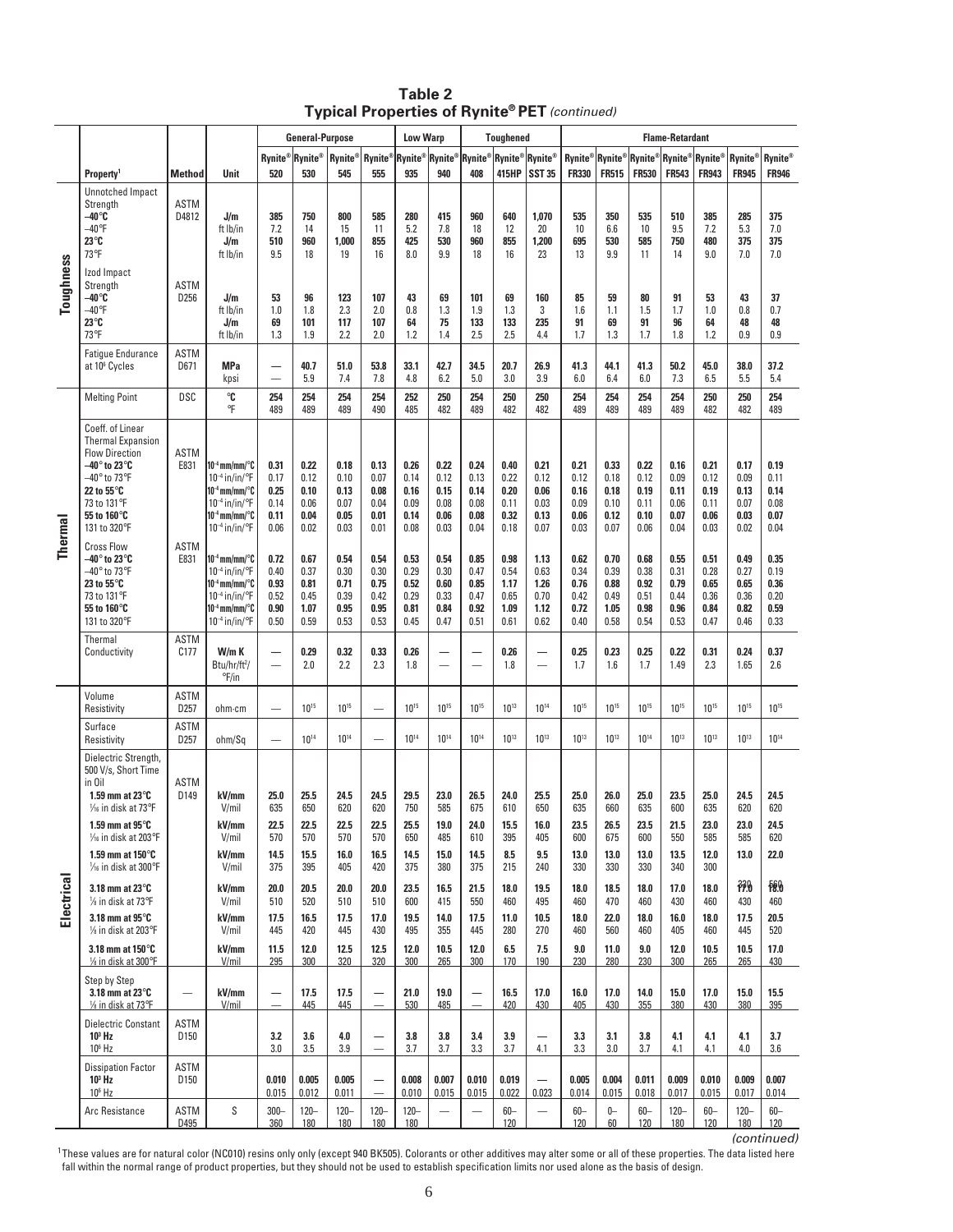| Table 2                                              |  |
|------------------------------------------------------|--|
| <b>Typical Properties of Rynite® PET</b> (continued) |  |

|                      |                                                                                                                               |                                                                                       |                                                                                                                                                                                                                                   | <b>General-Purpose</b>                               |                              |                |                                                                                                                    |                          | <b>Low Warp</b><br><b>Toughened</b> |                                                      |                         |                               | <b>Flame-Retardant</b>                                                |                                                                       |                                                                       |                                    |                                                                                 |                            |                                    |
|----------------------|-------------------------------------------------------------------------------------------------------------------------------|---------------------------------------------------------------------------------------|-----------------------------------------------------------------------------------------------------------------------------------------------------------------------------------------------------------------------------------|------------------------------------------------------|------------------------------|----------------|--------------------------------------------------------------------------------------------------------------------|--------------------------|-------------------------------------|------------------------------------------------------|-------------------------|-------------------------------|-----------------------------------------------------------------------|-----------------------------------------------------------------------|-----------------------------------------------------------------------|------------------------------------|---------------------------------------------------------------------------------|----------------------------|------------------------------------|
|                      |                                                                                                                               |                                                                                       |                                                                                                                                                                                                                                   | Rynite®                                              | <b>Rynite®Rynite®Rynite®</b> |                |                                                                                                                    | Rynite® Rynite®          |                                     |                                                      | Rynite® Rynite® Rynite® |                               | Rynite®                                                               | Rynite®                                                               | <b>Rynite®</b>                                                        | <b>Rynite®</b>                     | Rynite®                                                                         | Rynite®                    | <b>Rynite®</b>                     |
|                      | Property <sup>1</sup>                                                                                                         | <b>Method</b>                                                                         | Unit                                                                                                                                                                                                                              | 520                                                  | 530                          | 545            | 555                                                                                                                | 935                      | 940                                 | 408                                                  | 415HP                   | <b>SST 35</b>                 | <b>FR330</b>                                                          | <b>FR515</b>                                                          | <b>FR530</b>                                                          | <b>FR543</b>                       | <b>FR943</b>                                                                    | <b>FR945</b>               | <b>FR946</b>                       |
|                      | UL Flammability <sup>2,3</sup>                                                                                                | <b>UL-94</b>                                                                          |                                                                                                                                                                                                                                   | HB                                                   | HB                           | HB             | HB                                                                                                                 | HB                       | HB                                  | HB                                                   | HB                      | <b>HB</b>                     | $V-0$ at<br>$0.86$ mm<br>$1/32$ in<br>5V at<br>$1.57$ mm<br>$1/16$ in | $V-0$ at<br>$0.81$ mm<br>$1/32$ in<br>5V at<br>$1.57$ mm<br>$1/16$ in | $V-0$ at<br>$0.35$ mm<br>$1/64$ in<br>5V at<br>$1.57$ mm<br>$1/16$ in | $V-0$ at<br>$0.80$ mm<br>$1/32$ in | $V-0$ at<br>$0.35$ mm $0.80$ mm<br>$1/64$ in<br>5V at<br>$1.57$ mm<br>$1/16$ in | $V-0$ at<br>$1/32$ in      | $V-0$ at<br>$0.80$ mm<br>$1/32$ in |
|                      | Oxygen<br>Index                                                                                                               | <b>ASTM</b><br>D2863                                                                  | % 0,                                                                                                                                                                                                                              |                                                      | 20                           | 20             | $\overline{\phantom{0}}$                                                                                           |                          |                                     |                                                      | 19                      | $\overline{\phantom{0}}$      | 29                                                                    | 30                                                                    | 33                                                                    | 35                                 | 31                                                                              | 33                         | 35                                 |
| Flammability         | High-Current<br>Arc Ignition                                                                                                  | $\overline{\phantom{0}}$                                                              | No. of<br>arcs                                                                                                                                                                                                                    | $60 -$<br>120                                        | $60 -$<br>120                | $60 -$<br>120  | $60 -$<br>120                                                                                                      | $60-$<br>120             | $\overline{\phantom{0}}$            | $30 -$<br>160                                        | >120                    | >120                          | $60-$<br>120                                                          | $60 -$<br>120                                                         | $60-$<br>120                                                          | $60 -$<br>120                      | $30 -$<br>60                                                                    | $60 -$<br>120              | $15 -$<br>30                       |
|                      | High-Voltage<br>Arc Tracking                                                                                                  |                                                                                       | mm/min                                                                                                                                                                                                                            | $80 -$<br>150                                        | $25 -$<br>80                 | $10 -$<br>25   | $10 -$<br>25                                                                                                       | $10 -$<br>25             | $\overline{\phantom{0}}$            | $0-$<br>10                                           | $25 -$<br>80            | $80 -$<br>150                 | $80 -$<br>150                                                         | >150                                                                  | $10 -$<br>25                                                          | $10 -$<br>25                       | $10 -$<br>25                                                                    | $10 -$<br>25               | $10 -$<br>25                       |
|                      | <b>Hot Wire</b><br>lgnition                                                                                                   | <b>UL-746A</b>                                                                        | S                                                                                                                                                                                                                                 | >120                                                 | >120                         | >120           | >120                                                                                                               | >120                     | $\overline{\phantom{0}}$            | >120                                                 | >120                    | $60-$<br>120                  | >120                                                                  | >120                                                                  | >120                                                                  | $>120$                             | >120                                                                            | >120                       | >120                               |
|                      | Comparative<br><b>Tracking Index</b>                                                                                          |                                                                                       | V                                                                                                                                                                                                                                 | $175 -$<br>250                                       | $250 -$<br>400               | $250 -$<br>400 | $175 -$<br>250                                                                                                     | $250 -$<br>400           |                                     | $250 -$<br>400                                       | $250 -$<br>400          | $400 -$<br>600                | $175 -$<br>250                                                        | $175 -$<br>250                                                        | $250 -$<br>400                                                        | $175 -$<br>250                     | $250 -$<br>400                                                                  | $250 -$<br>400             | $175 -$<br>250                     |
|                      | Electrical                                                                                                                    | <b>UL-746B</b>                                                                        | °C                                                                                                                                                                                                                                | 140                                                  | 140                          | 140            | 140                                                                                                                | 140                      | $\overline{\phantom{0}}$            | 140                                                  | 140                     | 150                           | 140                                                                   | 140                                                                   | 150                                                                   | 155                                | 155                                                                             | 150                        | 150                                |
| Temp. Indexing       | Mechanical<br>w/Impact                                                                                                        | <b>UL-746B</b>                                                                        | °C                                                                                                                                                                                                                                | 140                                                  | 140                          | 140            | 140                                                                                                                | 140                      | $\overline{\phantom{0}}$            | 140                                                  | 120                     | 150                           | 140                                                                   | 140                                                                   | 150                                                                   | 155                                | 155                                                                             | 150                        | 150                                |
|                      | Mechanical<br>w/o Impact                                                                                                      | <b>UL-746B</b>                                                                        | °C                                                                                                                                                                                                                                | 140                                                  | 140                          | 140            | 140                                                                                                                | 140                      | $\overline{\phantom{0}}$            | 140                                                  | 140                     | 150                           | 140                                                                   | 140                                                                   | 150                                                                   | 155                                | 155                                                                             | 150                        | 150                                |
|                      | Specific<br>Gravity                                                                                                           | <b>ASTM</b><br>D792                                                                   |                                                                                                                                                                                                                                   | 1.47                                                 | 1.56                         | 1.70           | 1.81                                                                                                               | 1.58                     | 1.64                                | 1.51                                                 | 1.39                    | 1.52                          | 1.65                                                                  | 1.55                                                                  | 1.67                                                                  | 1.79                               | 1.79                                                                            | 1.85                       | 1.84                               |
|                      | <b>Water Absorption</b><br>24 hr at 23°C (73°F)                                                                               | <b>ASTM</b><br>D570                                                                   | $\%$                                                                                                                                                                                                                              | $\overline{\phantom{0}}$                             | 0.05                         | 0.04           | 0.04                                                                                                               | 0.05                     | 0.05                                | 0.06                                                 | 0.24                    | 0.25                          | 0.07                                                                  | 0.07                                                                  | 0.05                                                                  | 0.06                               | 0.04                                                                            | 0.05                       | 0.04                               |
|                      | Poisson's                                                                                                                     |                                                                                       |                                                                                                                                                                                                                                   | 0.40                                                 | 0.41                         | 0.39           | 0.37                                                                                                               | 0.38                     | 0.36                                | 0.45                                                 | 0.49                    | 0.49                          | 0.40                                                                  | 0.41                                                                  | 0.40                                                                  | 0.38                               | 0.35                                                                            | 0.38                       | 0.33                               |
|                      | Hardness,<br>Rockwell M<br>R                                                                                                  | <b>ASTM</b><br>D785                                                                   |                                                                                                                                                                                                                                   | 90<br>120                                            | 95<br>120                    | 95<br>120      | 100<br>120                                                                                                         | 75<br>115                | 75<br>115                           | 70<br>115                                            | 55<br>110               | 50<br>105                     | 95<br>120                                                             | 95<br>120                                                             | 95<br>120                                                             | 95<br>120                          | 95<br>120                                                                       | 95<br>120                  | 95<br>120                          |
|                      | Coefficient of<br>Friction<br><b>Against Self</b><br><b>Against Steel</b>                                                     | <b>ASTM</b><br>D1894                                                                  |                                                                                                                                                                                                                                   | $\overline{\phantom{0}}$<br>$\overline{\phantom{0}}$ | 0.18<br>0.17                 | 0.17<br>0.20   | 0.27<br>0.18                                                                                                       | 0.21<br>0.19             | $\overline{\phantom{0}}$            | $\overline{\phantom{0}}$<br>$\overline{\phantom{0}}$ | 0.42<br>0.27            | —<br>$\overline{\phantom{0}}$ | 0.24<br>0.18                                                          | 0.21<br>0.18                                                          | 0.18<br>0.19                                                          | 0.18<br>0.16                       | 0.29<br>0.18                                                                    | 0.20<br>0.20               | 0.27<br>0.18                       |
| <b>Miscellaneous</b> | <b>Taber Abrasion</b><br>CS-17 Wheel,<br>1,000 g                                                                              |                                                                                       | mg/1,000<br>cycles                                                                                                                                                                                                                |                                                      | 30                           | 44             |                                                                                                                    | $\overline{\phantom{a}}$ | 81                                  | $\overline{\phantom{a}}$                             | 35                      | 82                            | 88                                                                    | 88                                                                    | 38                                                                    | 69                                 | 82                                                                              | 81                         | 74                                 |
|                      | Mold Shrinkage <sup>4</sup><br>for 3.18 mm (1/8 in)<br>104°C (220°F) Mold<br>Flow<br>Transverse                               |                                                                                       | $\frac{0}{0}$<br>$\frac{9}{6}$                                                                                                                                                                                                    | 0.35<br>0.90                                         | 0.25<br>0.80                 | 0.20<br>0.75   | 0.20<br>0.70                                                                                                       | 0.35<br>0.65             | 0.30<br>0.70                        | 0.20<br>0.75                                         | 0.40<br>0.95            | 0.25<br>0.85                  | 0.25<br>0.75                                                          | 0.50<br>0.95                                                          | 0.25<br>0.75                                                          | 0.20<br>0.65                       | 0.35<br>0.70                                                                    | 0.35<br>0.70               | 0.25<br>0.45                       |
|                      | Mold Shrinkage <sup>4</sup><br>for 1.57 mm $\left(\frac{1}{16} \text{ in}\right)$<br>104°C (220°F) Mold<br>Flow<br>Transverse |                                                                                       | $\%$<br>$\%$                                                                                                                                                                                                                      | 0.23<br>0.82                                         | 0.18<br>0.78                 | 0.15<br>0.67   | 0.13<br>0.66                                                                                                       | 0.28<br>0.52             | 0.17<br>0.55                        | 0.21<br>0.63                                         | 0.24<br>0.67            | 0.13<br>0.59                  | 0.16<br>0.69                                                          | 0.34<br>0.69                                                          | 0.16<br>0.68                                                          | 0.13<br>0.48                       | 0.22<br>0.57                                                                    | 0.22<br>0.71               | 0.20<br>0.40                       |
|                      | <b>Melt Temperature</b><br>Range                                                                                              |                                                                                       | °C<br>°F                                                                                                                                                                                                                          | 280-300                                              |                              |                | 280-300 280-300 280-300 280-300 280-300<br>535-570 535-570 535-570 535-570 535-570 535-570 520-555 520-555 520-555 |                          |                                     |                                                      | 270-290 270-290 270-290 |                               | 270-290<br>520-555                                                    | 270-290<br>520-555                                                    | 270-290<br>520-555                                                    | 270-290<br>520-555                 | 270-290                                                                         | 270-290<br>520-555 520-555 | 270-290<br>520-555                 |
|                      | Mold Temperature<br>Range                                                                                                     |                                                                                       | °C<br>°F                                                                                                                                                                                                                          | >95<br>>205                                          | >95<br>>205                  | >95<br>>205    | >95<br>>205                                                                                                        | >95<br>>205              | >95<br>>205                         | >95<br>$>205$                                        | >95<br>>205             | >95<br>>205                   | >95<br>>205                                                           | >95<br>>205                                                           | >95<br>>205                                                           | >95<br>>205                        | >95<br>>205                                                                     | >95<br>>205                | >95<br>>205                        |
| Processing           | Drying Time,<br>Dehumidifed Dryer                                                                                             |                                                                                       | h                                                                                                                                                                                                                                 | 4                                                    | 4                            | 4              | 4                                                                                                                  | 4                        | 4                                   | 4                                                    | 4                       | 4                             | 4                                                                     | 4                                                                     | 4                                                                     | 4                                  | 4                                                                               | 4                          | 4                                  |
|                      | Drying<br>Temperature                                                                                                         |                                                                                       | $^{\circ}$ C<br>°F                                                                                                                                                                                                                | 120<br>250                                           | 120<br>250                   | 120<br>250     | 120<br>250                                                                                                         | 120<br>250               | 120<br>250                          | 120<br>250                                           | 120<br>250              | 120<br>250                    | 120<br>250                                                            | 120<br>250                                                            | 120<br>250                                                            | 120<br>250                         | 120<br>250                                                                      | 120<br>250                 | 120<br>250                         |
|                      | Processing<br><b>Moisture Content</b>                                                                                         |                                                                                       | $\%$                                                                                                                                                                                                                              | 0.02                                                 | 0.02                         | 0.02           | 0.02                                                                                                               | 0.02                     | 0.02                                | 0.02                                                 | 0.02                    | 0.02                          | 0.02                                                                  | 0.02                                                                  | 0.02                                                                  | 0.02                               | 0.02                                                                            | 0.02                       | 0.02                               |
|                      | Acid Resistance                                                                                                               | Good at room temperature. Attacked by strong and weak acids at elevated temperatures. |                                                                                                                                                                                                                                   |                                                      |                              |                |                                                                                                                    |                          |                                     |                                                      |                         |                               |                                                                       |                                                                       |                                                                       |                                    |                                                                                 |                            |                                    |
| Chemical             | <b>Base Resistance</b>                                                                                                        |                                                                                       | Good at room temperature. Attacked by strong and weak bases at elevated temperatures.                                                                                                                                             |                                                      |                              |                |                                                                                                                    |                          |                                     |                                                      |                         |                               |                                                                       |                                                                       |                                                                       |                                    |                                                                                 |                            |                                    |
|                      | <b>Solvent Resistance</b>                                                                                                     |                                                                                       | Excellent resistance to wide variety of fluids such as gasoline, motor oil, transmission fluid, hydrocarbons, and organic solvents. Some absorption by ketones and<br>esters causes plasticization and small dimensional changes. |                                                      |                              |                |                                                                                                                    |                          |                                     |                                                      |                         |                               |                                                                       |                                                                       |                                                                       |                                    |                                                                                 |                            |                                    |

<sup>1</sup>These values are for natural color (NC010) resins only (except for 940 BK505). Colorants or other additives may alter some or all of these properties. The data listed here fall within the normal range of product properties, but they should not be used to establish specification limits nor used alone as the basis of design.

 $^2$ Based on specimens 0.8 mm (1/32 in) thick unless otherwise stated.

 $^3$  This small test does not indicate combustion characteristics under actual fire conditions.

 $476.2 \times 127 \times 3.18$  mm (3 in  $\times$  5 in  $\times$  1/8 in) end-gated plaques and 76.2  $\times$  1.27  $\times$  1.6 mm (3 in  $\times$  5 in  $\times$  1/6 in) end-gated plaques.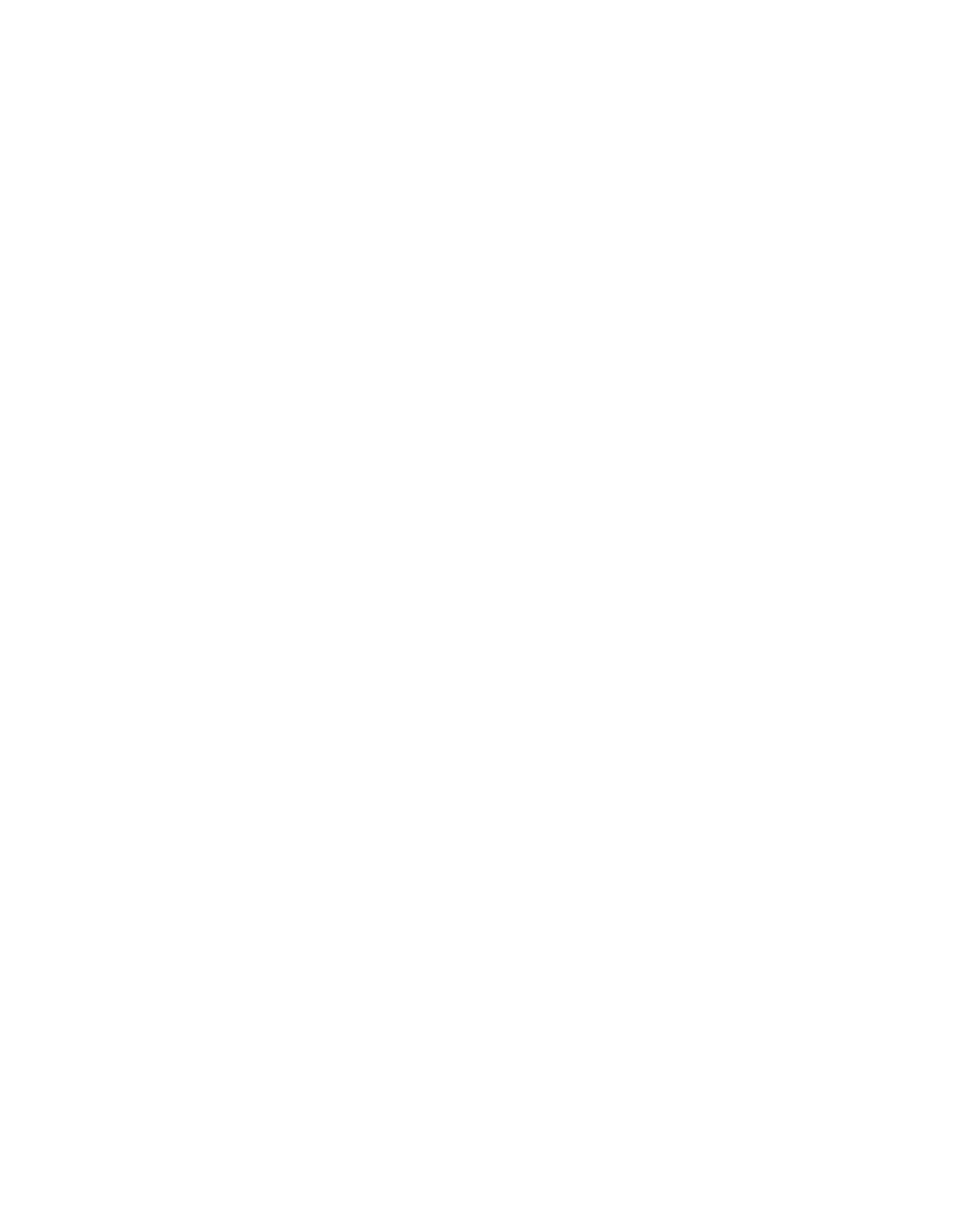**Chapter 2**

# **Mechanical Properties**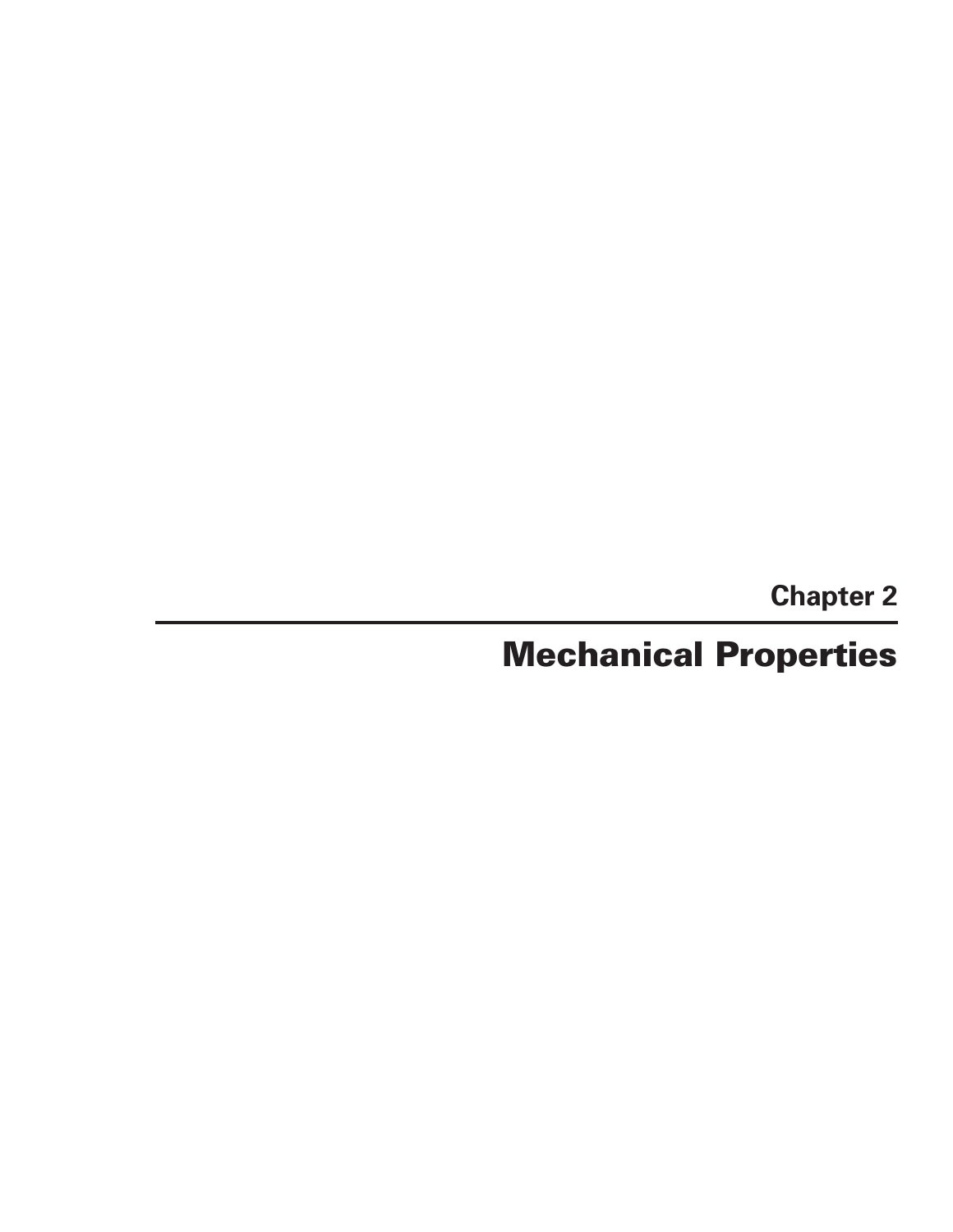# **Tensile Strength**

Rynite® PET thermoplastic polyester resins exhibit high tensile strength over a wide temperature range. Stress-strain data for various Rynite® PET thermoplastic polyester resins at temperatures from –40 to 150°C (–40 to 300°F) are shown in **Figures 1** through **15**. For all Rynite® PET thermoplastic

polyester resins, the pull rate for tensile testing is 5 mm (0.2 in)/min. Before testing, sample bars are conditioned for a minimum of 40 hr at 23°C (73°F) and 50% RH. Conditioning reduces the tensile strength by about 5% from the values obtained on bars tested without conditioning.



**Figure 1. Rynite® 520 NC010 Stress-Strain Curves**



**Figure 2. Rynite® 530 NC010 Stress-Strain Curves**



#### **Figure 4. Rynite® 555 NC010 Stress-Strain Curves**

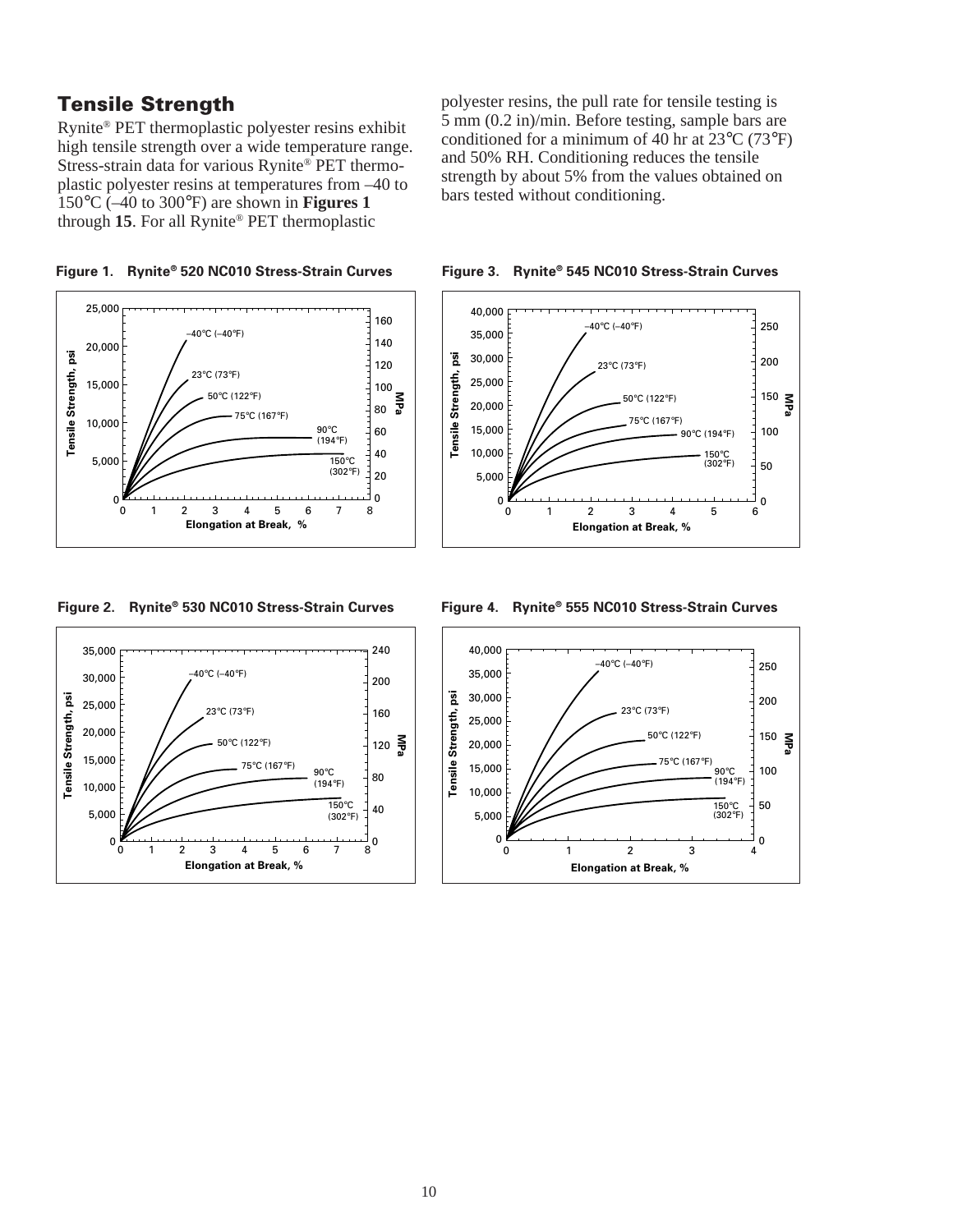**Figure 5. Rynite® 935 NC010 Stress-Strain Curves**



**Figure 8. Rynite® 415HP NC010 Stress-Strain Curves**



**Figure 6. Rynite® 940 BK505 Stress-Strain Curves**



**Figure 9. Rynite® SST 35 NC010 Stress-Strain Curves**



**Figure 7. Rynite® 408 NC010 Stress-Strain Curves**



**Figure 10. Rynite® FR515 NC010 Stress-Strain Curves**

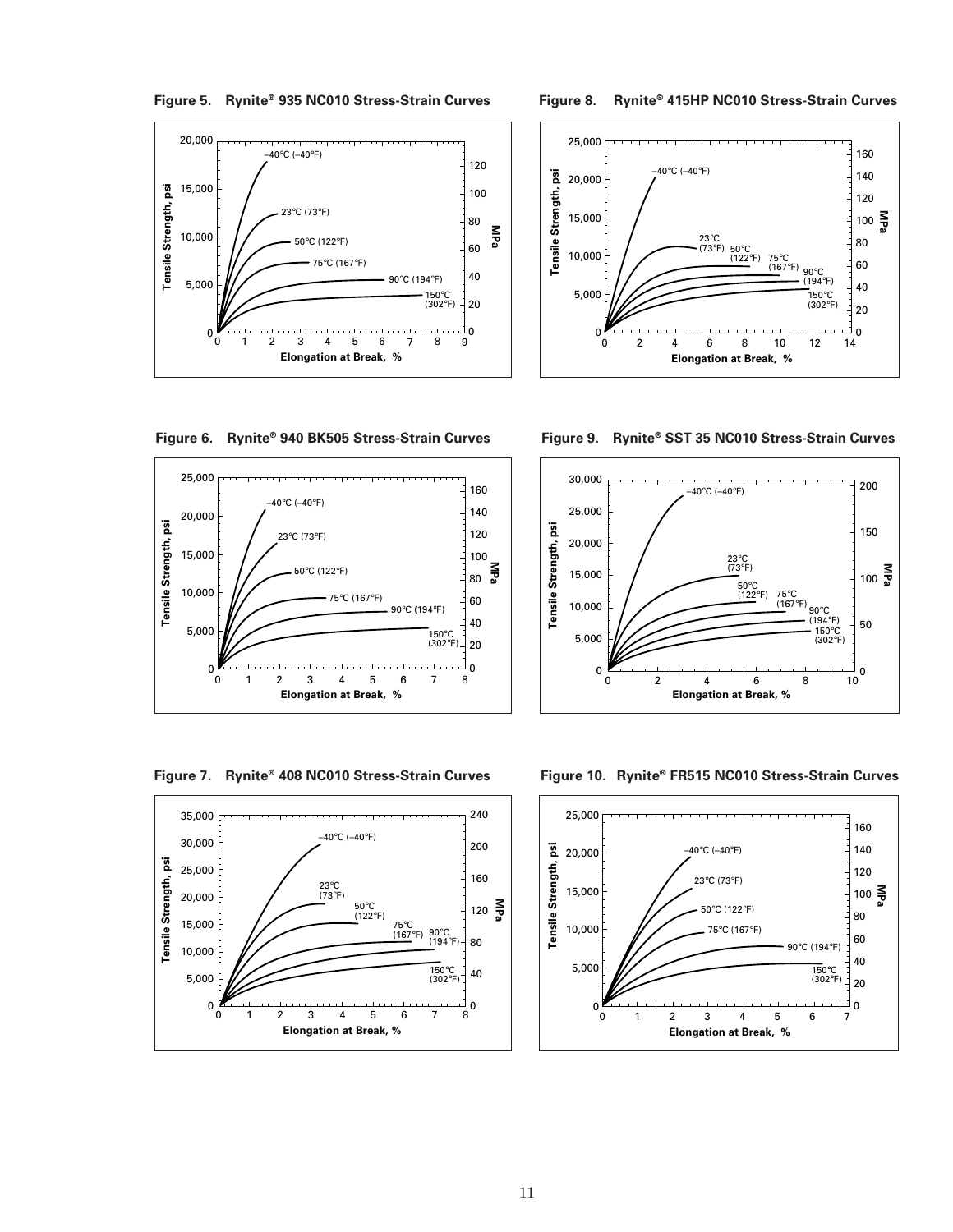



**Figure 14. Rynite® FR945 NC010 Stress-Strain Curves**



**Figure 12. Rynite® FR543 NC010 Stress-Strain Curves**



**Figure 13. Rynite® FR943 NC010 Stress-Strain Curves**





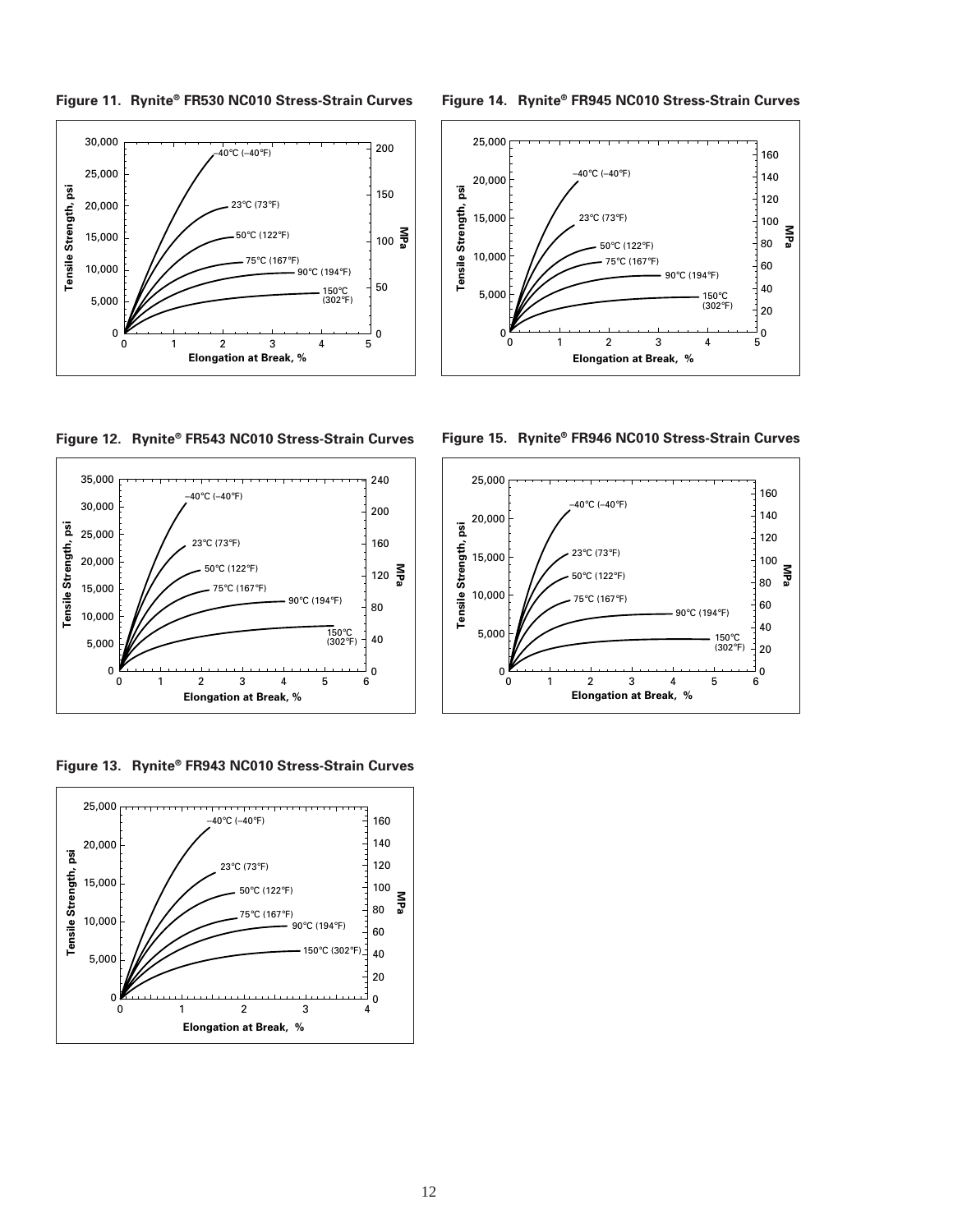### **Flexural Modulus**

The effect of temperature on the flexural modulus of Rynite® PET thermoplastic polyester resins is shown in **Figures 16** through **20**. As with all other physical tests performed on Rynite® PET thermoplastic polyester resins, samples are conditioned a minimum of 40 hr at 23°C (73°F) and 50% RH before testing.

**Figure 16. Flexural Modulus versus Temperature**



**Figure 17. Flexural Modulus versus Temperature**



**Figure 18. Flexural Modulus versus Temperature**







**Figure 20. Flexural Modulus versus Temperature**

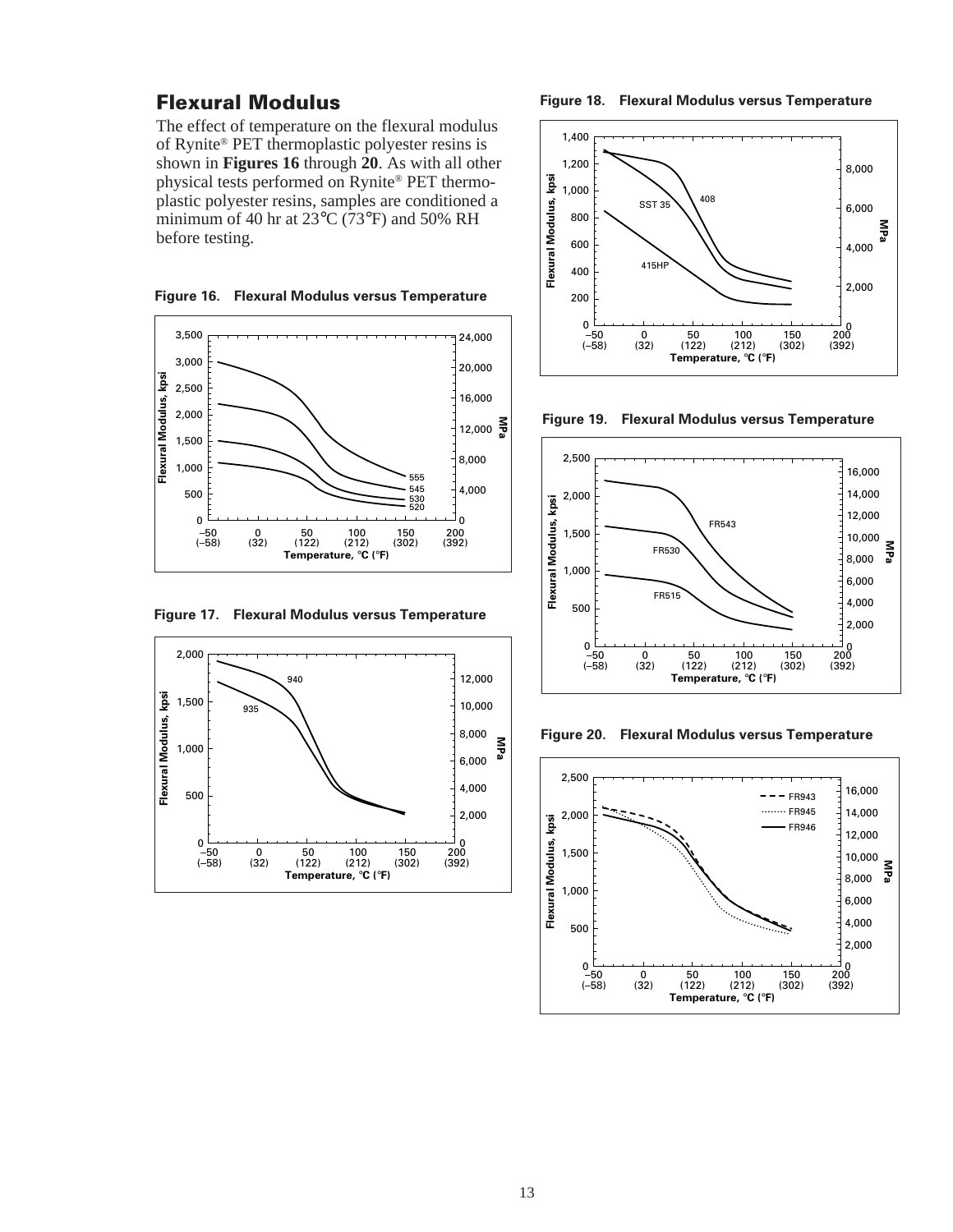# **Flexural Creep**

Deformation under load with time is called creep. The amount of creep depends on composition (type of plastic, fillers, etc.), time, temperature, the applied stress level, and molding conditions. For Rynite® PET thermoplastic polyester resins, creep is decreased as crystallinity of the sample increases. Maximum resin crystallinity in a part is achieved by using a hot  $(\geq 93^{\circ}C \; [200^{\circ}F])$  mold. The creep characteristics of Rynite® PET thermoplastic polyester resins molded in hot molds (≥93°C [200°F]) are shown in **Figures 21** through **50**. These data, determined according to ASTM D2990, indicate that Rynite® PET thermoplastic polyester resins have good resistance to creep at high temperatures and stress levels.

**Figure 21. Rynite® 530 Flexural Creep at 27.6 MPa (4,000 psi) Stress**



#### **Figure 22. Rynite® 545 Flexural Creep at 27.6 MPa (4,000 psi) Stress**



**Figure 23. Rynite® 555 Flexural Creep at 6.9 MPa (1,000 psi) Stress**



**Figure 24. Rynite® 555 Flexural Creep at 13.8 MPa (2,000 psi) Stress**

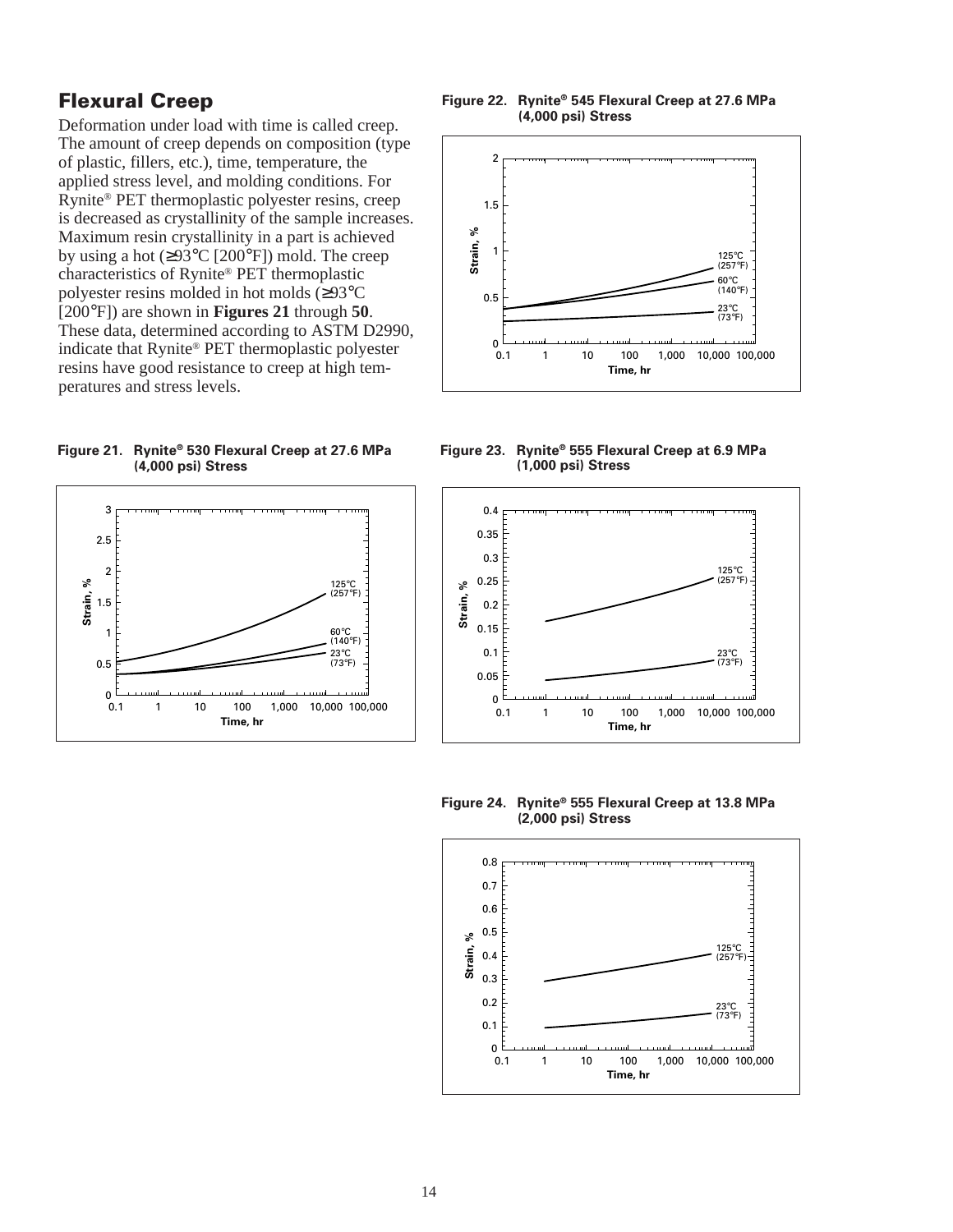

**Figure 25. Rynite® 555 Flexural Creep at 27.6 MPa**

**Figure 28. Rynite® 935 Flexural Creep at 27.6 MPa (4,000 psi) Stress**



**Figure 26. Rynite® 935 Flexural Creep at 6.9 MPa (1,000 psi) Stress**



**Figure 29. Rynite® 940 Flexural Creep at 27.6 MPa (4,000 psi) Stress**



**Figure 27. Rynite® 935 Flexural Creep at 13.8 MPa (2,000 psi) Stress**



**Figure 30. Rynite® 415HP Flexural Creep at 27.6 MPa (4,000 psi) Stress**

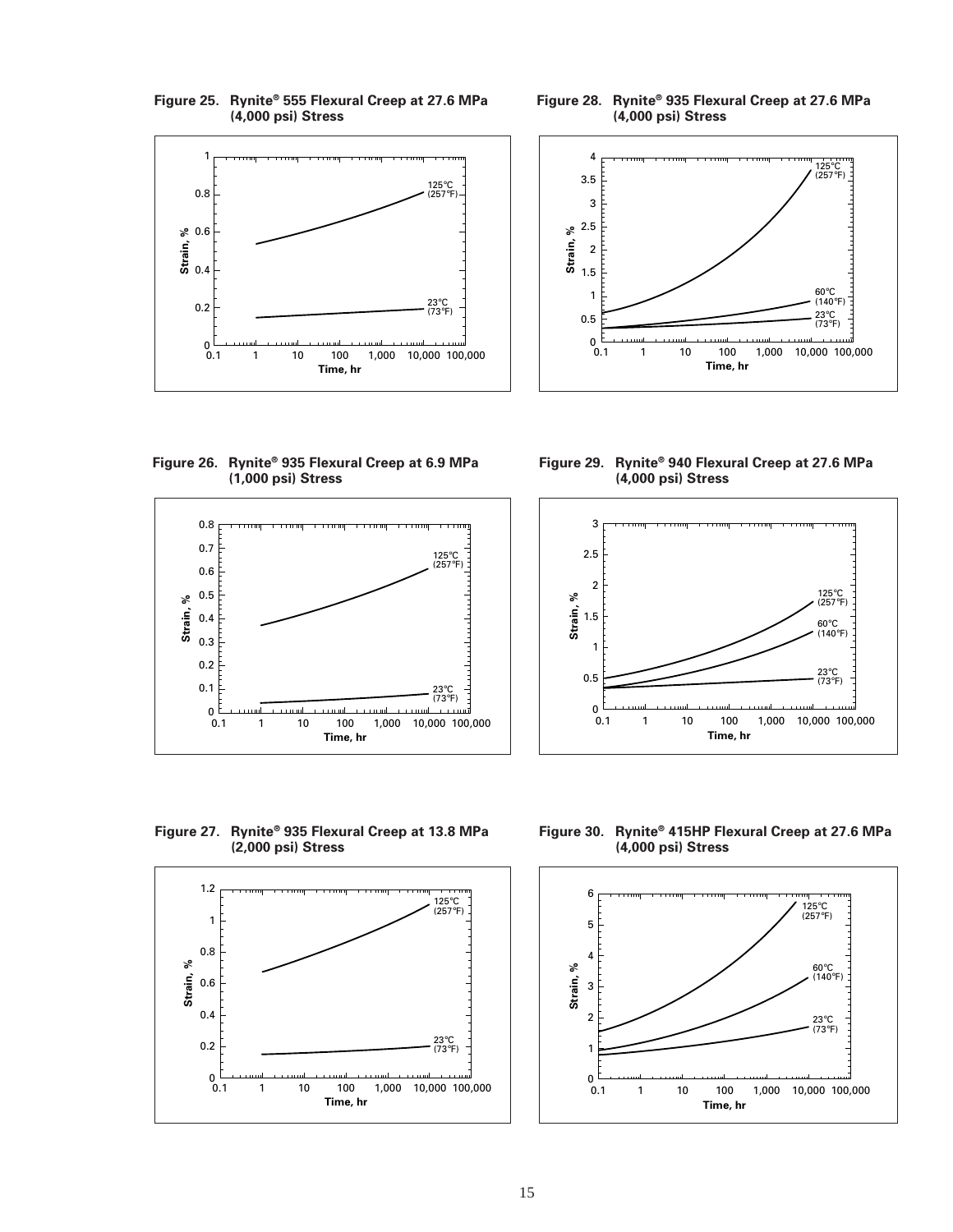**Figure 31. Rynite® SST 35 Flexural Creep at 27.6 MPa (4,000 psi) Stress**



**Figure 32. Rynite® FR515 Flexural Creep at 27.6 MPa (4,000 psi) Stress**



**Figure 34. Rynite® FR943 Flexural Creep at 27.6 MPa (4,000 psi) Stress**



**Figure 35. Rynite® FR946 Flexural Creep at 27.6 MPa (4,000 psi) Stress**



**Figure 33. Rynite® FR530 Flexural Creep at 27.6 MPa (4,000 psi) Stress**



**Figure 36. Rynite® 530 Flexural Creep at 27.6 MPa (4,000 psi) Stress**

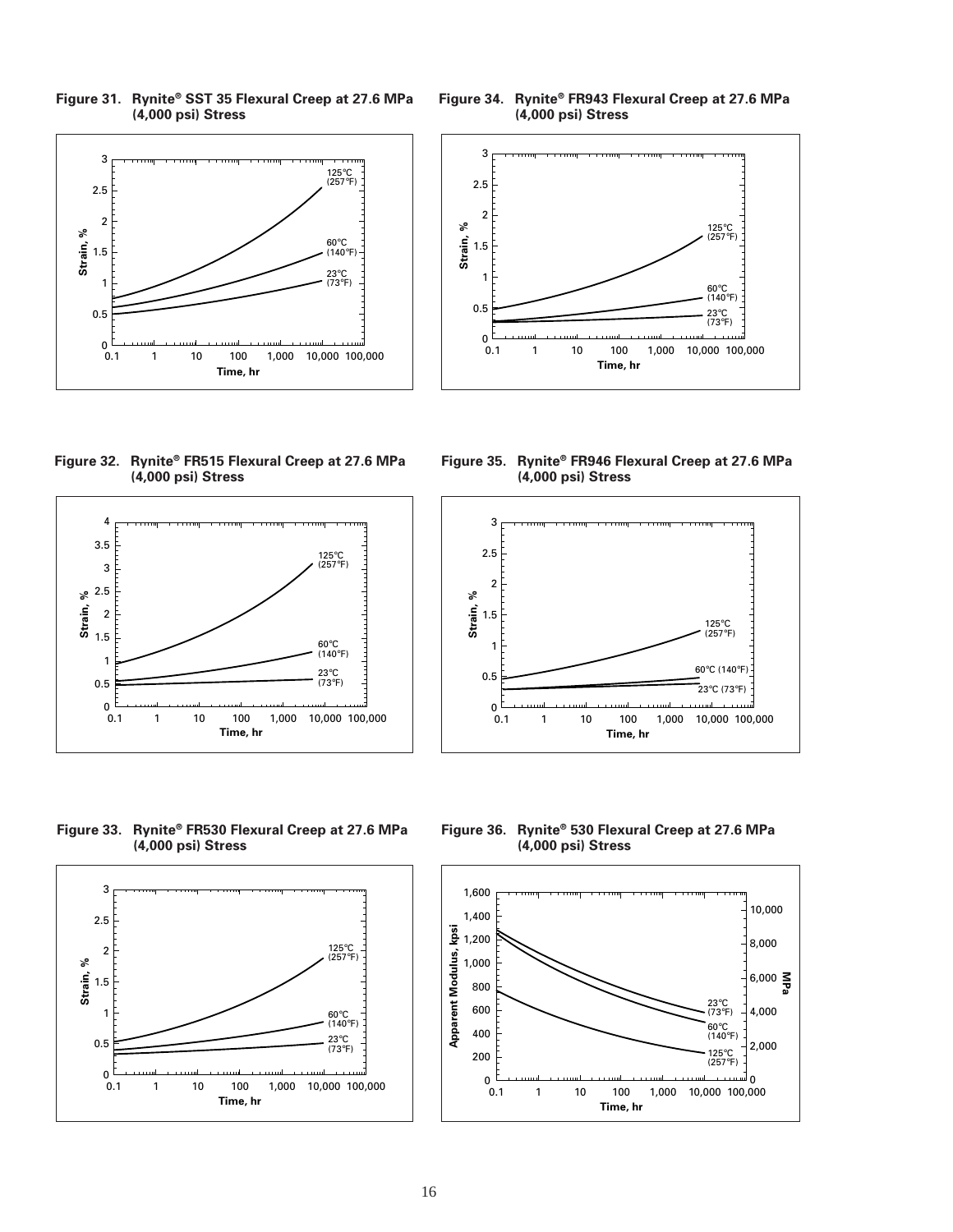

**Figure 37. Rynite® 545 Flexural Creep at 27.6 MPa**

**Figure 40. Rynite® 555 Flexural Creep at 27.6 MPa (4,000 psi) Stress**



**Figure 38. Rynite® 555 Flexural Creep at 6.9 MPa (1,000 psi) Stress**



**Figure 41. Rynite® 935 Flexural Creep at 6.9 MPa (1,000 psi) Stress**



**Figure 39. Rynite® 555 Flexural Creep at 13.8 MPa (2,000 psi) Stress**



**Figure 42. Rynite® 935 Flexural Creep at 13.8 MPa (2,000 psi) Stress**

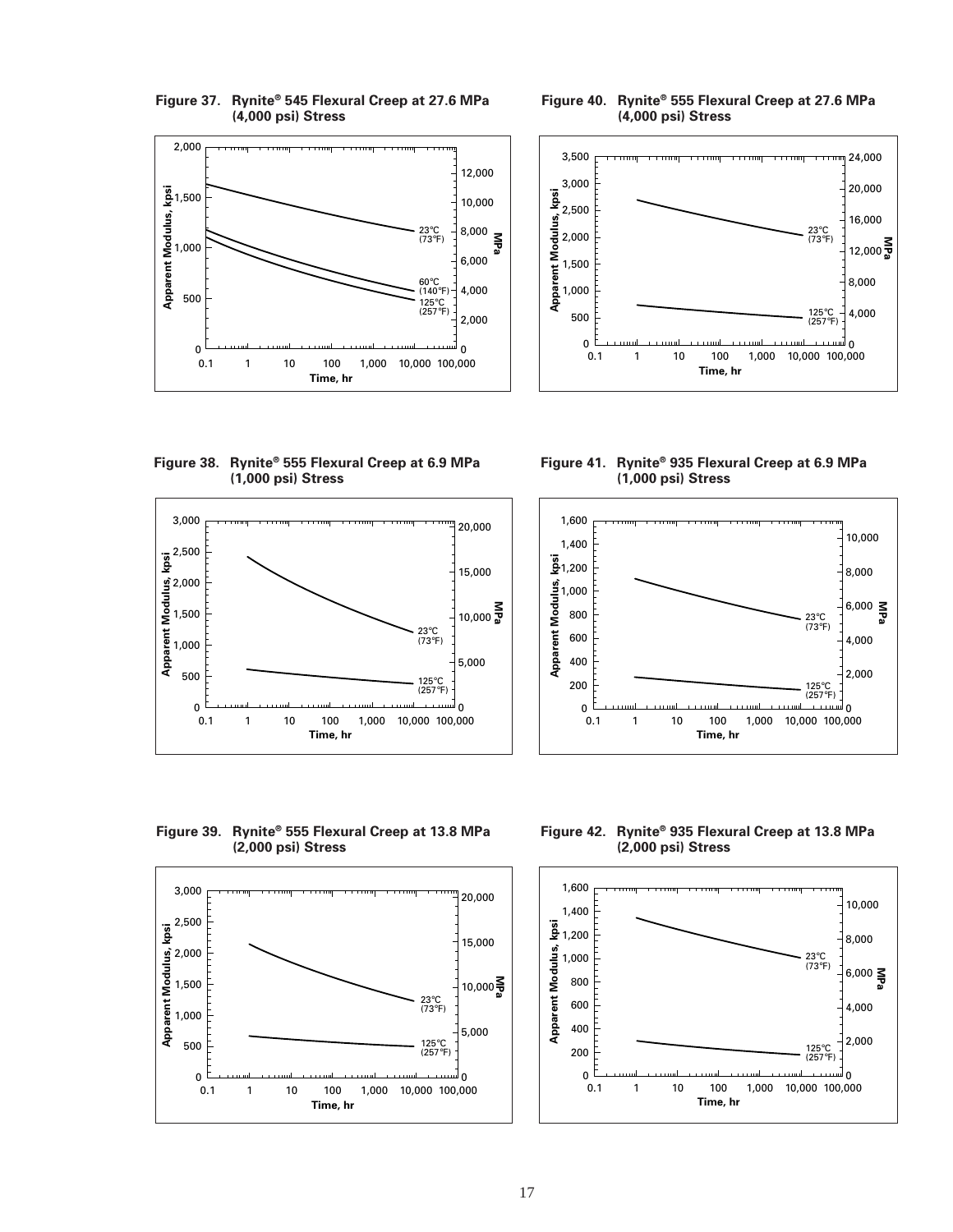

**Figure 43. Rynite® 935 Flexural Creep at 27.6 MPa (4,000 psi) Stress**

**Figure 44. Rynite® 940 Flexural Creep at 27.6 MPa (4,000 psi) Stress**



**Figure 45. Rynite® 415HP Flexural Creep at 27.6 MPa (4,000 psi) Stress**







**Figure 47. Rynite® FR515 Flexural Creep at 27.6 MPa (4,000 psi) Stress**



**Figure 48. Rynite® FR530 Flexural Creep at 27.6 MPa (4,000 psi) Stress**

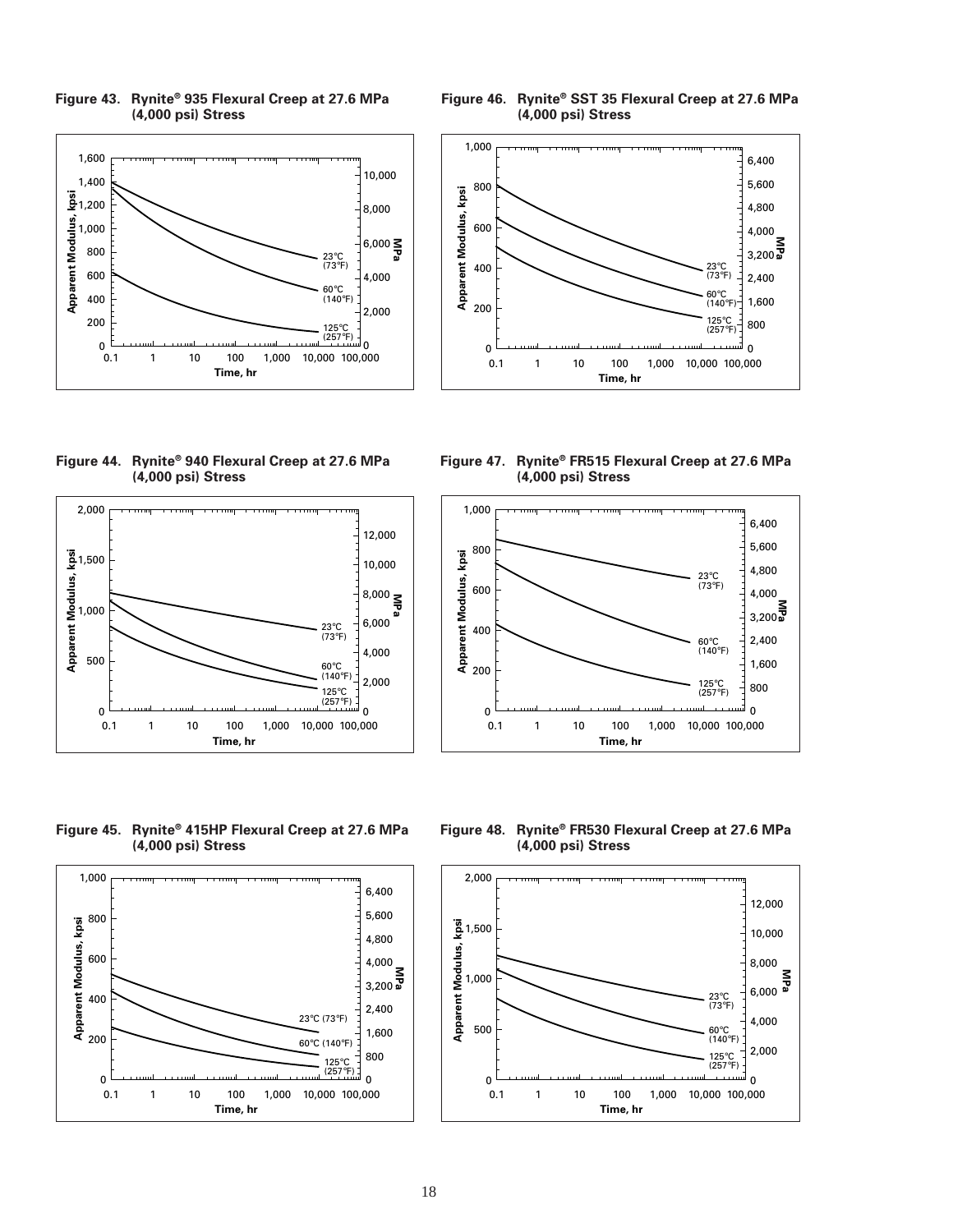**Figure 49. Rynite® FR943 Flexural Creep at 27.6 MPa (4,000 psi) Stress**



**Figure 50. Rynite® FR946 Flexural Creep at 27.6 MPa (4,000 psi) Stress**



# **Fatigue Resistance**

Fatigue failure can occur in materials at stress levels below their ultimate tensile strength when they are cyclically stressed. Fatigue endurance is the cyclical stress level at which test specimens will not break up to one million cycles. Fatigue endurance is used to evaluate the life expectancy of parts subjected to cyclical stress. However, actual or

simulated end-use testing of parts (at the required stress level, temperature, and environment, etc.) is the preferred way of evaluating the fatigue performance of a material for a specific application.

Rynite® PET thermoplastic polyester resin fatigue resistance properties are shown in **Figures 51** through **55**. These flexural fatigue data were determined according to ASTM D671.

**Figure 51. Flexural Fatigue at 23**°**C (73**°**F)— Rynite® 530, Rynite® 545, Rynite® 555**



**Figure 52. Flexural Fatigue at 23**°**C (73**°**F)— Rynite® 935, Rynite® 940**

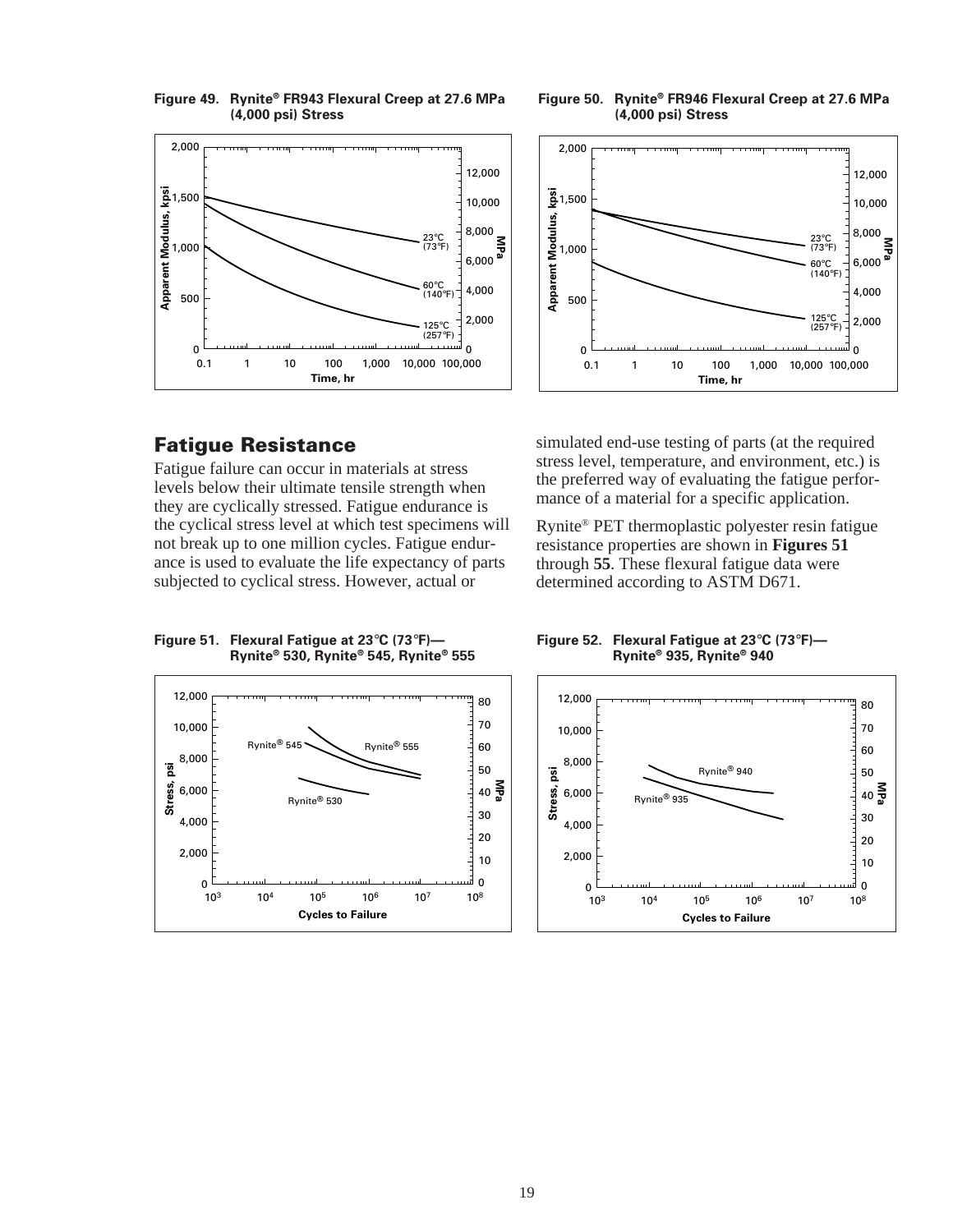

**Figure 53. Flexural Fatigue at 23**°**C (73**°**F)—**

**Figure 55. Flexural Fatigue at 23**°**C (73**°**F)— Rynite® FR943, Rynite® FR945, Rynite® FR946**



**Figure 54. Flexural Fatigue at 23**°**C (73**°**F)— Rynite® FR515, Rynite® FR530, Rynite® FR543**



# **Effect of Foaming**

Rynite® PET thermoplastic polyester resins can be foamed with commercial foaming agents to reduce weight in very thick parts and reduce sinks under bosses and ribs. The amount of property loss is directly related to solids reduction and a solids reduction of 25% is the general limit. The tensile strength, izod impact, and flexural modulus of Rynite® 530, Rynite® 545, Rynite® 935, and Rynite® 940 as a function of solids level are shown in **Figure 56**. The 100% solids level refers to Rynite® PET without foaming agent.

**Figure 56. Properties after Foaming Rynite® 530, Rynite® 545, Rynite® 935, Rynite® 940**

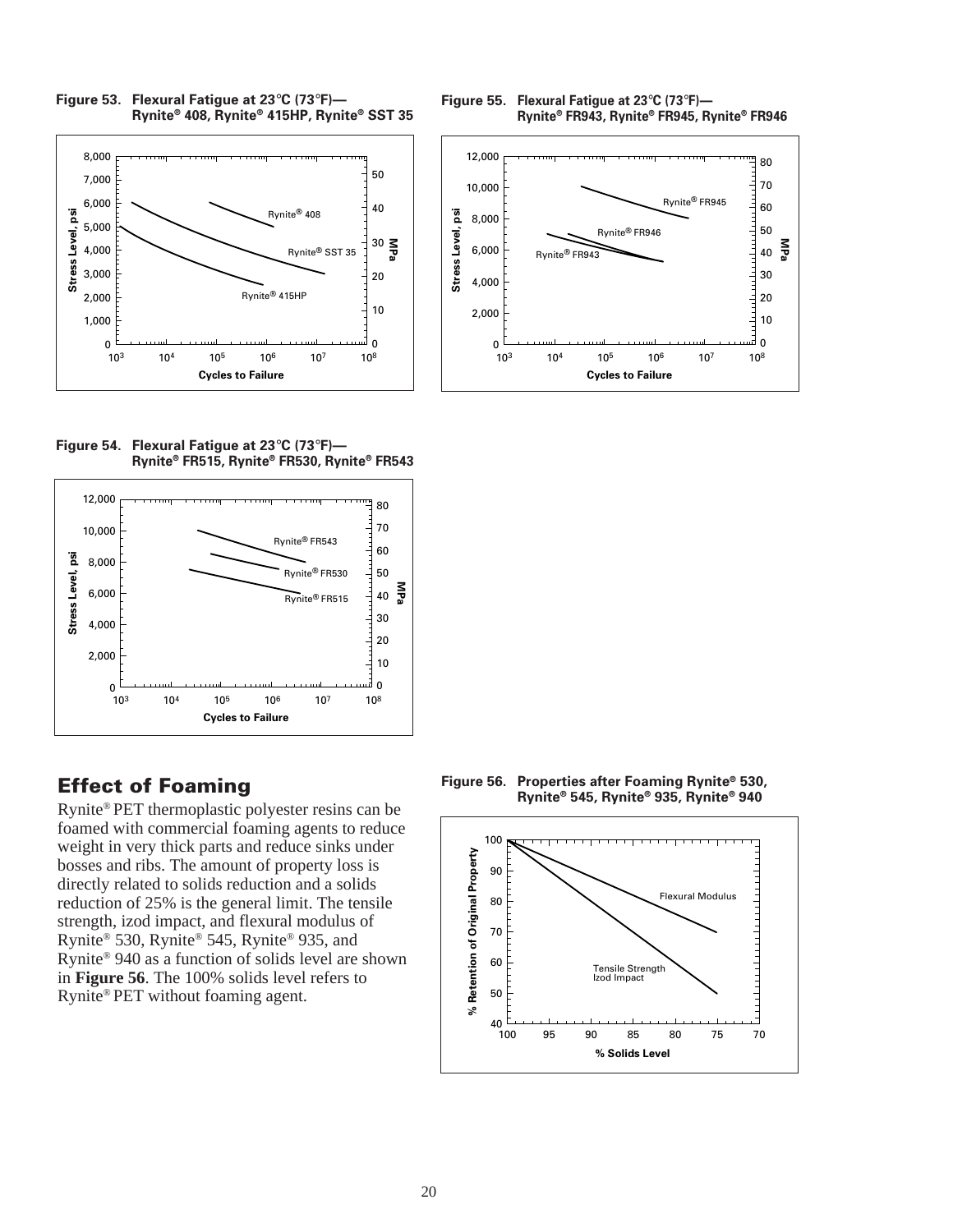# **Effect of Fiber Orientation**

The properties of all glass-reinforced plastics are affected by fiber orientation. The data in **Table 3** lists the effect of glass fiber orientation on tensile strength, flexural modulus, and izod impact for several Rynite® PET thermoplastic polyester resins. These data were determined on test specimens machined from plaques as shown in **Figure 57**.

#### **Figure 57. Preparation of Tensile Specimens**



**Table 3 Property Reduction (%) Due to Fiber Orientation**

| <b>Property</b>                                                           | <b>Rynite®</b><br>530 | <b>Rynite®</b><br>545 | <b>Rynite®</b><br>555 | <b>Rynite®</b><br>935 | <b>Rynite®</b><br><b>FR530</b> |
|---------------------------------------------------------------------------|-----------------------|-----------------------|-----------------------|-----------------------|--------------------------------|
| <b>Tensile Strength</b><br>Perpendicular to flow versus<br>flow direction | 32                    | 32                    | 35                    | 20                    | 41                             |
| <b>Flexural Modulus</b><br>Perpendicular to flow versus<br>flow direction | 43                    | 51                    | 51                    |                       | 45                             |
| Izod Impact<br>Perpendicular to flow versus<br>flow direction             | 53                    | 49                    | 58                    |                       | 59                             |

# **Properties from Machined versus Molded Samples**

The properties of glass-reinforced plastics are substantially different if the part is machined versus being molded. The difference is particularly

important on the izod impact. The data in **Table 4** lists the reduction on tensile strength, flexural modulus, and izod impact of test bars machined in the flow direction versus molded test bars.

| <b>Property Reduction (%), Machined versus Molded Parts</b>            |                       |                       |                       |                                |  |  |  |  |  |  |
|------------------------------------------------------------------------|-----------------------|-----------------------|-----------------------|--------------------------------|--|--|--|--|--|--|
| <b>Property</b>                                                        | <b>Rynite®</b><br>530 | <b>Rynite®</b><br>545 | <b>Rynite®</b><br>555 | <b>Rynite®</b><br><b>FR530</b> |  |  |  |  |  |  |
| <b>Tensile Strength</b><br>machined in flow direction<br>versus molded | 24                    | 30                    | 36                    | 34                             |  |  |  |  |  |  |
| <b>Flexural Modulus</b><br>machined in flow direction<br>versus molded | 3                     | 9                     | 14                    | 3                              |  |  |  |  |  |  |
| Izod Impact<br>machined in flow direction<br>versus molded             | 45                    | 56                    | 53                    | 9                              |  |  |  |  |  |  |

**Table 4**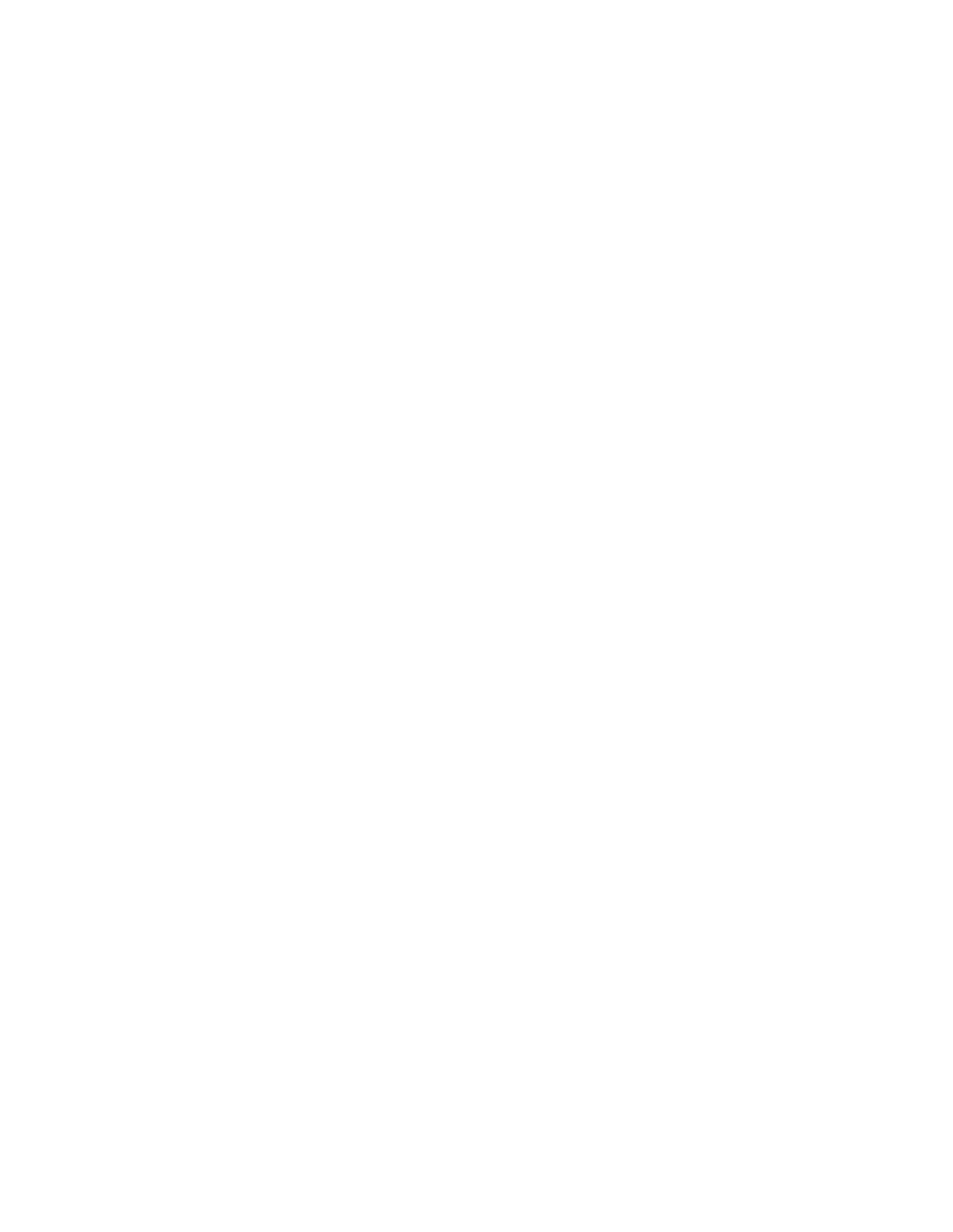**Chapter 3**

# **Thermal Properties**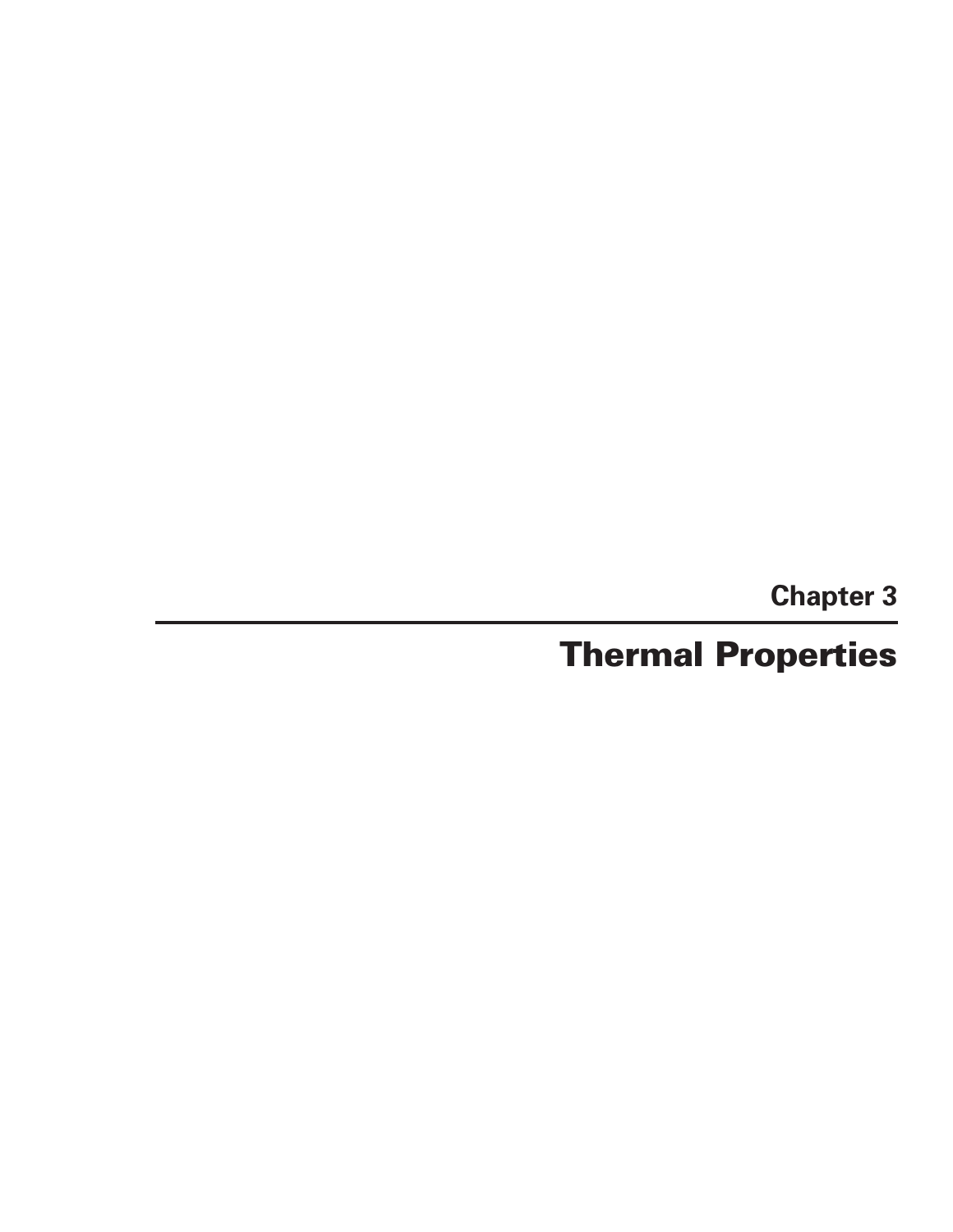# **Thermal Characteristics**

This section provides additional thermal data from what is found in the typical properties table (**Table 2**) in Chapter 1 of this Design Guide.

# **Thermal Conductivity**

Thermal conductivity is a measure of the rate of heat transfer through a material. When compared to metals, plastics are good insulators and poor conductors of heat. As shown in **Table 5**, the thermal conductivity of Rynite® PET compositions is constant over a wide range of temperatures. Thermal conductivity is affected by the amount and type of fillers used.

# **Specific Heat/Heat Capacity**

Heat capacity is the amount of heat absorbed by a substance over a given temperature range and the units are J/°C. Specific heat is the heat capacity per gram of substance and has units  $J/g^{\circ}C$  or  $J/kg$  K. Specific heat relative to water (a dimensionless number) is the ratio of the amount of heat required to warm 1 g of a substance through 1°C to the amount of heat similarly required for water.

**Table 6** shows the effect of temperature on the specific heat of several Rynite® PET compositions. This data is collected by starting at the melt temperature and cooling the sample. The sharp rise in specific heat between 200 and 210°C (392 and 410°F) is caused by the polymer freezing between these temperatures. The specific heat of all Rynite® PET compositions at room temperature is essentially the same while, in the melt, the specific heat increases as glass level decreases.

| Temperature, °C (°F) | Rynite® 555,<br>W/m K | Rynite® SST 35,<br>W/mK | Rynite® FR515,<br>W/m K | Rynite® FR530,<br>W/m K |
|----------------------|-----------------------|-------------------------|-------------------------|-------------------------|
| 280 (536)            | 0.37                  | 0.29                    | 0.21                    | 0.27                    |
| 260 (500)            | 0.41                  | 0.27                    | 0.23                    | 0.28                    |
| 240 (464)            |                       | 0.28                    | 0.25                    | 0.29                    |
| 220 (428)            | 0.42                  | 0.30                    | 0.25                    | 0.31                    |
| 200 (392)            | 0.44                  | 0.29                    | 0.25                    | 0.30                    |
| 180 (356)            | 0.42                  | 0.28                    | 0.24                    | 0.30                    |
| 160 (320)            | 0.42                  | 0.28                    | 0.23                    | 0.31                    |
| 140 (284)            | 0.41                  |                         | 0.23                    | 0.29                    |
| 120 (248)            | 0.40                  | 0.29                    | 0.24                    | 0.29                    |
| 100 (212)            | 0.39                  | 0.29                    | 0.23                    | 0.28                    |
| 80 (176)             | 0.38                  |                         | 0.23                    | 0.29                    |
| 60 (140)             | 0.38                  | 0.28                    | 0.23                    | 0.29                    |
| 40 (104)             |                       |                         | 0.23                    | 0.29                    |

**Table 5 Thermal Conductivity versus Temperature**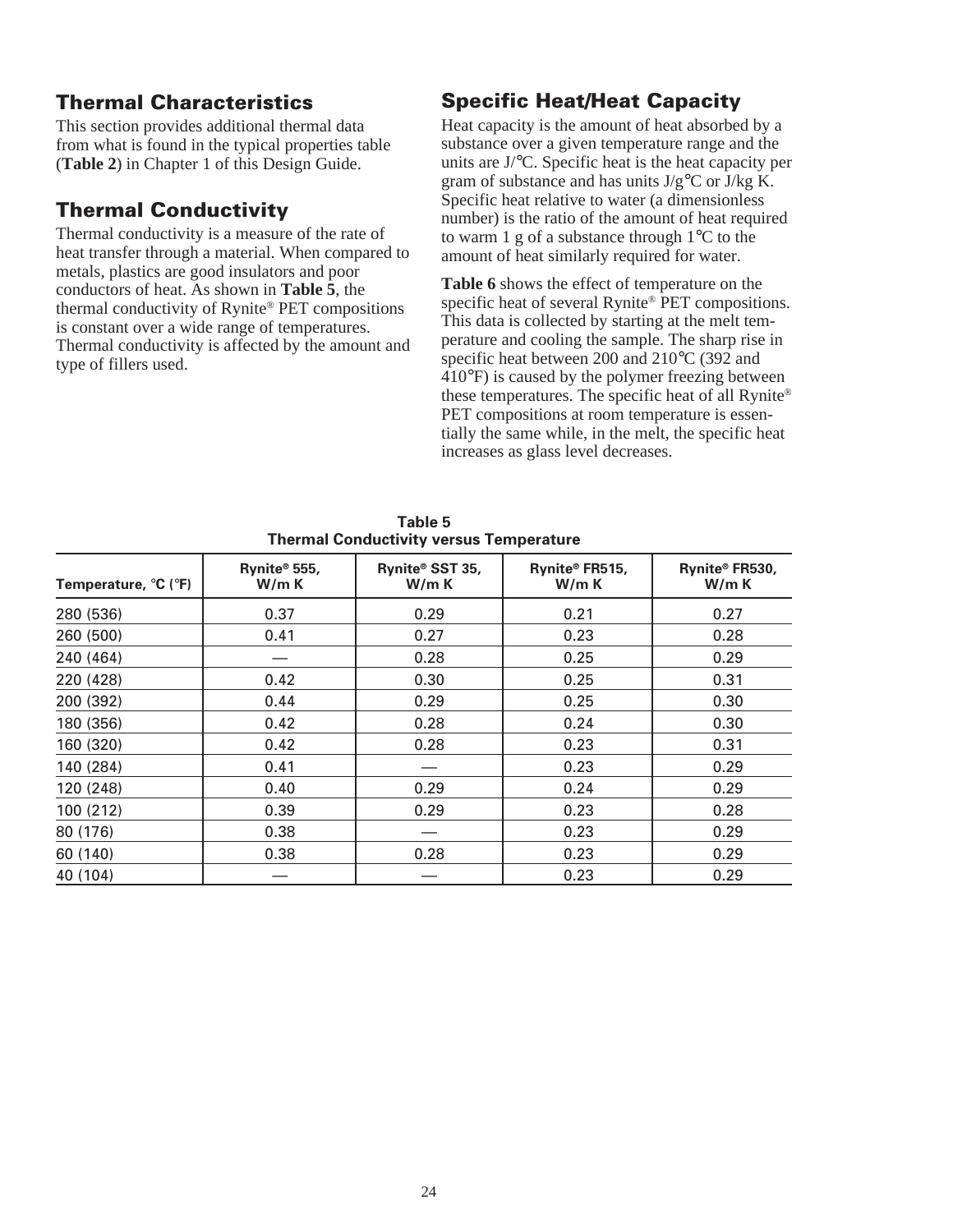| Temperature, °C (°F) | Rynite® 530,<br>J/kg K | Rynite® 555,<br>J/kg K | Rynite® SST 35,<br>J/kg K | Rynite® FR515,<br>J/kg K | Rynite® FR530,<br>J/kg K |
|----------------------|------------------------|------------------------|---------------------------|--------------------------|--------------------------|
| 290 (554)            |                        | 1430                   |                           |                          |                          |
| 280 (536)            | 1600                   | 1420                   |                           | 1640                     | 1340                     |
| 270 (518)            | 1600                   | 1420                   | 1720                      | 1640                     | 1340                     |
| 260 (500)            | 1600                   | 1340                   | 1710                      | 1640                     | 1350                     |
| 250 (482)            | 1600                   | 1320                   | 1700                      | 1630                     | 1350                     |
| 240 (464)            | 1600                   | 1290                   | 1690                      | 1610                     | 1350                     |
| 230 (446)            | 1590                   | 1260                   | 1670                      | 1590                     | 1350                     |
| 220 (428)            | 1590                   | 1240                   | 1660                      | 1590                     | 1350                     |
| 210 (410)            | 1610                   | 1240                   | 1670                      | 3360                     | 2260                     |
| 200 (392)            | 2900                   | 2820                   | 3320                      | 2280                     | 1840                     |
| 190 (374)            | 1880                   | 1340                   | 1900                      | 1710                     | 1450                     |
| 180 (356)            | 1600                   | 1240                   | 1700                      | 1580                     | 1380                     |
| 170 (338)            | 1490                   | 1210                   | 1630                      | 1520                     | 1340                     |
| 160 (320)            | 1430                   | 1180                   | 1580                      | 1460                     | 1310                     |
| 150 (302)            | 1360                   | 1160                   | 1540                      | 1420                     | 1280                     |
| 140 (284)            | 1330                   | 1140                   | 1510                      | 1380                     | 1250                     |
| 130 (266)            | 1290                   | 1130                   | 1480                      | 1350                     | 1230                     |
| 120 (248)            | 1260                   | 1120                   | 1460                      | 1320                     | 1210                     |
| 110 (230)            | 1230                   | 1100                   | 1430                      | 1280                     | 1190                     |
| 100 (212)            | 1200                   | 1090                   | 1400                      | 1250                     | 1170                     |
| 90 (194)             | 1160                   | 1070                   | 1370                      | 1210                     | 1140                     |
| 80 (176)             | 1100                   | 1050                   | 1340                      | 1180                     | 1120                     |
| 70 (158)             | 1040                   | 1030                   | 1300                      | 1160                     | 1140                     |
| 60 (140)             | 1010                   | 1010                   | 1270                      | 1140                     | 1130                     |

**Table 6 Specific Heat versus Temperature**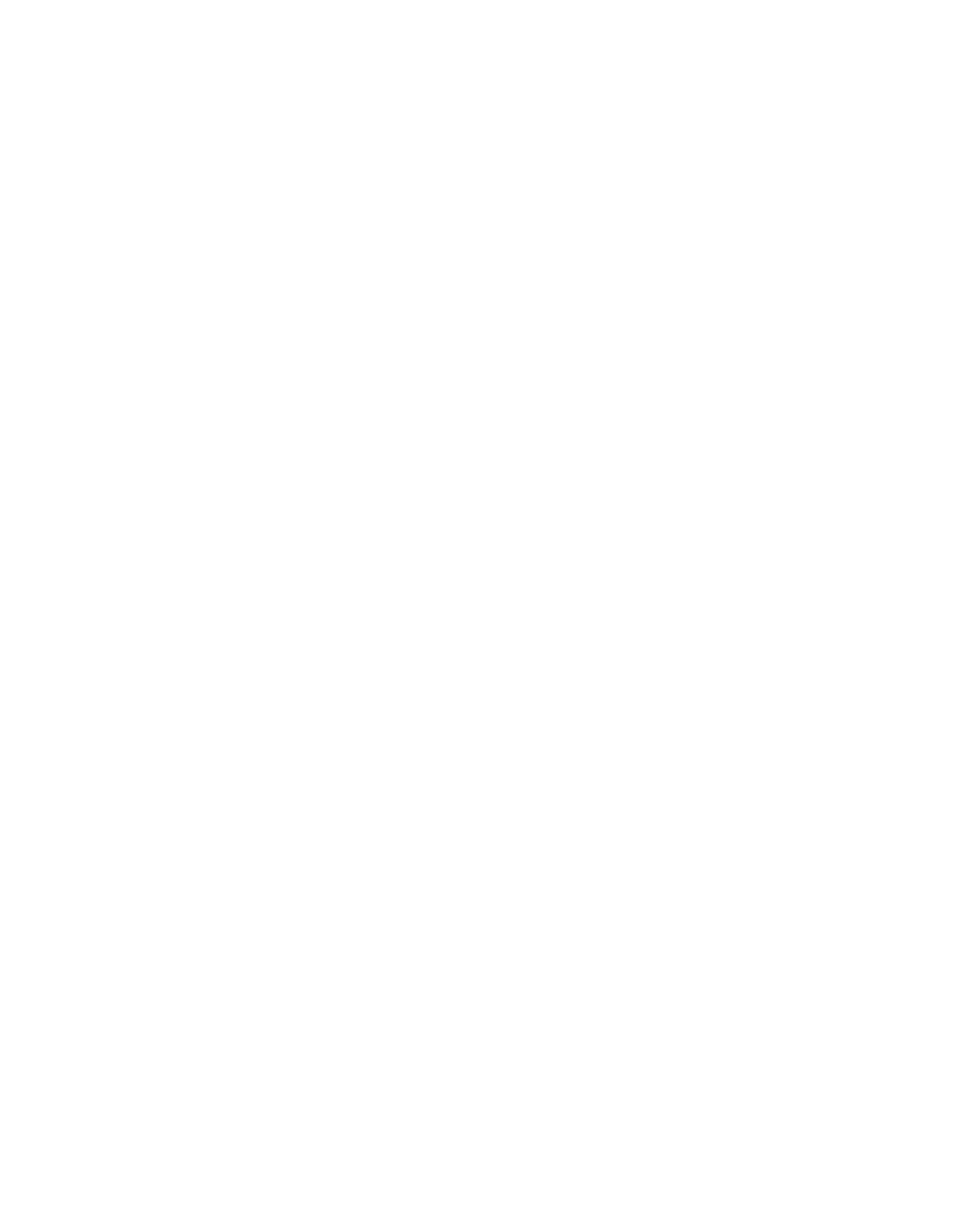**Chapter 4**

# **Electrical Properties and Flammability**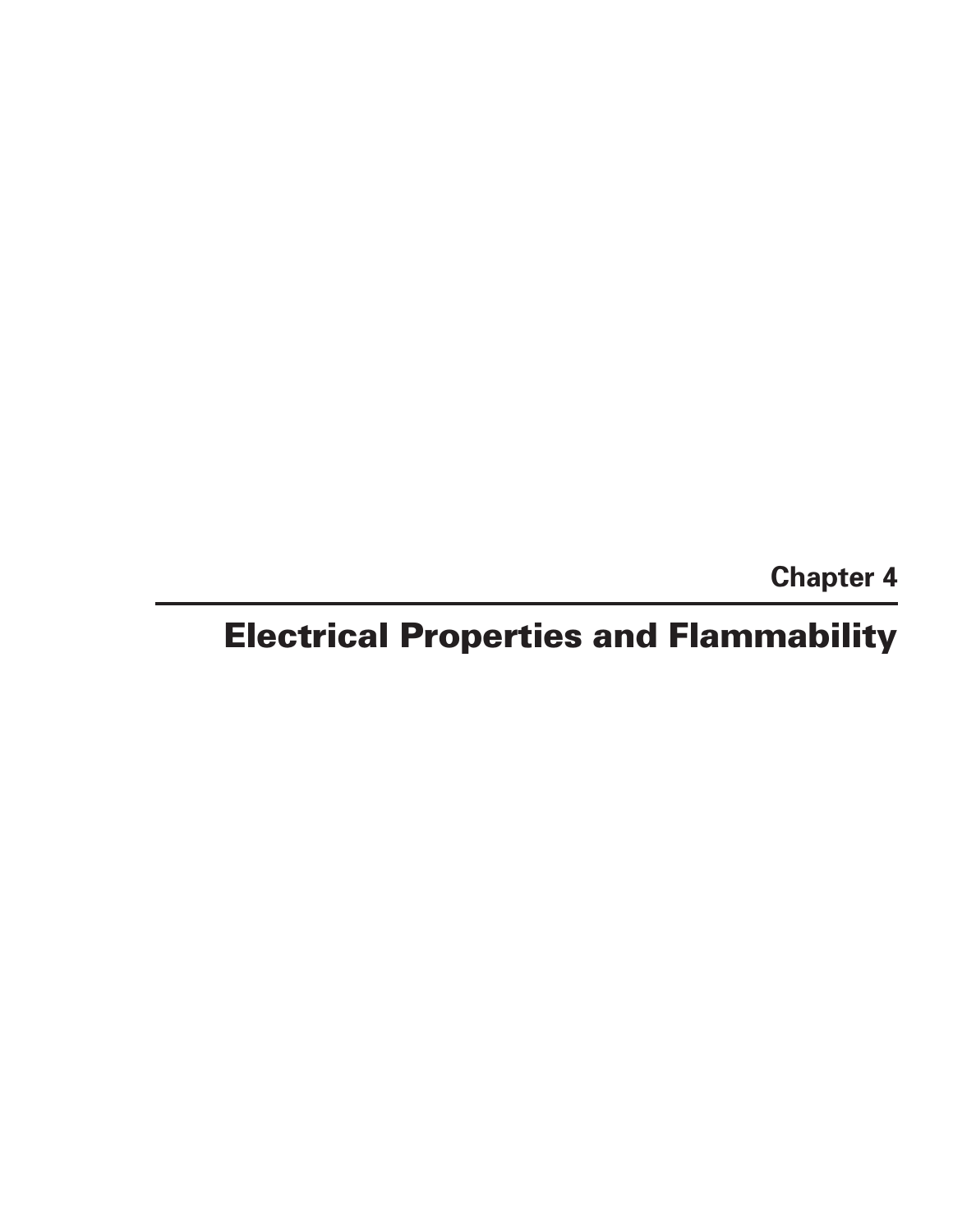# **Dielectric Strength**

Dielectric strength is the maximum voltage a dielectric material can tolerate without breakdown. Higher dielectric strengths indicate a greater resistance of a material to dielectric failures. Over the temperature range of 23–150°C (73–300°F) Rynite® PET thermoplastic polyester resins have dielectric strengths between 7 and 30 kV/mm (200 and 750 V/mil).

Several factors affect the dielectric strength of Rynite® PET thermoplastic polyester resins including composition of the resin, voltage rate, test temperature, sample thickness, and processing.

**Table 7** shows the effect of varying the applied voltage rate on Rynite® 530 and Rynite® FR530 with higher voltage rates giving higher values. The single point data listed in Chapter 1 was measured at a voltage rate of 500 V/sec. In general, carbon black pigments lower the dielectric strength of resins. **Table 8** shows the effect of carbon black as a pigment on the dielectric strength of Rynite® 935 and 530. The dielectric strength values measured on actual parts may be lower than those measured on test specimens, due to the presence of imperfections such as voids, weldlines, and bubbles.

| Dielectric Strength versus Voltage Rate |                  |       |                     |             |             |  |  |
|-----------------------------------------|------------------|-------|---------------------|-------------|-------------|--|--|
|                                         |                  |       | <b>Voltage Rate</b> |             |             |  |  |
| <b>Resin</b>                            | <b>Thickness</b> | Unit  | 500 V/sec           | 2,000 V/sec | 5,000 V/sec |  |  |
| Rynite® 530<br><b>NC010</b>             |                  |       |                     |             |             |  |  |
| $23^{\circ}$ C                          | $3.2 \text{ mm}$ | kV/mm | 20.5                | 24.0        | 25.5        |  |  |
| $73^{\circ}F$                           | $0.125$ in       | V/mil | 520                 | 615         | 650         |  |  |
| $95^{\circ}$ C                          | $3.2 \text{ mm}$ | kV/mm | 16.5                | 22.0        | 24.5        |  |  |
| $203^\circ F$                           | $0.125$ in       | V/mil | 420                 | 560         | 620         |  |  |
| Rynite® FR530<br><b>NC010</b>           |                  |       |                     |             |             |  |  |
| $23^{\circ}$ C                          | $3.2 \text{ mm}$ | kV/mm | 18.0                | 20.5        | 22.0        |  |  |
| $73^{\circ}F$                           | $0.125$ in       | V/mil | 460                 | 520         | 560         |  |  |
| $95^{\circ}$ C                          | $3.2 \text{ mm}$ | kV/mm | 18.0                | 22.0        | 24.0        |  |  |
| $203^{\circ}F$                          | $0.125$ in       | V/mil | 460                 | 560         | 615         |  |  |

**Table 7 Dielectric Strength versus Voltage Rate**

ASTM D149, short-time in oil

**Table 8 Dielectric Strength—Natural versus Carbon Black**

|                    |                  |             | 1                   |                     |                     |                     |
|--------------------|------------------|-------------|---------------------|---------------------|---------------------|---------------------|
| <b>Temperature</b> | Thickness        | <b>Unit</b> | 935<br><b>NC010</b> | 935<br><b>BK505</b> | 530<br><b>NC010</b> | 530<br><b>BK503</b> |
| $23^{\circ}$ C     | $1.57$ mm        | kV/mm       | 29.5                | 25.5                | 25.5                | 20.5                |
| $73^{\circ}F$      | $0.062$ in       | V/mil       | 750                 | 650                 | 650                 | 520                 |
| $95^{\circ}$ C     | $1.57$ mm        | kV/mm       | 25.5                | 20.5                | 22.5                | 17.0                |
| 203°F              | $0.062$ in       | V/mil       | 650                 | 520                 | 570                 | 430                 |
| $150^{\circ}$ C    | $1.57$ mm        | kV/mm       | 14.5                | 14.5                | 15.5                | 15.5                |
| $300^\circ F$      | $0.062$ in       | V/mil       | 375                 | 375                 | 395                 | 395                 |
| $23^{\circ}$ C     | $3.2 \text{ mm}$ | kV/mm       | 23.5                | 19.5                | 20.5                | 15.0                |
| $73^{\circ}F$      | $0.125$ in       | V/mil       | 595                 | 495                 | 520                 | 380                 |
| $95^{\circ}$ C     | $3.2 \text{ mm}$ | kV/mm       | 19.5                | 13.5                | 16.5                | 14.0                |
| 203°F              | $0.125$ in       | V/mil       | 495                 | 340                 | 420                 | 355                 |
| $150^{\circ}$ C    | $3.2 \text{ mm}$ | kV/mm       | 12.0                | 11.0                | 12.0                | 12.0                |
| $300^\circ F$      | $0.125$ in       | V/mil       | 300                 | 280                 | 300                 | 300                 |

ASTM D149, short-time in oil, 500 V/sec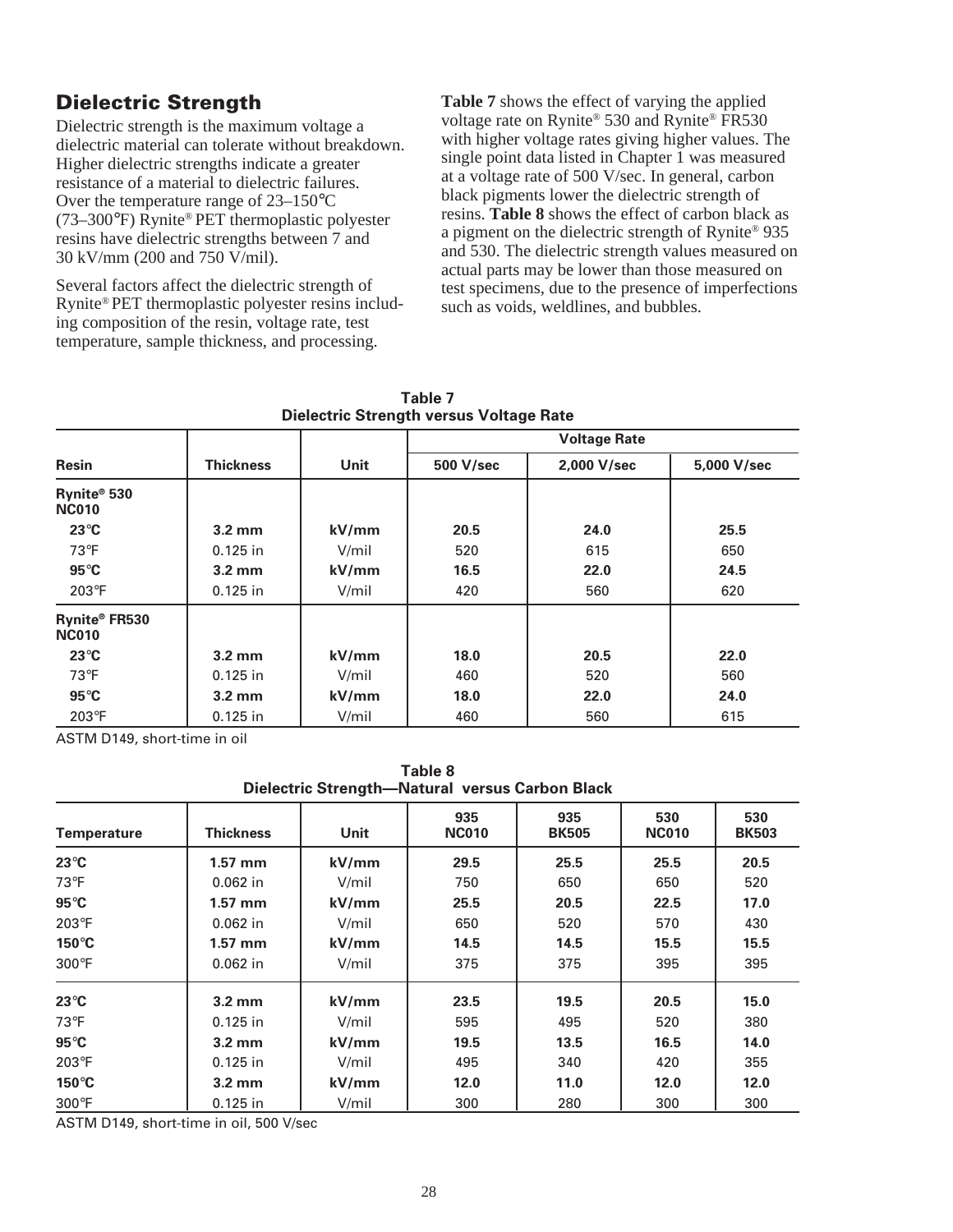# **Ignition Properties**

Self-ignition temperature is the lowest initial temperature of air passing around a specimen at which, in the absence of an ignition source, the selfheating properties of the specimen lead to ignition or ignition occurs by itself, as indicated by an explosion, flame, or sustained glow.

Flash ignition temperature is the lowest initial temperature of air passing around a specimen at which a sufficient amount of combustible gas is evolved to be ignited by a small external pilot flame (**Table 9**).

| Table 9                     |
|-----------------------------|
| <b>Ignition Temperature</b> |

| Resin | <b>Self-Ignition</b><br><b>Temperature</b> | <b>Flash Ignition</b><br><b>Temperature</b> |
|-------|--------------------------------------------|---------------------------------------------|
| FR515 | $430^{\circ}$ C                            | $340^{\circ}$ C                             |
| FR530 |                                            | $370^{\circ}$ C                             |

# **Combustibility**

The combustibility of Rynite® PET thermoplastic polyester resins has been measured by the MVSS (Motor Vehicle Safety Standard) 302 rating, the FAR-25-853B vertical burn test, and the IEC glow wire test. MVSS 302 ratings are shown in **Table 10**. No Rynite® PET thermoplastic polyester resins pass the entire FAR-25-853B test for panel surfaces in airplanes. The flame-retardant grades pass the heat release portion, but fail the smoke generation portion, while other compositions pass the smoke test, but fail the heat release test. All Rynite® PET thermoplastic polyester resins may be used in airplanes as small components such as connectors, sockets, plugs, and brackets. The data in **Table 11** shows the results of the IEC glow wire test.

**Table 10 MVSS 302 Ratings**

| <b>Resin</b>            | Thickness,<br>$mm$ (in) | <b>MVSS 302</b><br><b>Rating</b> | <b>Burning Rate,</b><br>mm/min (in/min) |  |  |  |  |
|-------------------------|-------------------------|----------------------------------|-----------------------------------------|--|--|--|--|
| Rynite® 415HP           | 1.6(0.062)              | B                                | $<$ 38.1 $(<$ 1.5)                      |  |  |  |  |
| Rynite <sup>®</sup> 408 | 1.6(0.062)              | B                                | $<$ 19.0 ( $<$ 0.75)                    |  |  |  |  |
| Rynite® SST 35          | 1.6(0.062)              | B                                | $<$ 19.0 ( $<$ 0.75)                    |  |  |  |  |
| Rynite <sup>®</sup> 530 | 1.6(0.062)              | B                                | $<$ 19.0 ( $<$ 0.75)                    |  |  |  |  |
| Rynite <sup>®</sup> 545 | 1.6(0.062)              | B                                | $<$ 19.0 ( $<$ 0.75)                    |  |  |  |  |
| Rynite <sup>®</sup> 555 | 1.6(0.062)              | B                                | $<$ 19.0 ( $<$ 0.75)                    |  |  |  |  |
| Rynite <sup>®</sup> 935 | 1.6(0.062)              | B                                | $<$ 19.0 ( $<$ 0.75)                    |  |  |  |  |
| Rynite <sup>®</sup> 940 | 1.6(0.062)              | B                                | $<$ 19.0 ( $<$ 0.75)                    |  |  |  |  |

| Table 11                                     |
|----------------------------------------------|
| Glow Wire Test/Extinction Time $\leq$ 30 sec |

| <b>Resin</b>  | Test<br><b>Standard</b> | 1 mm<br>$(0.040)$ in) | 2 mm<br>$(0.080)$ in) | 3 mm<br>$(0.120$ in) | $6.4 \text{ mm}$<br>$(0.25$ in) |
|---------------|-------------------------|-----------------------|-----------------------|----------------------|---------------------------------|
| Rynite® 530   | VDC/IEC                 | 650                   | 750                   | 750                  | 960                             |
| Rynite® 545   | VDC/IEC                 | 750                   | 750                   | 850                  | 960                             |
| Rynite® FR530 | VDC/IEC                 | 960                   | 960                   | 960                  |                                 |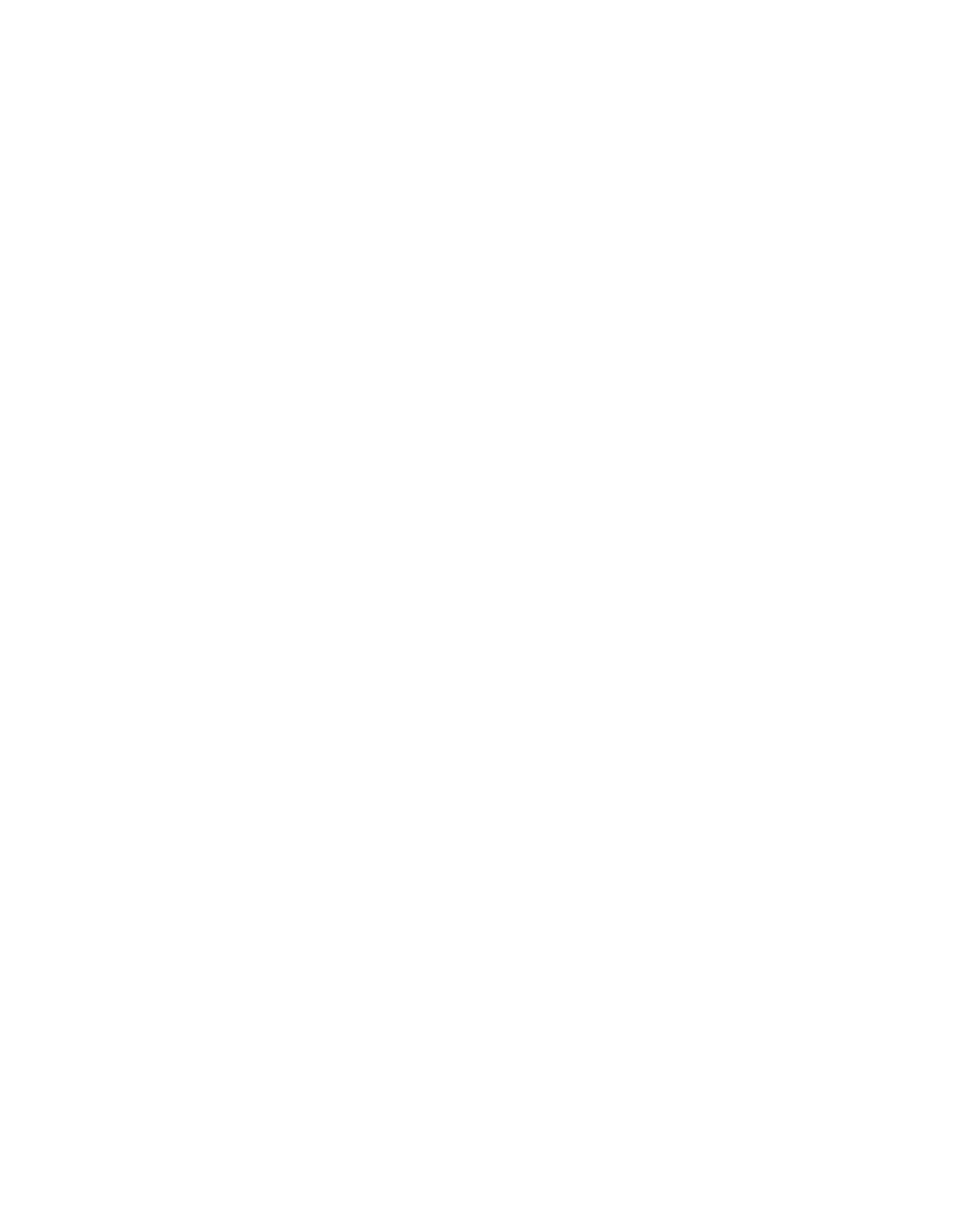**Chapter 5**

**Environmental**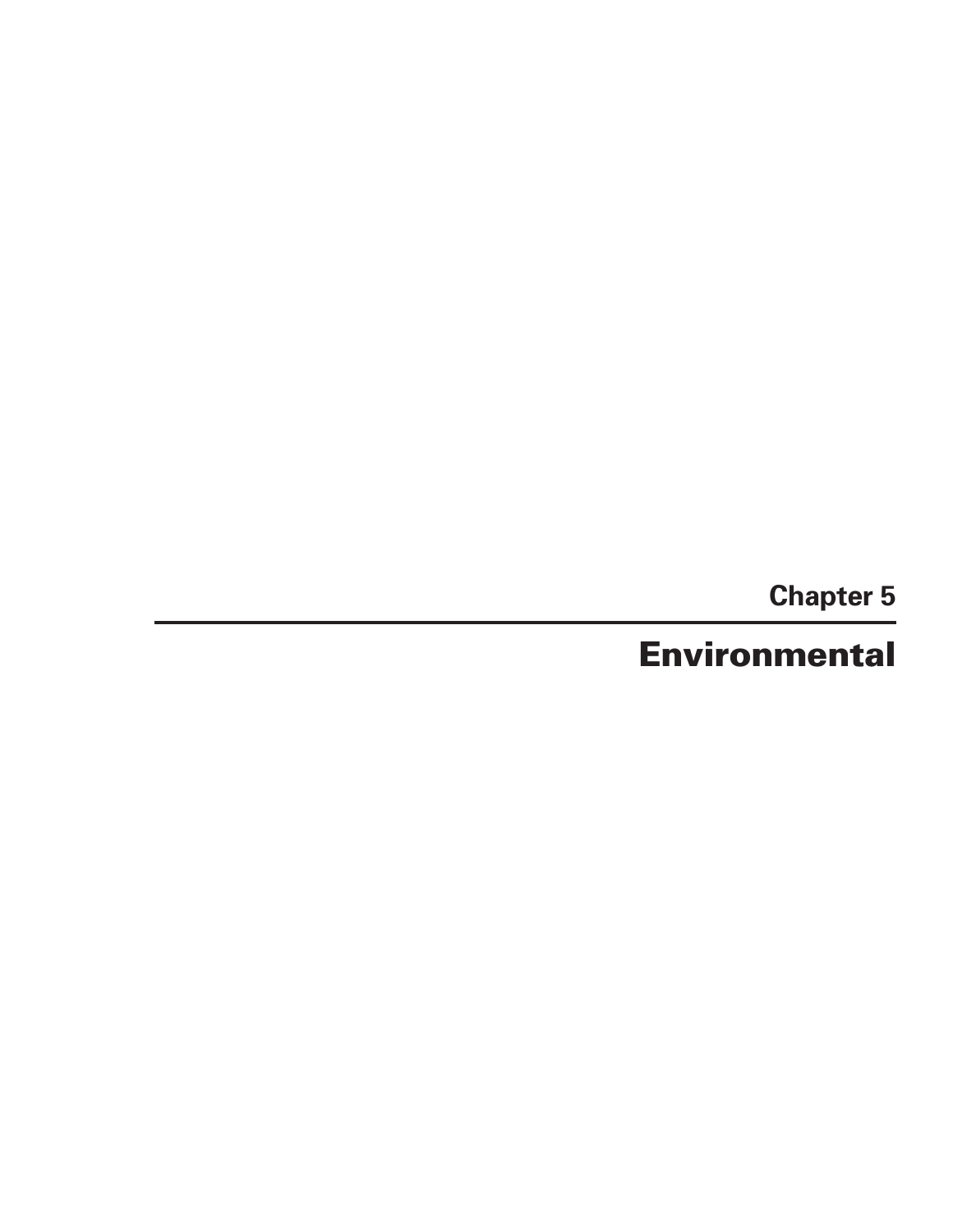### **Temperature**

The effect of temperature on the properties of the Rynite® PET thermoplastic polyester resins is given in **Figures 58** through **70**. These data were determined by exposing test specimens in an air oven at various temperatures. The change in properties with time and temperature was measured. Oils, greases, water, etc., may have a different effect on the properties of the resins at elevated temperatures. See Chemical Resistance section.

**Caution:** Exposure of the Rynite® PET thermoplastic polyester resins—particularly natural and light colors—to high temperatures in air may result in discoloration, depending upon conditions.

Rynite® PET thermoplastic polyester resins stabilized to minimize discoloration at elevated temperatures are available.

















**Figure 62. Effect of Air Oven Aging on Tensile Strength—Rynite® 555**

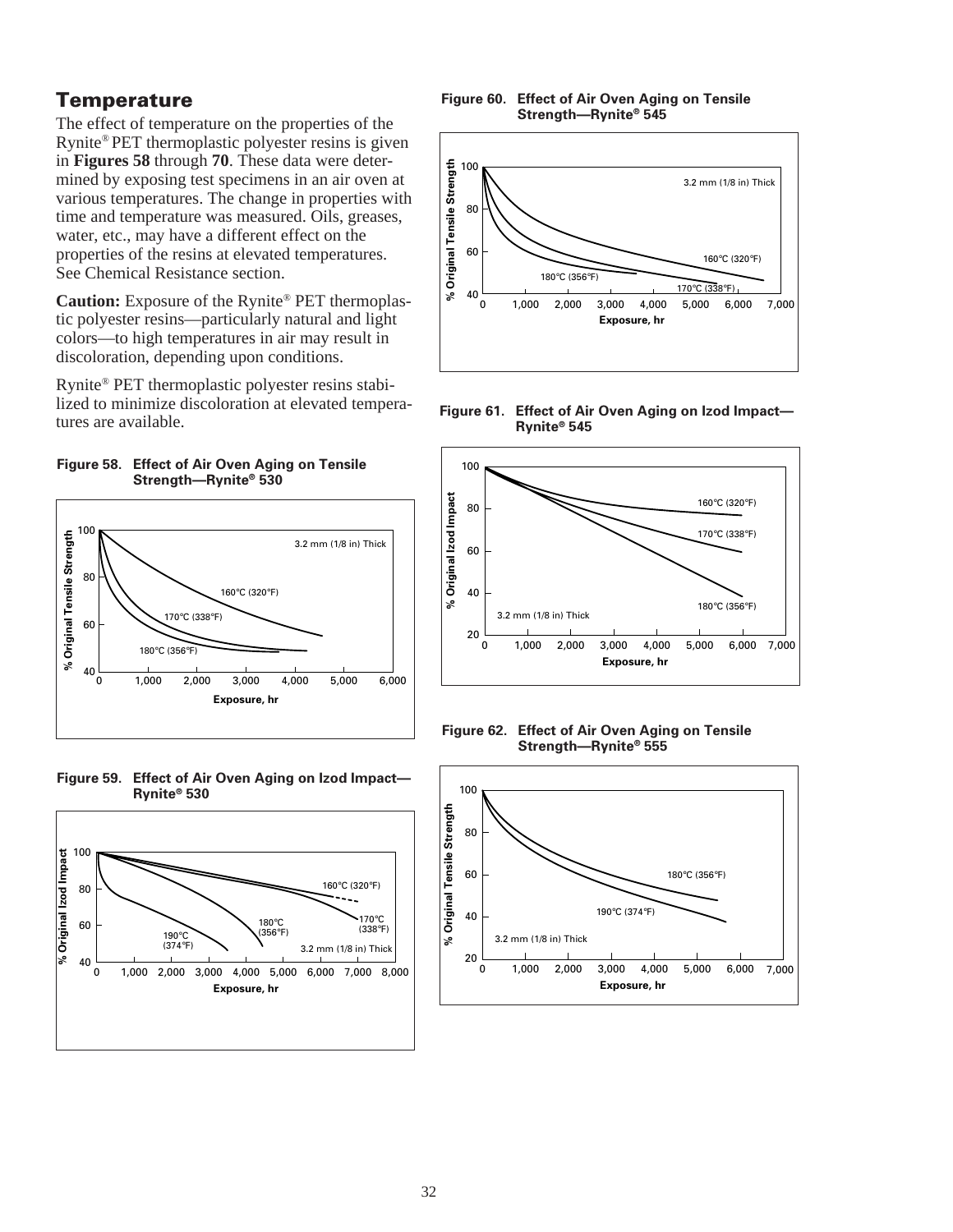

100 3.2 mm (1/8 in) Thick 90 % Original Tensile Strength **% Original Tensile Strength** 80 180°C (356°F) 190°C (374°F) 70 60

**Figure 64. Effect of Air Oven Aging on Tensile Strength—Rynite® 408**



**Figure 66. Effect of Air Oven Aging on Izod Impact— Rynite® FR530**

**Exposure, hr** 0 1,000 2,000 3,000 4,000 5,000 6,000 7,000

50



**Figure 65. Effect of Air Oven Aging on Tensile Strength—Rynite® SST 35**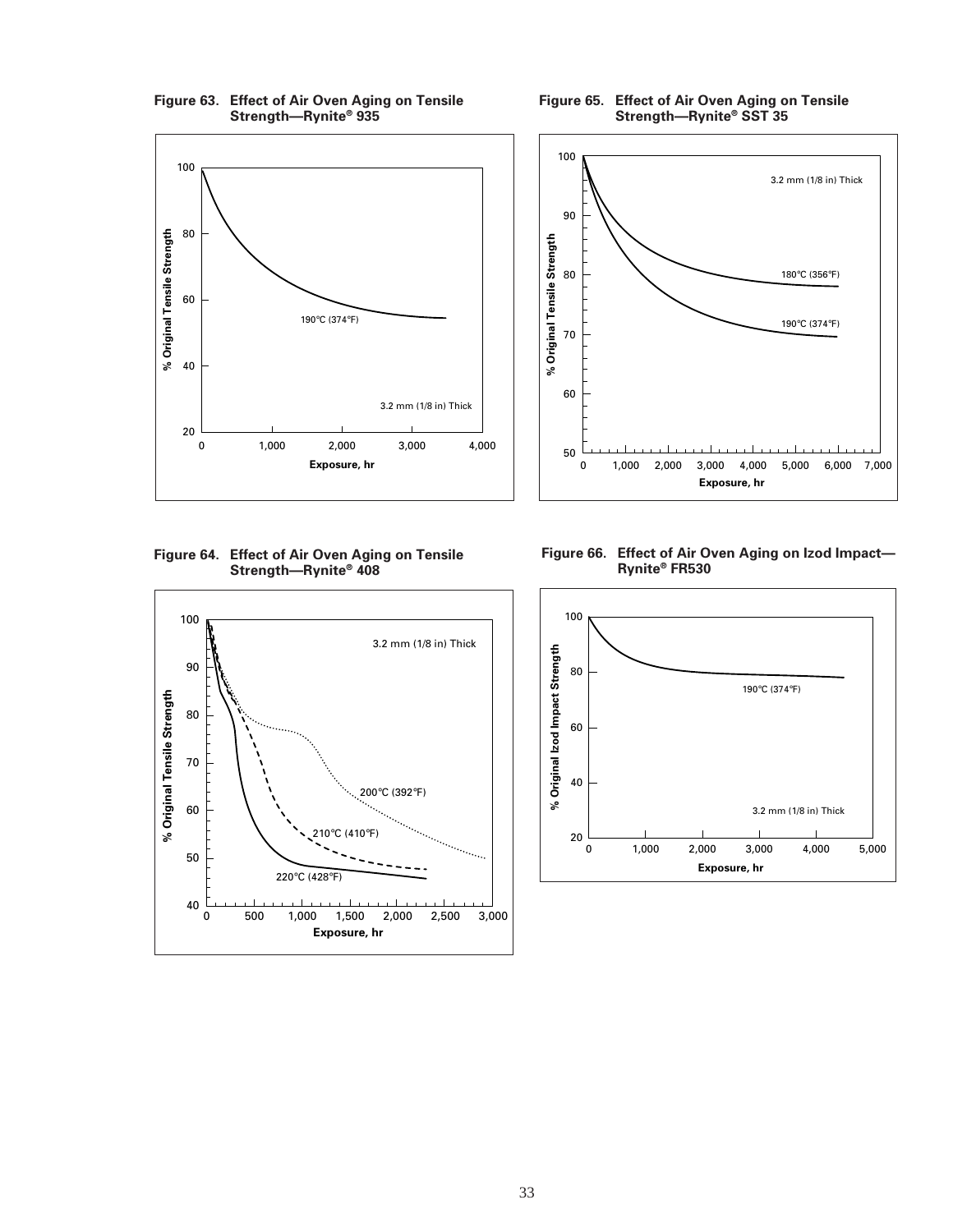







**Figure 69. Effect of Air Oven Aging on Tensile Strength—Rynite® FR943**



**Figure 70. Effect of Air Oven Aging on Tensile Strength—Rynite® FR945**

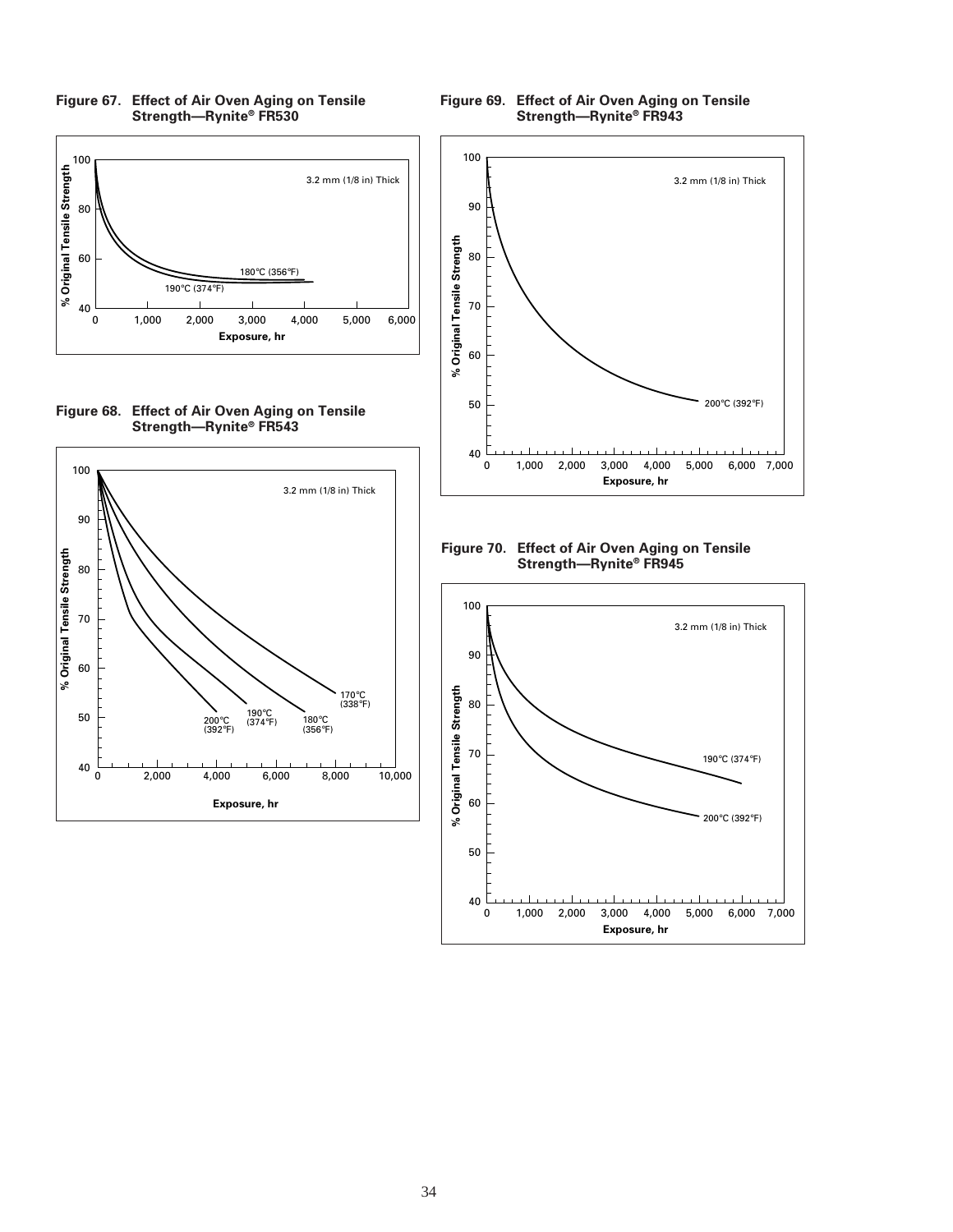# **Weathering**

### **Introduction**

Rynite® PET thermoplastic polyester resins rank high among plastic engineering materials in their resistance to outdoor weathering. The effect of weathering on the properties of the Rynite® PET thermoplastic polyester resins has been determined by various methods, including accelerated carbon arc X-W Weather-O-Meter exposure, natural outdoor weathering in Arizona and Florida, and accelerated outdoor weathering in Arizona. The results obtained on test bars exposed in these environments indicate in general that the Rynite® PET thermoplastic polyester resins exhibit good property retention. Overall performance is improved, especially impact, by the addition of carbon black  $(>0.3\%$  by weight) to the resin.

# **X-W Weather-O-Meter**

In the X-W Weather-O-Meter, the test specimens are exposed to simulated sunlight by filtering carbon arc light through Corex D filters. During this exposure, the test samples are sprayed with 32°C (90°F) water for 18 min, which is then followed by a water evaporation cycle at 63°C (145°F) for 102 min. The whole 2-hr cycle is then repeated for the number of hours listed in the various tables. There is no precise correlation between outdoor weathering and the accelerated X-W Weather-O-Meter tests. However, it is estimated that 400 to 1,000 hr in the X-W Weather-O-Meter is equivalent to one year of outdoor weathering in Florida.

#### **General-Purpose Resins**

After 10,000 hr in the X-W Weather-O-Meter:

- Rynite<sup>®</sup> 530 NC010 and Rynite<sup>®</sup> 545 NC010 retained over 70% of their initial tensile strength and 55% of their original elongation properties.
- Pigmented Rynite<sup>®</sup> 530 resins retained higher tensile strength and elongation than the Rynite® 530 natural resin. For example, the Rynite® 530 black (BK503), white (WT501), gray (GY5054), and blue (BL503) retain over 87% of their original tensile strength and 75% of their original elongation properties, **Figures 71** and **72**.
- The Rynite® 530 resins listed above retained over 83% of their original Izod impact properties.
- The surface of the test samples exhibited an "etched," rough appearance, i.e., the surface gloss had been significantly reduced and glass fibers were exposed. There was a slight yellowing of the white (WT501) composition.

#### **Figure 71. Percent Retention of Original Tensile Strength After Exposure in X-W Weather-O-Meter**



**Figure 72. Percent Retention of Original Tensile Strength After Exposure in X-W Weather-O-Meter**



#### **Toughened Resins**

After 5,000 hr of exposure in the X-W Weather-O-Meter:

- Rynite<sup>®</sup> PET thermoplastic polyester resins modified for improved toughness retained over 85% of their original tensile properties and 80% of their original elongation at break properties.
- The surface of the test bars was "etched," but not chalked.

#### **Flame-Retardant Grades**

After 10,000 hr of exposure in the X-W Weather-O-Meter:

- Rynite® FR530 BK503 black retained 94% of its original tensile strength and 71% of its original elongation at break.
- Rynite® FR530 NC010 natural retained 80% of its original tensile strength and 59% of its original elongation at break.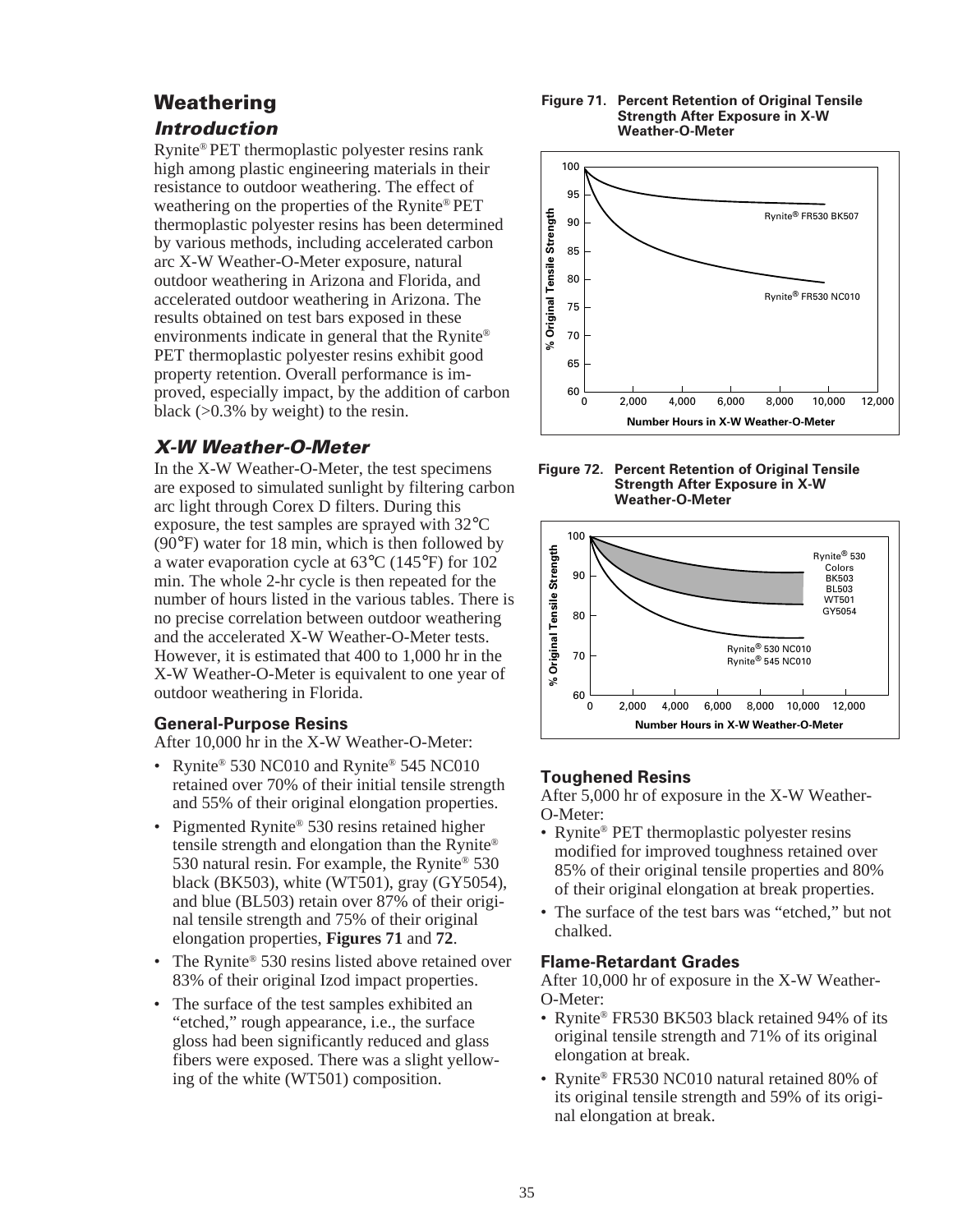### **Outdoor Weathering 45**° **South General-Purpose Resins**

Rynite® 530 NC010 and BK503 and Rynite® 545 NC010 and BK504 resins have been exposed outdoors in Florida and Arizona facing 45° South for five years. The data determined on these exposed samples indicate that the resins have retained over 69% of their initial tensile strength and over 46% of their initial elongation. As expected, the compositions containing carbon black have a higher property retention (**Tables 13** and **14**). After five years, all the test samples were slightly "etched."

#### **Low Warp Resins**

After five years of exposure in Arizona, Rynite® 935 BK505 retained 99% of original tensile strength and 82% of original elongation (**Table 14**).

#### **Accelerated Natural Weathering in Arizona General-Purpose Resins**

After 500,000 Langleys of exposure in the equatorially mounted mirror assisted (EMMA) and EMMA with water (EMMAQUA) environments, Rynite® 530 NC010 and BK503 and Rynite® 545 NC010 and BK504 resins retained over 90% of their original tensile strength and 73% of their original elongation properties. The EMMA and EMMAQUA environments have similar effects on the properties of the Rynite® 530 and Rynite® 545 resins (**Table 15**).

Test specimens had reduced gloss levels after exposure. On the average, samples exposed in Arizona received approximately 150,000 Langleys of sunlight per year. These tests correspond to about three and one-third years of natural weathering in Arizona.

| Exposure: Florida 45°South-Yr | Rynite® 530<br><b>NC010</b> | Rynite <sup>®</sup> 530<br><b>BK503</b> | Rynite® 545<br><b>NC010</b> | Rynite® 545<br><b>BK504</b> |
|-------------------------------|-----------------------------|-----------------------------------------|-----------------------------|-----------------------------|
| <b>Tensile Strength</b>       |                             |                                         |                             |                             |
| 0                             | 100                         | 100                                     | 100                         | 100                         |
| 0.5                           | 98                          | 100                                     | 89                          | 88                          |
|                               | 92                          | 100                                     | 84                          | 90                          |
|                               | 82                          | 93                                      | 75                          | 91                          |
| 3                             | 76                          | 98                                      | 72                          | 91                          |
| 5                             | 77                          | 100                                     | 69                          | 92                          |
| <b>Elongation</b>             |                             |                                         |                             |                             |
|                               | 100                         | 100                                     | 100                         | 100                         |
| 0.5                           | 85                          | 87                                      | 77                          | 67                          |
|                               | 77                          | 91                                      | 68                          | 78                          |
|                               | 69                          | 91                                      | 73                          | 89                          |
| 3                             | 58                          | 87                                      | 50                          | 78                          |
| 5                             | 46                          | 87                                      | 50                          | 72                          |

**Table 13 Outdoor Weathering Florida 45**°**South—% Retention of Original Physical Properties**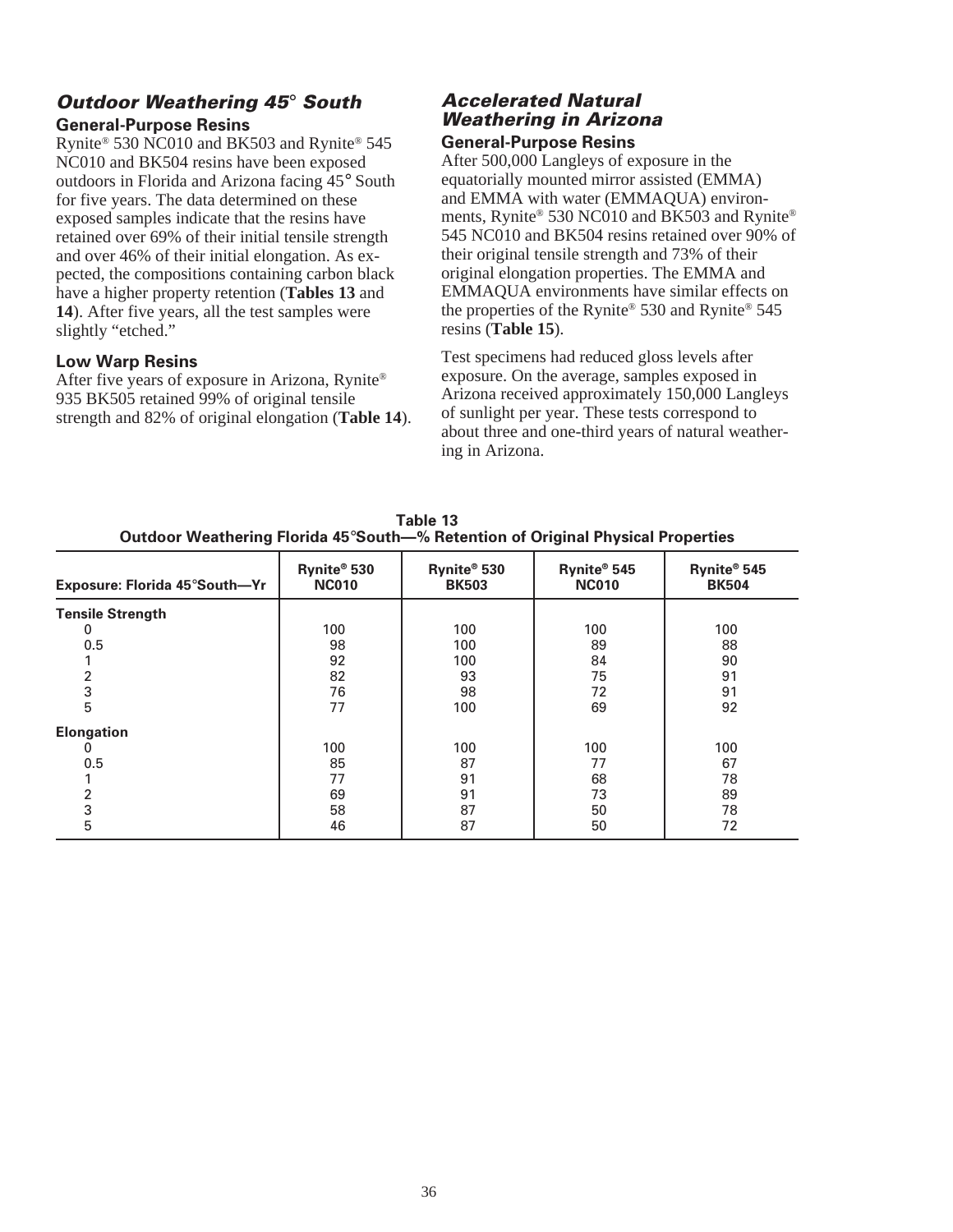| Exposure: Arizona 45°South<br>Yr | Rynite® 530<br><b>NC010</b> | Rynite <sup>®</sup> 530<br><b>BK503</b> | Rynite <sup>®</sup> 545<br><b>NC010</b> | Rynite® 545<br><b>BK504</b> | Rynite <sup>®</sup> 935<br><b>BK505</b> |
|----------------------------------|-----------------------------|-----------------------------------------|-----------------------------------------|-----------------------------|-----------------------------------------|
| <b>Tensile Strength</b>          |                             |                                         |                                         |                             |                                         |
| 0                                | 100                         | 100                                     | 100                                     | 100                         | 100                                     |
| 0.5                              | 100                         | 98                                      | 98                                      | 94                          | 100                                     |
|                                  | 98                          | 100                                     | 88                                      | 97                          | 100                                     |
|                                  | 90                          | 98                                      | 87                                      | 94                          | 100                                     |
| 3                                | 87                          | 98                                      | 82                                      | 90                          | 97.5                                    |
| 5                                | 80                          | 97                                      | 76                                      | 90                          | 99                                      |
| <b>Elongation</b>                |                             |                                         |                                         |                             |                                         |
| 0                                | 100                         | 100                                     | 100                                     | 100                         | 100                                     |
| 0.5                              | 85                          | 91                                      | 82                                      | 83                          | 100                                     |
|                                  | 88                          | 96                                      | 77                                      | 94                          | 94                                      |
|                                  | 77                          | 96                                      | 73                                      | 89                          | 94                                      |
| 3                                | 73                          | 83                                      | 68                                      | 78                          | 76                                      |
| 5                                | 54                          | 70                                      | 50                                      | 78                          | 82                                      |

**Table 14 Outdoor Weathering Arizona 45**°**South—% Retention of Original Physical Properties**

**Table 15 Accelerated Natural Arizona Weathering—% Retention of Original Physical Properties**

| <b>Exposure</b>                                                    | Rynite <sup>®</sup> 530<br><b>NC010</b> | Rynite® 530<br><b>BK503</b> | Rynite <sup>®</sup> 545<br><b>NC010</b> | Rynite <sup>®</sup> 545<br><b>BK504</b> |
|--------------------------------------------------------------------|-----------------------------------------|-----------------------------|-----------------------------------------|-----------------------------------------|
| EMMA-500,000 Langleys*<br><b>Tensile Strength</b><br>Elongation    | 100<br>85                               | 100<br>87                   | 92<br>73                                | 93<br>89                                |
| EMMAQUA-500,000 Langleys*<br><b>Tensile Strength</b><br>Elongation | 100<br>81                               | 100<br>87                   | 92<br>73                                | 93<br>94                                |

EMMA = Equatorially mounted mirror assisted EMMAQUA = EMMA assisted with water \*150,000 Langleys = One year ~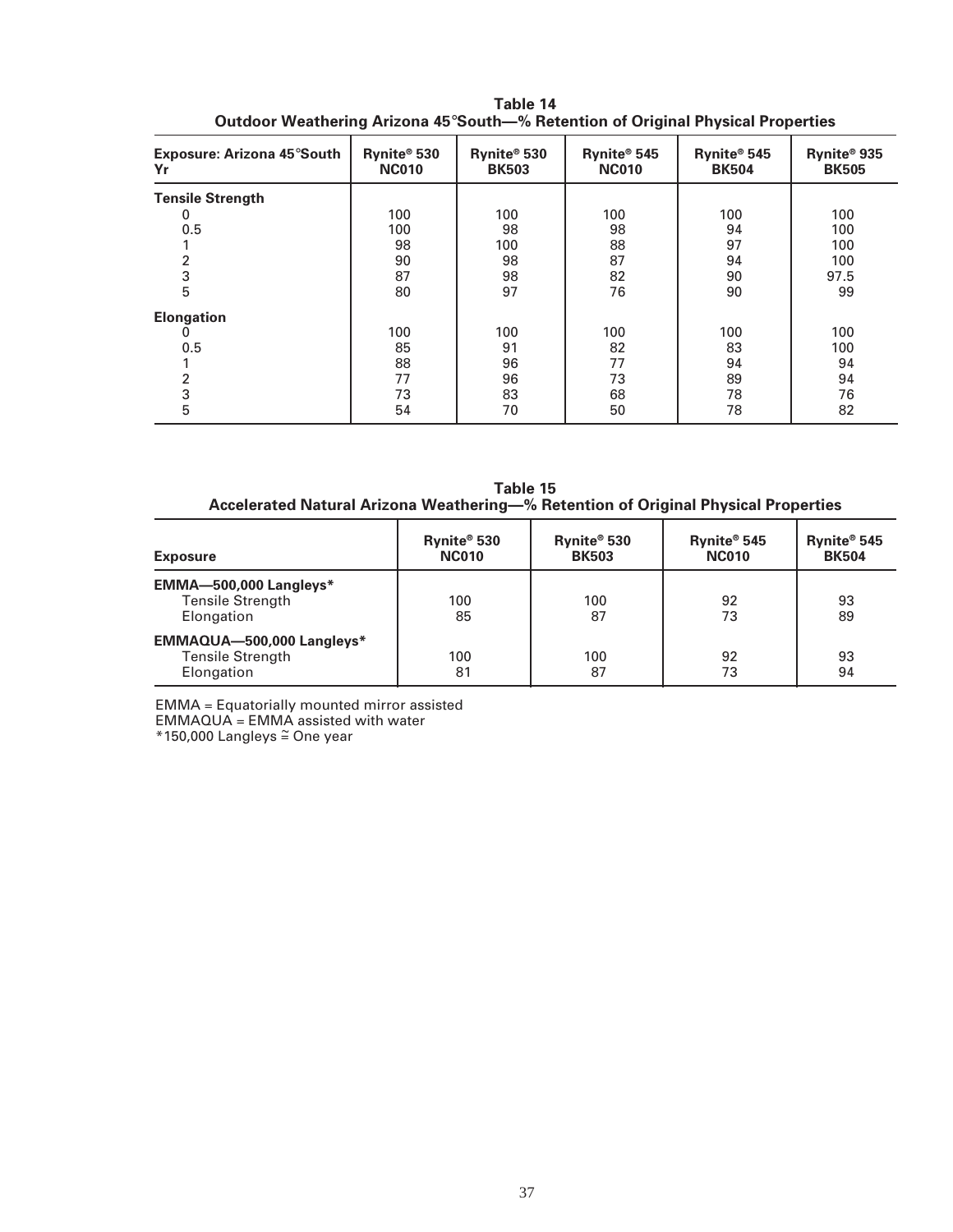# **Chemical Resistance**

Rynite® PET thermoplastic polyester resins exhibit excellent resistance to a wide variety of chemicals. **Tables 17** and **18** detail the effects of various automotive-related chemicals, organic solvents, acids, bases, salt solutions, and water on the properties of Rynite® 530 and Rynite® 545 resins after exposure at various times and temperatures. These data are based on unstressed test bars that were molded via recommended molding conditions, e.g., hot >93°C (200°F) molds. The resistance of Rynite® PET thermoplastic polyester resins to certain chemicals (e.g., chlorinated hydrocarbons) at elevated temperatures depends on the surface crystallinity of the molded part. Annealed parts or parts molded in hot molds  $>93^{\circ}$ C (200 $^{\circ}$ F) will exhibit good resistance, whereas parts molded in cold molds may surface craze. We strongly recommend end-use testing be carried out on actual parts (as opposed to test bars) to determine the suitability of Rynite® PET thermoplastic polyester resins in any application.

All thermoplastic polyester resins will hydrolyze in hot water. The hydrolysis results in polymer degradation and a decrease in the physical properties of the resin. The rate of hydrolysis depends on exposure conditions; primarily time, temperature, and the composition of the specific polyester resin. We do not recommend that parts made from Rynite® PET thermoplastic polyester resins be used in an environment where there is continuous exposure to water at temperatures above 50°C (122°F) (**Table 16**).

#### **Table 16 Hydrolysis Resistance of Rynite® 530 at 100% RH; Times to Reach One-Half of Initial Property Value**

| <b>Tensile Strength</b>          |              |  |  |  |  |
|----------------------------------|--------------|--|--|--|--|
| <b>Temperature</b>               | Time (Weeks) |  |  |  |  |
| 85°C (185°F)                     | 4            |  |  |  |  |
| 70°C (160°F)                     | 22           |  |  |  |  |
| 55°C (130°F)                     | 100          |  |  |  |  |
| 40 $\degree$ C (105 $\degree$ F) | >104         |  |  |  |  |
| <b>Unnotched Impact</b>          |              |  |  |  |  |
| <b>Temperature</b>               | Time (Weeks) |  |  |  |  |
| 85°C (185°F)                     | 1            |  |  |  |  |
| 70°C (160°F)                     | 6            |  |  |  |  |
| 55°C (130°F)                     | 38           |  |  |  |  |
| 40°C (105°F)                     | 60           |  |  |  |  |

Due to excessive degradation, we recommend that the maximum continuous exposure temperature of parts made from Rynite® PET thermoplastic polyester resins to oil be 121°C (250°F).

**Tables 19** and **20** list the effect of various solvents used in cleaning electrical/electronic parts.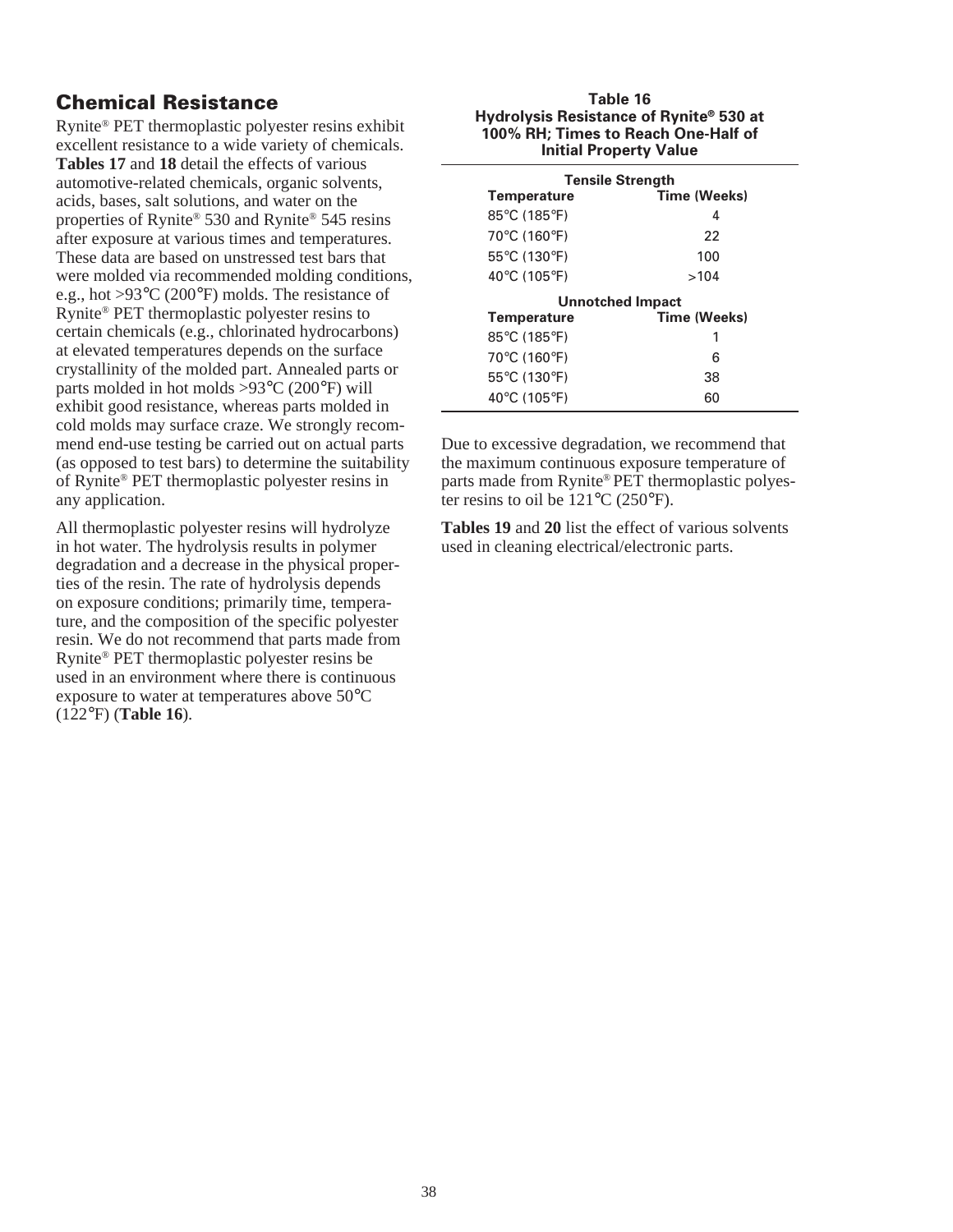| <b>Chemical Media</b>                                       | Temperature,<br>$\circ$ C ( $\circ$ F) | Days of<br><b>Immersion</b>            | % Retention<br>of Original<br><b>Tensile</b><br><b>Strength</b> | Weight<br>Gain, %                | <b>Dimensional</b><br>Change, % |
|-------------------------------------------------------------|----------------------------------------|----------------------------------------|-----------------------------------------------------------------|----------------------------------|---------------------------------|
| <b>Automotive-Related Environments</b>                      |                                        |                                        |                                                                 |                                  |                                 |
| <b>Diesel Fuel</b>                                          | 23 (73)                                | 21                                     | $90 - 95$                                                       | 1                                | 0                               |
| Diesel Fuel + 15% Ethanol                                   | 121 (250)                              | $\overline{2}$<br>$\overline{7}$<br>14 | 60-70<br>$20 - 30$<br>$15 - 20$                                 | $2 - 2.5$<br>2<br>$\overline{2}$ |                                 |
| Diesel Fuel/Unleaded<br>Gasoline (50/50)                    | 23 (73)                                | 21                                     | 95-99                                                           | 1                                | $\mathbf 0$                     |
| <b>Unleaded Gasoline</b>                                    | 23 (73)<br>42 (108)<br>60 (140)        | 21<br>84<br>84                         | 100<br>100<br>90                                                | 0.1<br>0.1<br>0.5                | 0.01<br>0.1                     |
| Unleaded Gasoline/Methanol<br>(85/15)                       | 23(73)<br>60 (140)                     | 21<br>21<br>84                         | $90 - 95$<br>70<br>$45 - 50$                                    | $\mathbf{1}$<br>1.8<br>2.3       | 0.04<br>0.1<br>0.2 <sub>0</sub> |
| Unleaded Gasoline/Ethanol<br>(85/15)                        | 23 (73)                                | 21                                     | 85-90                                                           | 1                                | 0.01                            |
| Unleaded Gasoline + 5%<br>Methanol + 2.5% Mixed<br>Alcohols | 42 (108)                               | 28<br>84                               | 90<br>73                                                        | 1.5<br>2.9                       | 0.1<br>0.2                      |
| Unleaded Gasoline + 5%<br>Methanol + 3.2% Ethanol           | 42 (108)                               | 28<br>84                               | 86<br>75                                                        | 1.9<br>3.1                       | 0.1<br>0.2                      |
| Unleaded Gasoline + 5%<br>Methanol + 4.1% Propanol          | 42 (108)                               | 28<br>84                               | 92<br>82                                                        | 1.2<br>2.4                       | 0.1                             |
| Unleaded Gasoline + 5%<br>Methanol + 4.2% Mixed<br>Alcohols | 42 (108)                               | 28<br>84                               | 88<br>79                                                        | 1.5<br>2.7                       | 0.1<br>0.2                      |
| Unleaded Gasoline + 5%<br>Methanol + 5% Butanol             | 42 (108)                               | 28                                     | 100                                                             | 1.2                              | 0.1                             |
| <b>Leaded Gasoline</b>                                      | 23 (73)                                | $\overline{7}$                         | $90 - 95$                                                       | 1                                | 0.03                            |
| Ford Motor Oil                                              | 121 (250)                              | 28<br>112                              | 95-99<br>15                                                     |                                  |                                 |
| Shell Motor Oil                                             | 121 (250)                              | 14<br>28<br>84                         | $90 - 95$<br>$55 - 65$<br>15                                    |                                  |                                 |
| <b>Synthetic Motor Oil</b>                                  | 150 (300)                              | 21<br>42                               | 70<br>45                                                        |                                  |                                 |
| Omnilube 300                                                | 93 (200)                               | 290                                    | 99                                                              |                                  |                                 |
| Turbo 33                                                    | 93 (200)                               | 290                                    | 99                                                              |                                  |                                 |
| Rotron Diester Oil                                          | 93 (200)                               | 290                                    | 99                                                              |                                  |                                 |

#### **Table 17 Rynite® PET Solvent Resistance\***

\*Data based on Rynite® 530 and Rynite® 545 (continued)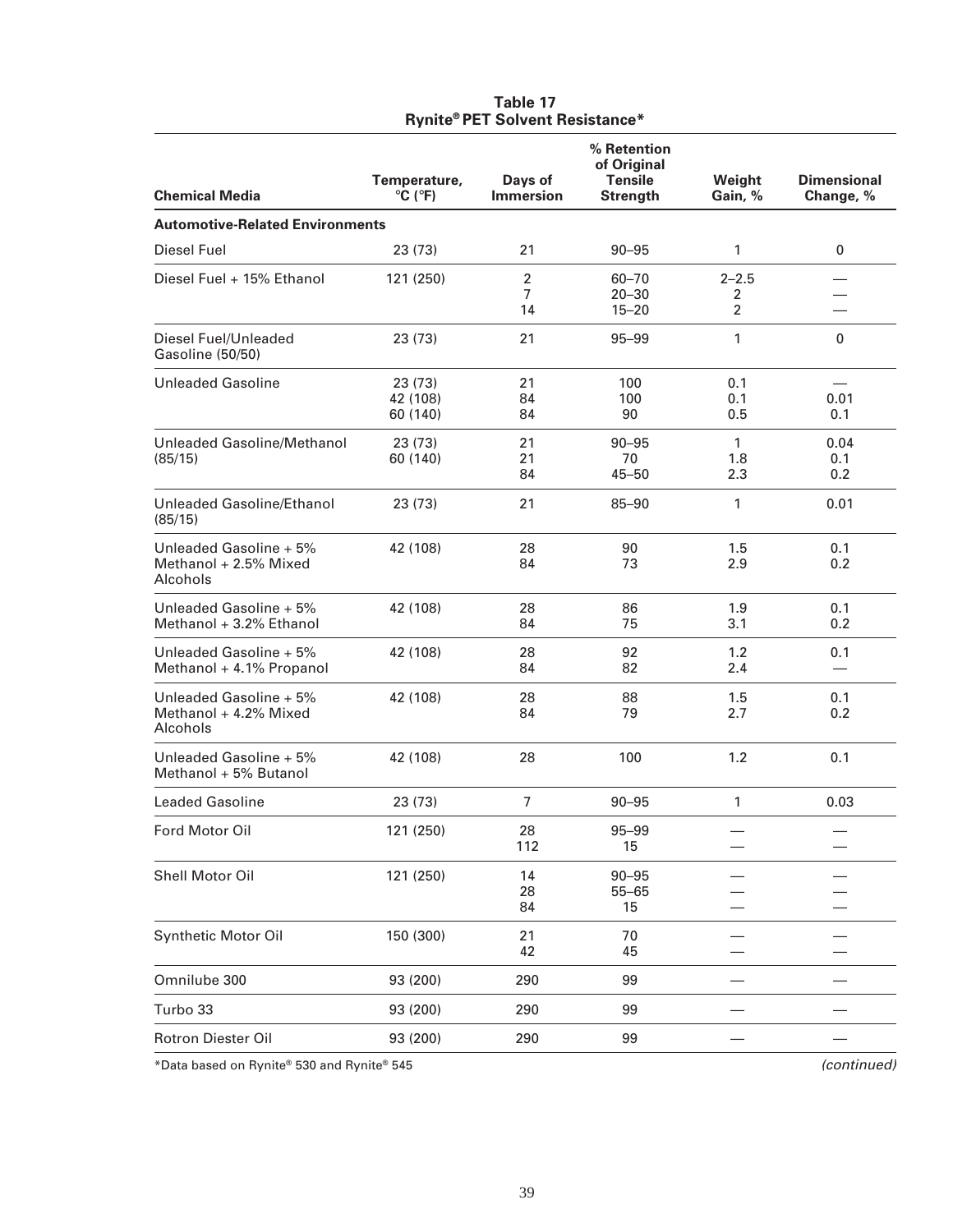| <b>Chemical Media</b>                              | Temperature,<br>$\circ$ C ( $\circ$ F) | Days of<br><b>Immersion</b> | % Retention<br>of Original<br><b>Tensile</b><br><b>Strength</b> | Weight<br>Gain, % | <b>Dimensional</b><br>Change, % |
|----------------------------------------------------|----------------------------------------|-----------------------------|-----------------------------------------------------------------|-------------------|---------------------------------|
| <b>Automotive-Related Environments (continued)</b> |                                        |                             |                                                                 |                   |                                 |
| <b>Dextron Transmission Fluid</b>                  | 121 (250)<br>150 (300)                 | 28<br>21                    | 95-99<br>$20 - 25$                                              |                   |                                 |
| <b>GM Power Steering Fluid</b>                     | 23 (73)<br>121 (250)                   | 21<br>14<br>90              | $97 - 100$<br>$85 - 90$<br>50                                   | 0<br>0.1<br>0.22  | 0<br>0.08                       |
| Delco Supreme #1 Brake<br>Fluid                    | 23 (73)<br>66 (150)<br>121 (250)       | 21<br>28<br>14              | 95<br>$80 - 90$<br>30                                           | 0.15              | 0.01                            |
| Quaker State Lithium-Based<br>Grease               | 23 (73)                                | 21                          | $95 - 100$                                                      | 1                 | 0.01                            |
| Kendal 3 Star 80W160<br><b>Gear Lubricant</b>      | 23 (73)                                | 21                          | $90 - 96$                                                       | 1                 |                                 |
| Permatex Hydraulic Jack Oil                        | 23 (73)                                | 21                          | 94-100                                                          | 0.15              | 0.01                            |
| Antifreeze (50%)                                   | 23 (73)                                | 21                          | $90 - 95$                                                       | 1                 | 0.1                             |
| Ethylene Glycol (100%)                             | 23 (73)                                | 21                          | 95-99                                                           | $\mathbf{1}$      | 0.01                            |
| "Optikleen" Windshield Washer<br>Solvent (100%)    | 23 (73)                                | 21                          | $90 - 95$                                                       | 1                 | 0.02                            |
| "Optikleen"/Water (50/50)                          | 23 (73)                                | 21<br>90                    | $90 - 95$<br>85                                                 | 1<br>1            | 0.01<br>0.01                    |
| <b>Organic Solvents</b>                            |                                        |                             |                                                                 |                   |                                 |
| Acetone                                            | 23 (73)                                | 21                          | $70 - 80$                                                       | 5                 | 0.1                             |
| <b>Benzyl Alcohol</b>                              | 23(73)                                 | 21                          | 95                                                              | 0.04              | $\mathbf 0$                     |
| Ethanol                                            | 23 (73)                                | 21                          | 98-100                                                          | 0                 | 0.01                            |
| <b>Ethyl Acetate</b>                               | 23 (73)                                | 21                          | $80 - 90$                                                       | 5                 | 0.04                            |
| <b>Ethyl Ether</b>                                 | 23 (73)                                | 21                          | 85-95                                                           | 0.15              | 0.01                            |
| Freon® F113                                        | 23 (73)                                | 21                          | $91 - 99$                                                       | 1                 | 0.01                            |
| Iso-Octane                                         | 23 (73)                                | 21<br>364                   | 99<br>99                                                        | $\pmb{0}$<br>0.04 | 0.01<br>0.01                    |
| Isopropanol                                        | 23 (73)                                | 21                          | 95-99                                                           | 0.1               | $\pmb{0}$                       |
| Methanol                                           | 23 (73)                                | 21                          | $95 - 96$                                                       | 1                 | 0.01                            |
| Methylene Chloride                                 | 23 (73)                                | 21                          | $45 - 50$                                                       | $8 - 10$          | 0.3                             |
| Methyl Ethyl Ketone (MEK)                          | 23 (73)                                | 21                          | $80 - 92$                                                       | 0.7               | 0.07                            |
| Nitromethane                                       | 23 (73)                                | 21                          | 70                                                              | $\pmb{4}$         | 0.12                            |
| Toluene                                            | 23 (73)                                | 21                          | 95-98                                                           | 0.5               | 0.01                            |
|                                                    |                                        |                             |                                                                 |                   |                                 |

#### **Table 17 Rynite® PET Solvent Resistance\*** (continued)

\*Data based on Rynite® 530 and Rynite® 545 (continued)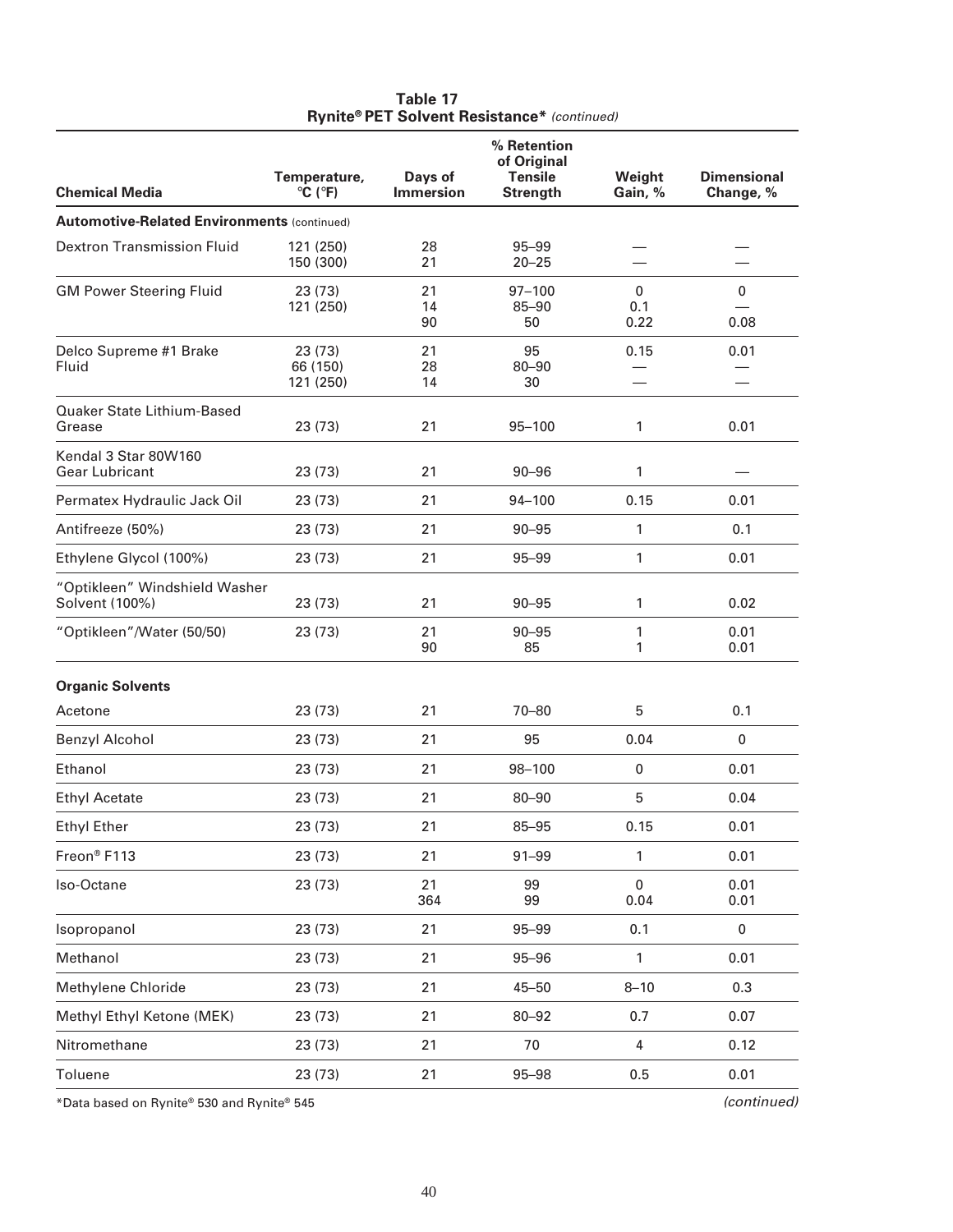|                          |                                        |                             | % Retention<br>of Original        |                   |                                 |
|--------------------------|----------------------------------------|-----------------------------|-----------------------------------|-------------------|---------------------------------|
| <b>Chemical Media</b>    | Temperature,<br>$\circ$ C ( $\circ$ F) | Days of<br><b>Immersion</b> | <b>Tensile</b><br><b>Strength</b> | Weight<br>Gain, % | <b>Dimensional</b><br>Change, % |
| <b>Acids</b>             |                                        |                             |                                   |                   |                                 |
| Acetic Acid (100%)       | 23 (73)                                | 21                          | 85-95                             | 1                 | 0.04                            |
| Hydrochloric Acid (10%)  | 23(73)                                 | 21                          | $92 - 96$                         | 1                 | 0.01                            |
| Sulfuric Acid (10%)      | 23 (73)                                | 21                          | $91 - 96$                         | 1                 | 0.02                            |
| Sulfuric Acid (Battery)  | 23 (73)                                | 3                           | $90 - 95$                         | 1                 | 0.01                            |
| <b>Bases</b>             |                                        |                             |                                   |                   |                                 |
| Ammonium Hydroxide (10%) | 23 (73)                                | 21                          | $85 - 93$                         | 0.3               | 0.02                            |
| Sodium Hydroxide (10%)   | 23 (73)                                | 21                          | $0 - 47$                          | 5                 | 0.02                            |
| <b>Other Solvents</b>    |                                        |                             |                                   |                   |                                 |
| Bleach, "Clorox" (100%)  | 23 (73)                                | 21                          | $90 - 95$                         | 0.1               | 0.07                            |
| Calcium Chloride (10%)   | 23 (73)                                | 21                          | $85 - 95$                         | 0.25              | 0                               |
| Hydrogen Peroxide (30%)  | 23 (73)                                | 21                          | 90                                | 0.25              | 0.02                            |
| Sodium Choride           | 23 (73)                                | 21                          | $90 - 95$                         | 0.31              | 0                               |
| 1,1,1-Trichloroethane    | 23 (73)                                | 21                          | 90                                | 0.3               | 0                               |
| <b>WD-40</b>             | 23 (73)                                | 21                          | 90                                | 0.05              | 0.01                            |
| Zinc Chloride (10%)      | 23 (73)                                | 21                          | $91 - 96$                         | 1                 | 0.01                            |
| Zinc Chloride (50%)      | 23 (73)                                | 8                           | $90 - 95$                         | 1                 | 0.01                            |

**Table 17 Rynite® PET Solvent Resistance\*** (continued)

\*Data based on Rynite® 530 and Rynite® 545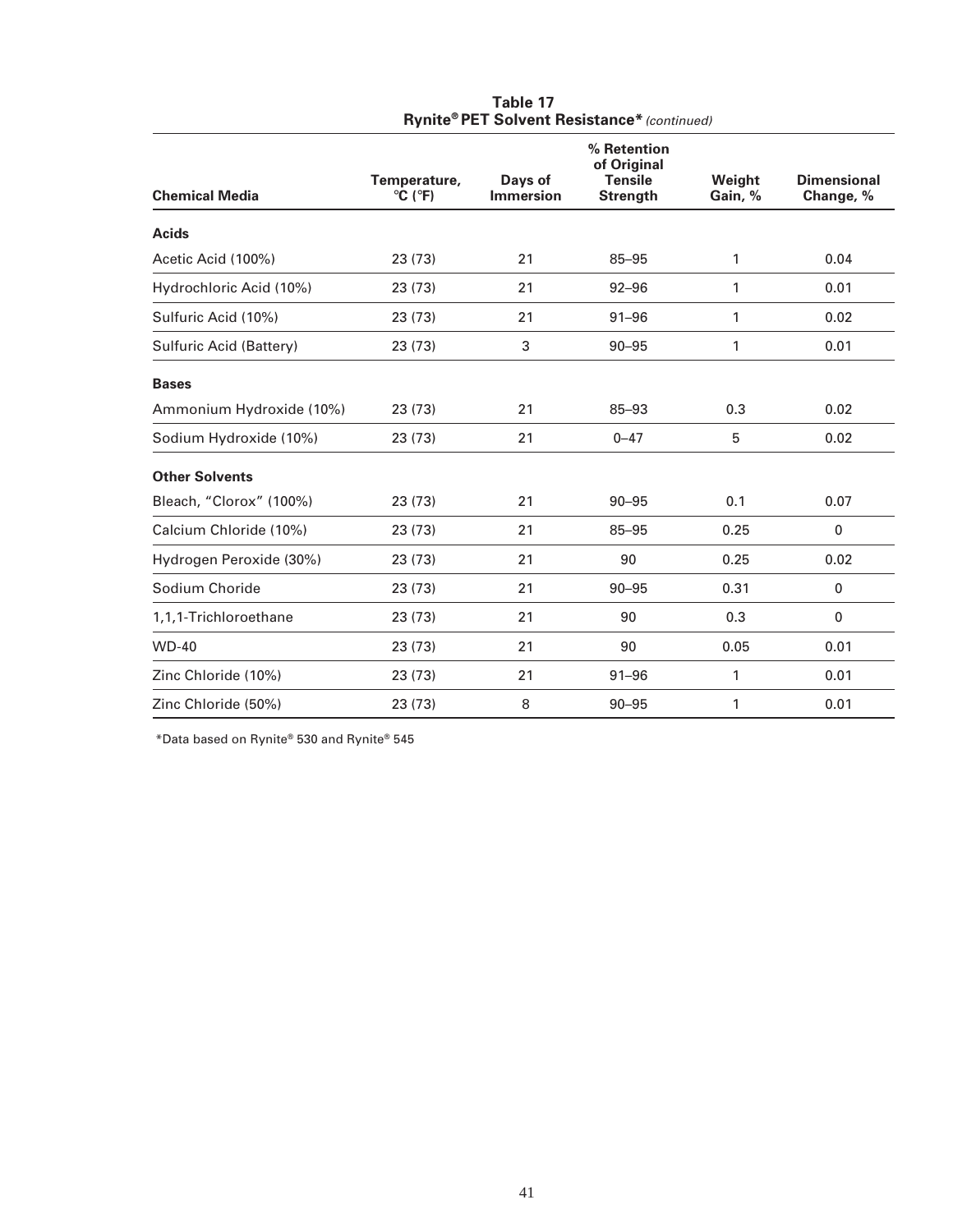|                                                     | % Retention of<br><b>Initial Tensile</b><br><b>Strength</b> | Weight<br>Gain, % | <b>Dimensional</b><br>Change, % |
|-----------------------------------------------------|-------------------------------------------------------------|-------------------|---------------------------------|
| Water                                               | 92                                                          | 0.47              | 0.07                            |
| Methanol                                            | 87                                                          | 0.6               | 0.07                            |
| Ethanol                                             | 97                                                          | 0.13              | 0.02                            |
| Iso-Octane                                          | 100                                                         | 0.04              | 0.01                            |
| <b>Regular Gasoline</b>                             | 99                                                          | 0.08              | 0.03                            |
| Toluene                                             | 90                                                          | 0.99              | 0.05                            |
| Toluene 85% Volume<br>Methanol 15% Volume           | 61                                                          | 3.14              | 0.24                            |
| White Gasoline 85% Volume<br>Methanol 15% Volume    | 84                                                          | 1.06              | 0.09                            |
| Unleaded Gasoline 85% Volume<br>Methanol 15% Volume | 83                                                          | 0.96              | 0.09                            |
| Unleaded Gasoline 85% Volume<br>Ethanol 15% Volume  | 93                                                          | 0.28              | 0.03                            |

**Table 18 Rynite® 545 Immersed for One Year at 23**°**C (73**°**F)**

| Table 19<br>Effect of Cleaning Solvents on Rynite® FR530 |    |            |            |            |                   |          |  |  |
|----------------------------------------------------------|----|------------|------------|------------|-------------------|----------|--|--|
| Freon <sup>®</sup><br>Trichloro-<br>Methyl               |    |            |            |            |                   |          |  |  |
| <b>Plastic</b>                                           | ΤM | <b>TES</b> | <b>TMS</b> | <b>TMC</b> | <b>Chloroform</b> | ethylene |  |  |
| 0.78 mm (0.031 in)                                       |    |            |            |            |                   |          |  |  |
| Unstressed                                               | 0  | 0          | 0          |            |                   |          |  |  |
| Stressed                                                 | 0  | 0          | 0          |            |                   |          |  |  |
| 1.56 mm (0.062 in)                                       |    |            |            |            |                   |          |  |  |
| Unstressed                                               | 0  | 0          | 0          |            |                   |          |  |  |
| Stressed                                                 | 0  | 0          |            |            |                   |          |  |  |

Effect Key:

 $0 = No$  visible effect

1 = Very slight effect

2 = Compatibility should be tested

3 = Probably not suitable

4 = Disintegrated or dissolved

• All test pieces exposed to solvent at the boiling point for 5 min.

• Immediately on removal from the solvent, the pieces were tested by bending, scraping, twisting, and visual observation to determine if any change or damage had occurred.

• All test pieces were of the thickness indicated  $\times$  12.5 mm (0.50 in) wide  $\times$  125 mm (5 in) long.

• 0.78 mm (0.031 in) stressed specimens were bent through a 180° angle for exposure testing. The 1.56 mm (0.062 in) stressed pieces were bent through an 80° angle. In both cases specimens were bent as far as possible without initiating fracture.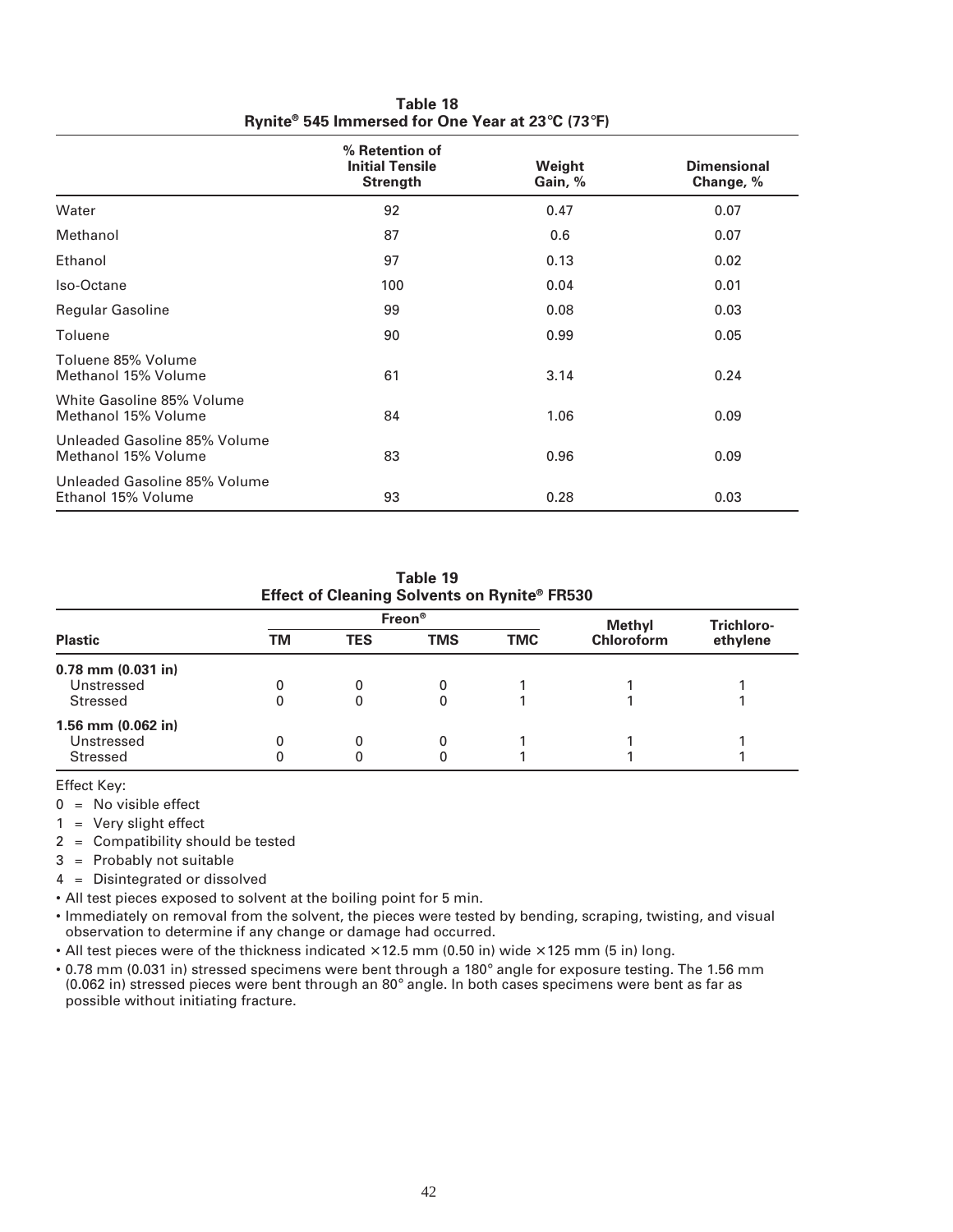| <b>Condition</b> | <b>Solvent</b>                     | <b>Comments</b>                                         | <b>Effect Key</b> |
|------------------|------------------------------------|---------------------------------------------------------|-------------------|
|                  | 0.78 mm [0.032 in] thick specimens |                                                         |                   |
| Unstressed       | Freon <sup>®</sup> TF              | No change                                               | 0                 |
| <b>Stressed</b>  | Freon <sup>®</sup> TF              | No change                                               | $\Omega$          |
| Unstressed       | Freon <sup>®</sup> TES             | No change                                               | 0                 |
| <b>Stressed</b>  | Freon <sup>®</sup> TES             | No change                                               | 0                 |
| Unstressed       | Freon <sup>®</sup> TMS             | No change                                               | 0                 |
| <b>Stressed</b>  | Freon <sup>®</sup> TMS             | No change                                               | $\Omega$          |
| Unstressed       | Freon <sup>®</sup> TMC             | No change                                               | 1                 |
| <b>Stressed</b>  | Freon <sup>®</sup> TMC             | No change                                               | 1                 |
| Unstressed       | <b>Methyl Chloroform</b>           | Slightly easier to flex;<br>lost some of its glossiness | 1                 |
| <b>Stressed</b>  | <b>Methyl Chloroform</b>           | Slightly easier to flex;<br>lost some of its glossiness | 1                 |
| Unstressed       | Trichloroethylene                  | Easier to flex; bleached out                            | 1                 |
| <b>Stressed</b>  | Trichloroethylene                  | Easier to flex; bleached out                            | 1                 |
|                  | 1.56 mm [0.062 in] thick specimens |                                                         |                   |
| Unstressed       | Freon <sup>®</sup> TF              | No change                                               | 0                 |
| <b>Stressed</b>  | Freon <sup>®</sup> TF              | No change                                               | 0                 |
| Unstressed       | Freon <sup>®</sup> TES             | No change                                               | 0                 |
| <b>Stressed</b>  | Freon <sup>®</sup> TES             | No change                                               | $\Omega$          |
| Unstressed       | Freon <sup>®</sup> TMS             | No change                                               | 0                 |
| <b>Stressed</b>  | Freon <sup>®</sup> TMS             | No change                                               | 0                 |
| Unstressed       | Freon <sup>®</sup> TMC             | No change                                               | 1                 |
| <b>Stressed</b>  | Freon® TMC                         | No change                                               | 1                 |
| Unstressed       | <b>Methyl Chloroform</b>           | Lost its glossiness                                     | 1                 |
| <b>Stressed</b>  | <b>Methyl Chloroform</b>           | Lost its glossiness                                     | 1                 |
| Unstressed       | Trichloroethylene                  | Slightly easier to flex and<br>bleached out             | 1                 |
| Stressed         | Trichloroethylene                  | Slightly easier to flex and<br>bleached out             | 1                 |

**Table 20 Detailed Compatibility of Rynite® FR530 with Solvents**

**Note:** See Table 19 for details on tests.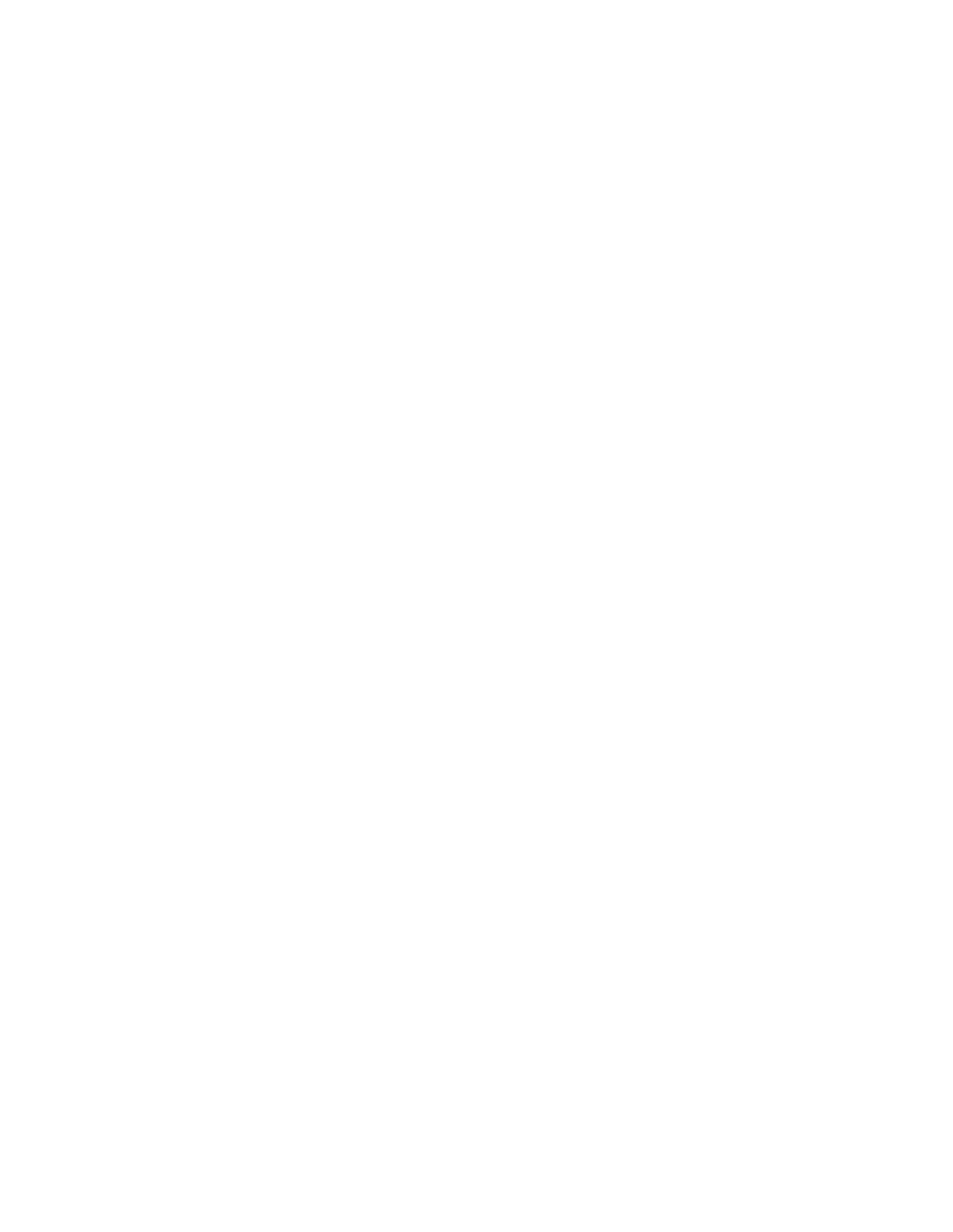**Chapter 6**

# **Government and Agency Approvals**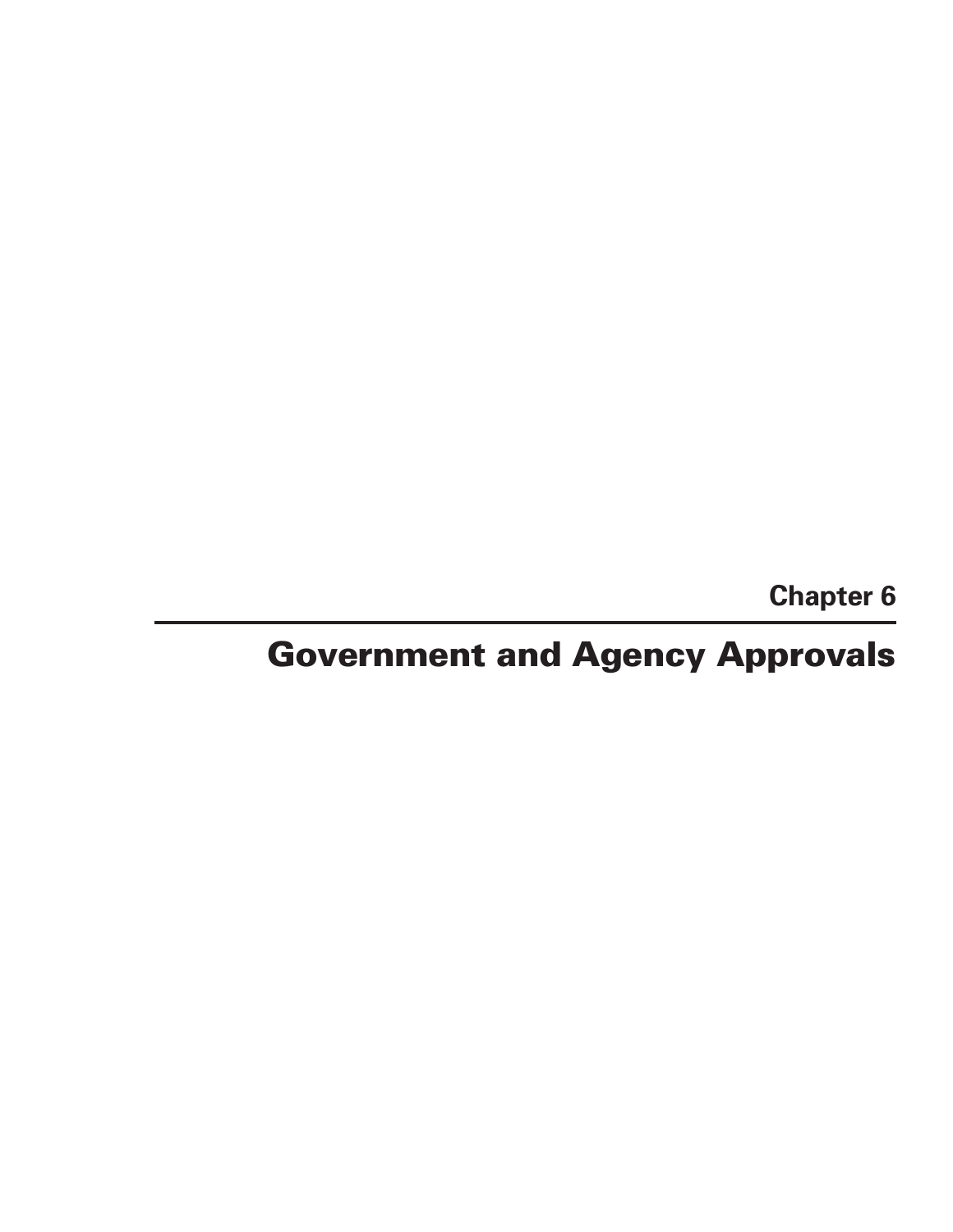# **Underwriters' Laboratories Ratings**

**Table 22** lists the UL ratings for the Rynite® PET thermoplastic polyester resins. For the latest on data, contact your nearest DuPont sales office.

# **Military Specification MIL-M-24519**

Rynite® FR530 is listed in the Qualified Products List (QPL 24519-27).

# **Food and Drug Administration (FDA)**

Rynite® PET thermoplastic polyester resins are not FDA compliant and should NOT be used in applications where FDA compliance is required.

# **National Sanitation Foundation (NSF)**

There are currently no Rynite® PET thermoplastic polyester resins listed by DuPont for use in applications where NSF approval is required.

# **ASTM D5927-96**

**Table 21** shows the ASTM callouts for various PET resins. All Rynite® PET thermoplastic polyester resins meet these guidelines. Under this system, the Rynite® 530 callout would be D5927-96 TPES021G30.

| Group | <b>Description</b>            |                | <b>Class Description</b> | Grade             | <b>Description</b> <sup>b</sup> | <b>Flow Rate,</b><br>ISO 1133,<br>$q/10$ min | Density,<br>IS <sub>0</sub><br>1183,<br>q/cm <sup>3</sup> | <b>Tensile</b><br>Strength,<br>IS <sub>0</sub><br>$527-1, -2$ ,<br>Min., MPa | <b>Flexural</b><br>Modulus,<br>IS <sub>0</sub><br>178 <sub>1</sub><br>Min., GPa | <b>Izod</b><br>Impact<br>Resistance,<br>IS <sub>0</sub><br>180 <sup>e</sup><br>Min., $kJ/m2$ | <b>Deflection</b><br>Temp.<br>at 1.8 MPa,<br>IS <sub>0</sub><br>$75-1, -2,$<br>Min., °C |
|-------|-------------------------------|----------------|--------------------------|-------------------|---------------------------------|----------------------------------------------|-----------------------------------------------------------|------------------------------------------------------------------------------|---------------------------------------------------------------------------------|----------------------------------------------------------------------------------------------|-----------------------------------------------------------------------------------------|
| 02    | Polyethylene<br>terephthalate | $\mathbf{1}$   | Unmodified               | $\mathbf{1}$<br>0 |                                 | $<$ 20.0 285/2.16 $9$                        | $1.26 - 1.43$                                             | 50                                                                           | 2.0                                                                             | 2.8                                                                                          | 60                                                                                      |
|       | (PET)                         |                |                          | G15               | 15% Glass                       |                                              | $1.26 - 1.52$                                             | 75                                                                           | 4.0                                                                             | 4.0                                                                                          | 180                                                                                     |
|       |                               |                |                          | G20               | 20% Glass                       |                                              | $1.43 - 1.60$                                             | 80                                                                           | $6.0\,$                                                                         | $5.0\,$                                                                                      | 190                                                                                     |
|       |                               |                |                          | G30               | 30% Glass                       |                                              | $1.46 - 1.65$                                             | 115                                                                          | $8.0\,$                                                                         | $5.0\,$                                                                                      | 200                                                                                     |
|       |                               |                |                          | G40               | 40% Glass                       |                                              | $1.59 - 1.73$                                             | 120                                                                          | 11.0                                                                            | 5.0                                                                                          | 200                                                                                     |
|       |                               |                |                          | G45               | 45% Glass                       |                                              | $1.64 - 1.85$                                             | 120                                                                          | 12.0                                                                            | 5.0                                                                                          | 210                                                                                     |
|       |                               |                |                          | G55               | 55% Glass                       |                                              | $1.76 - 1.86$                                             | 160                                                                          | 12.0                                                                            | 5.0                                                                                          | 220                                                                                     |
|       |                               |                |                          | G00               | Other                           |                                              |                                                           |                                                                              |                                                                                 |                                                                                              |                                                                                         |
|       |                               |                |                          | <b>R15</b>        | 15% Filler                      | $\overline{\phantom{0}}$                     | $1.35 - 1.45$                                             | 85                                                                           | 3.5                                                                             | 3.0                                                                                          | 150                                                                                     |
|       |                               |                |                          | <b>R35</b>        | 35% Filler                      | $\overline{\phantom{0}}$                     | $1.53 - 1.65$                                             | 75                                                                           | 7.5                                                                             | 4.0                                                                                          | 165                                                                                     |
|       |                               |                |                          | R40               | 40% Filler                      | $\overline{\phantom{0}}$                     | $1.54 - 1.70$                                             | 90                                                                           | 7.0                                                                             | 4.0                                                                                          | 195                                                                                     |
|       |                               |                |                          | <b>R45</b>        | 45% Filler                      | $\overline{\phantom{0}}$                     | $1.65 - 1.75$                                             | 145                                                                          | 12.0                                                                            | 8.0                                                                                          | 225                                                                                     |
|       |                               |                |                          | <b>R00</b>        | Other                           |                                              |                                                           | $\overline{\phantom{0}}$                                                     | $\equiv$                                                                        | $\overline{\phantom{0}}$                                                                     | $\overline{\phantom{0}}$                                                                |
|       |                               | $\overline{2}$ | Impact                   | G15               | 15% Glass                       |                                              | $1.35 - 1.45$                                             | 60                                                                           | 3.0                                                                             | 5                                                                                            | 170                                                                                     |
|       |                               |                | modified                 | G30               | 30% Glass                       |                                              | $1.46 - 1.56$                                             | 100                                                                          | 7.0                                                                             | 10                                                                                           | 205                                                                                     |
|       |                               |                |                          | G35               | 35% Glass                       | $\overline{\phantom{0}}$                     | $1.49 - 1.59$                                             | 85                                                                           | 6.0                                                                             | 15                                                                                           | 200                                                                                     |
|       |                               |                |                          | G00               | Other                           |                                              |                                                           | $\overline{\phantom{0}}$                                                     | $\overline{\phantom{0}}$                                                        | $\overline{\phantom{0}}$                                                                     | $\overline{\phantom{0}}$                                                                |
|       |                               |                | 3 Flame-retardant        | G15               | 15% Glass                       |                                              | $1.50 - 1.67$                                             | 70                                                                           | 4.5                                                                             | 3.5                                                                                          | 175                                                                                     |
|       |                               |                |                          | G <sub>20</sub>   | 20% Glass                       | $\overline{\phantom{0}}$                     | $1.56 - 1.70$                                             | 80                                                                           | 5.5                                                                             | 4.5                                                                                          | 190                                                                                     |
|       |                               |                |                          | G30               | 30% Glass                       |                                              | $1.62 - 1.78$                                             | 95                                                                           | 9.0                                                                             | 4.0                                                                                          | 200                                                                                     |
|       |                               |                |                          | G40               | 40% Glass                       |                                              | $1.71 - 1.83$                                             | 100                                                                          | 11.5                                                                            | 6.0                                                                                          | 200                                                                                     |
|       |                               |                |                          | G45               | 45% Glass                       |                                              | $1.75 - 1.85$                                             | 140                                                                          | 12.0                                                                            | 10                                                                                           | 215                                                                                     |
|       |                               |                |                          | G00               | Other                           |                                              |                                                           | $\overline{\phantom{0}}$                                                     |                                                                                 |                                                                                              |                                                                                         |
|       |                               |                |                          | <b>R45</b>        | 45% Filler                      | $\overline{\phantom{0}}$                     | $1.70 - 1.91$                                             | 100                                                                          | 11.0                                                                            | 4.0                                                                                          | 205                                                                                     |
|       |                               |                |                          | <b>R00</b>        | Other                           |                                              |                                                           | $\overline{\phantom{0}}$                                                     |                                                                                 |                                                                                              |                                                                                         |

#### **Table 21 TPES Detail Requirements for Thermoplastic Polyestera**

<sup>a</sup> Data on 4-mm test specimens are limited, and the minimum values may be changed in a later revision after a statistical data base of sufficient size is generated.

 $<sup>b</sup>$  No descriptions are listed unless needed to describe a special grade under the class. All other grades are listed by requirement.</sup>

 $c$  Tensile strength shall be determined using a Type 1A tensile specimen as described in ISO 527-2:1993. The crosshead speed shall be 50 mm/min ±10% for unreinforced materials and 5 mm/min ±20% for reinforced grades.

 $^d$  Flexural modulus shall be determined on a specimen 80 ± 2 mm by 10 ± 0.2 mm by 4 ± 0.2 mm at a test speed of 2 mm/min ± 20%.

 $e$  Izod shall be determined on a specimen 80  $\pm$  2 mm by 10  $\pm$  0.2 mm by 4  $\pm$  0.2 mm as described in ISO 180:1993, method 1A.

f Deflection temperature shall be determined on an unannealed specimen 80  $\pm$  2 mm by 10  $\pm$  0.2 mm by 4  $\pm$  0.2 mm as described in ISO 75-2:1993, method Af.

<sup>g</sup> Moisture content of the specimen shall be below 0.005%.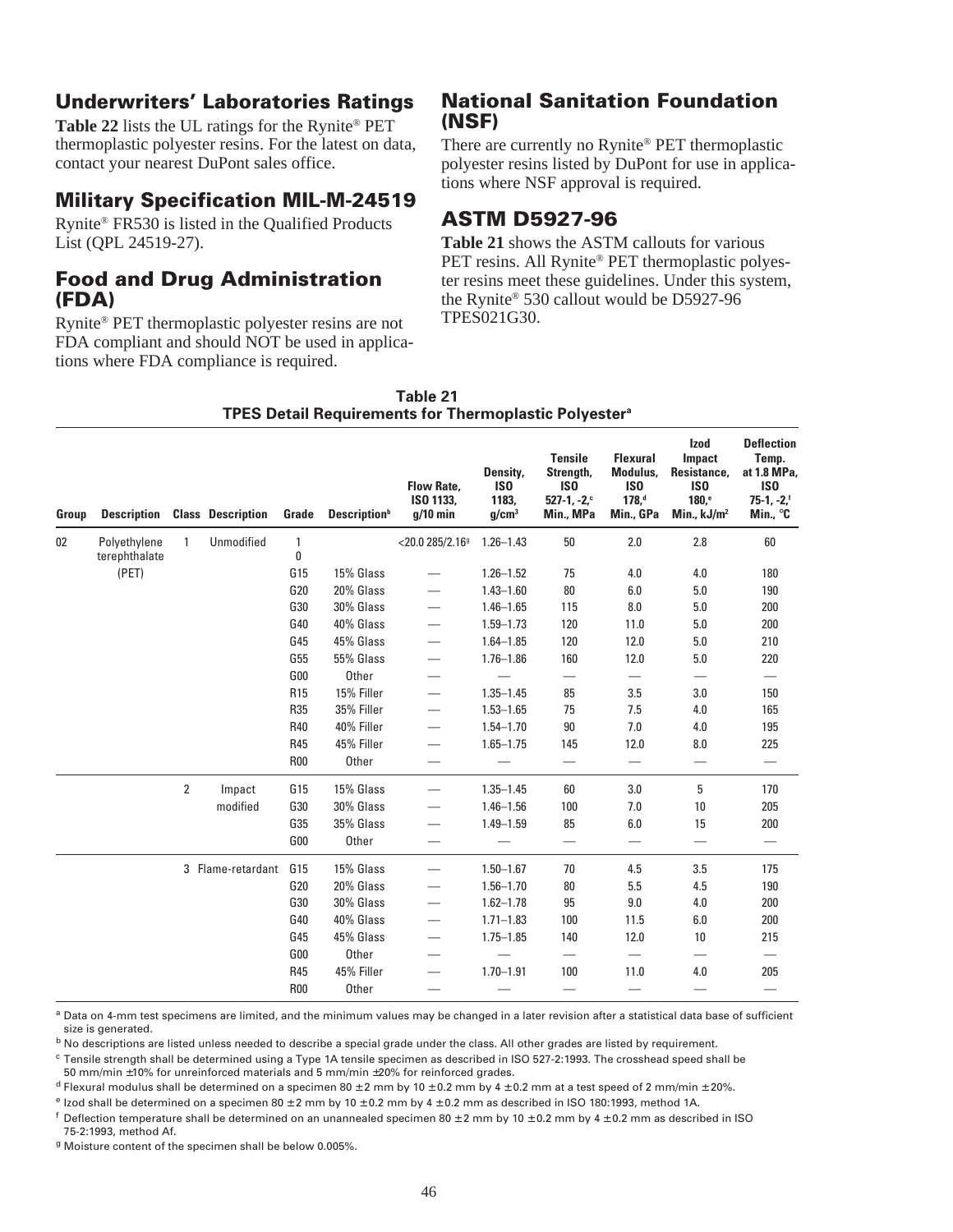|                                           |               |                              |                                  |                                             | Temperature Index, °C    |                          |                          |                            |                                       |                                            |                                     |
|-------------------------------------------|---------------|------------------------------|----------------------------------|---------------------------------------------|--------------------------|--------------------------|--------------------------|----------------------------|---------------------------------------|--------------------------------------------|-------------------------------------|
|                                           |               | <b>Minimum</b><br>Thickness  |                                  |                                             | <b>Mechanical</b>        |                          |                          |                            | <b>High</b>                           | High                                       |                                     |
| <b>Material</b><br><b>Designation</b>     | Color         | mm                           | in                               | <b>UL94</b><br><b>Flame</b><br><b>Class</b> | Elec-<br>trical          | With                     | Without<br>Impact Impact | Hot<br>Wire<br>Ignition    | Current<br>Arc<br>Ignition            | Voltage<br><b>Track</b><br>Rate            | <b>IEC</b><br><b>Track</b><br>(CTI) |
| Rynite <sup>®</sup> 408                   | All           | 0.75<br>1.50<br>3.00         | 0.029<br>0.060<br>0.120          | 94HB<br>94HB<br>94HB                        | 140<br>140<br>140        | 140<br>140<br>140        | 140<br>140<br>140        | 1<br>1<br>0                | $\overline{2}$<br>$\overline{2}$<br>2 | 0                                          | $\overline{2}$                      |
| Rynite® 415HP                             | All           | 0.81<br>1.50<br>3.00         | 0.032<br>0.060<br>0.120          | 94HB<br>94HB<br>94HB                        | 140<br>140<br>140        | 120<br>120<br>120        | 140<br>140<br>140        | 3<br>$\overline{c}$<br>0   | 1<br>1<br>1                           | $\overline{2}$                             | $\overline{2}$                      |
| Rynite® 520 (f1)                          | NC, BK,<br>GY | 0.79<br>1.50<br>3.00         | 0.031<br>0.060<br>0.120          | 94HB<br>94HB<br>94HB                        | 140<br>140<br>140        | 140<br>140<br>140        | 140<br>140<br>140        | 3<br>1<br>0                | 1<br>2<br>1                           | $\overline{c}$<br>$\overline{2}$<br>3      | 3                                   |
| Rynite® 530 (f1)                          | All           | 0.81<br>1.50<br>3.00<br>6.00 | 0.032<br>0.060<br>0.120<br>0.250 | 94HB<br>94HB<br>94HB<br>94HB                | 140<br>140<br>140<br>140 | 140<br>140<br>140<br>140 | 140<br>140<br>140<br>140 | 2<br>1<br>0<br>0           | 1<br>1<br>1<br>1                      | $\overline{2}$<br>$\overline{\phantom{0}}$ | $\overline{2}$                      |
| Rynite® 545 (f1)                          | All           | 0.81<br>1.50<br>3.00         | 0.032<br>0.060<br>0.120          | 94HB<br>94HB<br>94HB                        | 140<br>140<br>140        | 140<br>140<br>140        | 140<br>140<br>140        | 2<br>1<br>0                | 1<br>1<br>1                           | 1                                          | $\overline{2}$                      |
| Rynite <sup>®</sup> 555                   | All           | 0.81<br>1.50<br>3.00         | 0.032<br>0.060<br>0.120          | 94HB<br>94HB<br>94HB                        | 140<br>140<br>140        | 140<br>140<br>140        | 140<br>140<br>140        | 2<br>1<br>0                | 1<br>1<br>1                           | 1<br>1<br>1                                | 3                                   |
| Rynite® 935 (f1)                          | NC, BK        | 0.79<br>1.50<br>3.00         | 0.030<br>0.060<br>0.120          | 94HB<br>94HB<br>94HB                        | 140<br>140<br>140        | 140<br>140<br>140        | 140<br>140<br>140        | $\overline{2}$<br>1<br>0   | 1<br>1<br>1                           | 1<br>1<br>1                                | $\overline{2}$                      |
| Rynite <sup>®</sup> 940<br>Rynite® SST 35 | BK<br>NC, BK  | 0.75<br>0.81<br>1.50<br>3.00 | 0.030<br>0.032<br>0.060<br>0.120 | 94HB<br>94HB<br>94HB<br>94HB                | 75<br>150<br>150<br>150  | 75<br>150<br>150<br>150  | 75<br>150<br>150<br>150  | 3<br>$\overline{2}$<br>1   | 0<br>0<br>0                           | 3                                          | $\mathbf{1}$                        |
| Rynite® FR515                             | All<br>NC, BK | 0.86<br>1.50<br>1.50         | 0.034<br>0.060<br>0.060          | 94V-0<br>$94V - 0$<br>94V-0                 | 140<br>140<br>140        | 140<br>140<br>140        | 140<br>140<br>140        | 0<br>0<br>0                | 0<br>0<br>0                           |                                            |                                     |
|                                           | All<br>NC, BK | 3.00<br>3.00                 | 0.120<br>0.120                   | 94-5VA<br>94V-0<br>94V-0<br>94-5VA          | 140<br>140               | 140<br>140               | 140<br>140               | 0<br>0                     | 1<br>1                                | 4<br>4                                     | 3<br>3                              |
| Rynite® FR330                             | All<br>NC, BK | 0.81<br>1.50<br>1.50         | 0.032<br>0.060<br>0.060          | 94V-0<br>94V-0<br>94V-0<br>94-5VA           | 140<br>140<br>140        | 140<br>140<br>140        | 140<br>140<br>140        |                            |                                       |                                            |                                     |
|                                           | All<br>NC, BK | 3.00<br>3.00                 | 0.120<br>0.120                   | 94V-0<br>94V-0<br>94-5VA                    | 140<br>140               | 140<br>140               | 140<br>140               | 0<br>0                     | 1<br>1                                | 3<br>3                                     | $\frac{3}{3}$                       |
| Rynite® FR530 (f1) BK, NC                 |               | 0.35<br>0.81<br>1.50         | 0.014<br>0.032<br>0.060          | 94V-0<br>94V-0<br>94V-0<br>94-5VA           | 150<br>150               | 150<br>150               | 150<br>150               | 3<br>$\boldsymbol{2}$<br>0 | 1<br>1<br>1                           | $\mathbf{1}$<br>1                          |                                     |
|                                           | NC, BK<br>All | 1.50<br>2.00                 | 0.060<br>0.080                   | 94V-0<br>94V-0<br>94-5VA                    | 150<br>150               | 150<br>150               | 150<br>150               | 0<br>0                     | 1<br>1                                | 1<br>1                                     |                                     |
|                                           |               | 3.00<br>3.00                 | 0.120<br>0.120                   | 94V-0<br>94V-0<br>94-5VA                    | 150<br>150               | 150<br>150               | 150<br>150               | 0<br>0                     | 1<br>1                                | 1<br>1                                     | $\frac{2}{2}$                       |
| Rynite® FR543                             | NC, BK        | 0.81<br>1.50                 | 0.032<br>0.060                   | 94V-0<br>94V-0<br>94-5VA                    | 155<br>155               | 155<br>155               | 155<br>155               | 0<br>0                     | 1<br>1                                | 1<br>1                                     |                                     |
|                                           |               | 3.00                         | 0.120                            | 94V-0<br>94-5VA                             | 155                      | 155                      | 155                      | 0                          | 1                                     | 1                                          | $\sqrt{3}$                          |

**Table 22 Underwriters Laboratories Yellow Card Ratings**

(continued)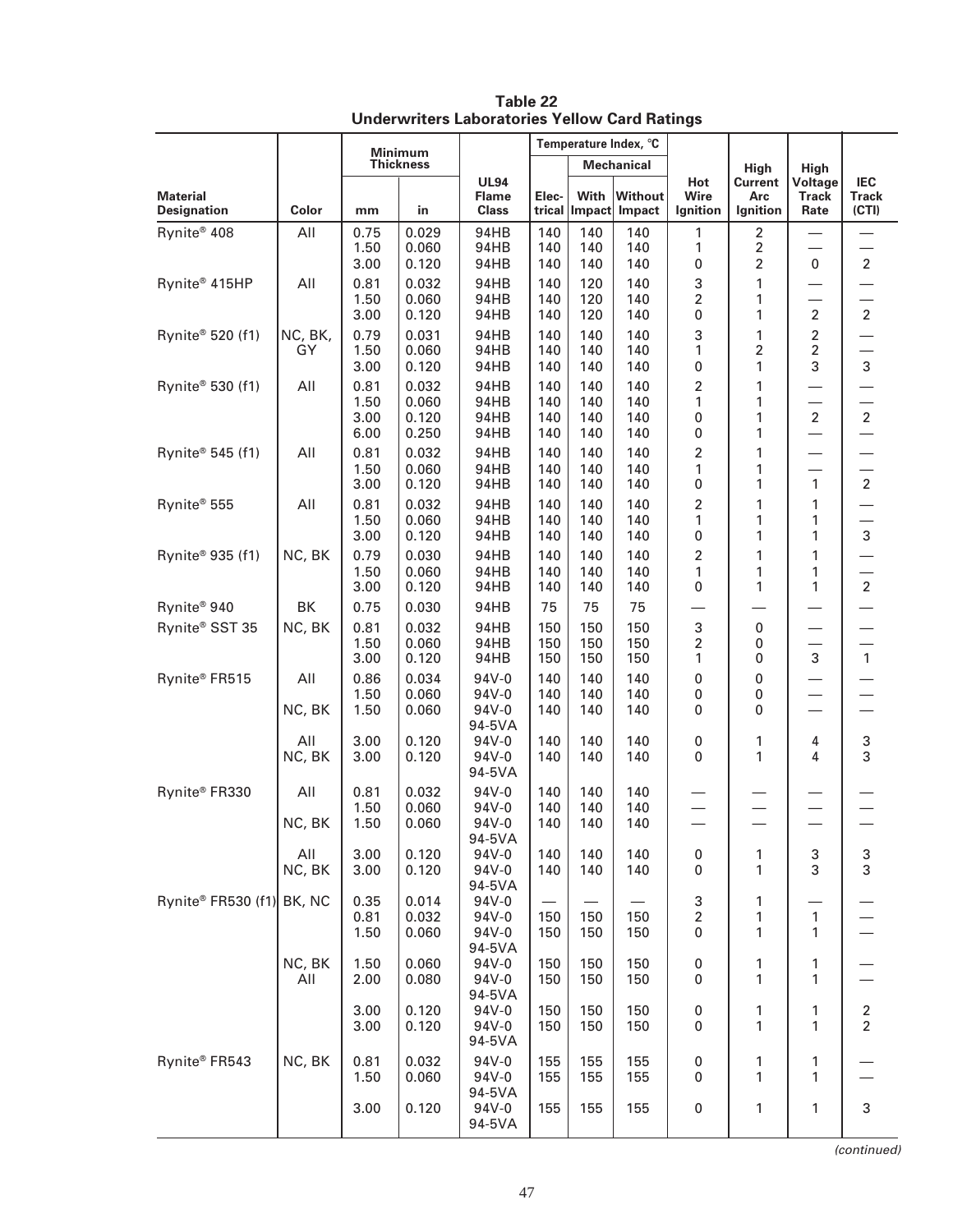|                                                                                                                                                                                                                                                                                                                                           |                                           | <b>Minimum</b>                                                                                       |                                                                                                       |                                                                 |                                 | Temperature Index, °C                                                               |                                                                                                                  |                                       |                                                             |                                                |                                            |
|-------------------------------------------------------------------------------------------------------------------------------------------------------------------------------------------------------------------------------------------------------------------------------------------------------------------------------------------|-------------------------------------------|------------------------------------------------------------------------------------------------------|-------------------------------------------------------------------------------------------------------|-----------------------------------------------------------------|---------------------------------|-------------------------------------------------------------------------------------|------------------------------------------------------------------------------------------------------------------|---------------------------------------|-------------------------------------------------------------|------------------------------------------------|--------------------------------------------|
|                                                                                                                                                                                                                                                                                                                                           |                                           |                                                                                                      | <b>Thickness</b>                                                                                      |                                                                 |                                 |                                                                                     | <b>Mechanical</b>                                                                                                |                                       |                                                             |                                                |                                            |
| <b>Material</b><br><b>Designation</b>                                                                                                                                                                                                                                                                                                     | Color                                     | mm                                                                                                   | in                                                                                                    | <b>UL94</b><br><b>Flame</b><br><b>Class</b>                     | Elec-                           | With                                                                                | Without<br>trical   Impact   Impact                                                                              | Hot<br>Wire<br>Ignition               | High<br><b>Current</b><br>Arc<br>Ignition                   | <b>High</b><br>Voltage<br><b>Track</b><br>Rate | <b>IEC</b><br><b>Track</b><br>(CTI)        |
| Rynite® FR943                                                                                                                                                                                                                                                                                                                             | NC, BK<br>NC, BK,<br>GY                   | 0.35<br>0.81<br>1.50<br>2.30<br>3.00                                                                 | 0.014<br>0.032<br>0.060<br>0.090<br>0.120                                                             | $94V - 0$<br>$94V - 0$<br>94V-0<br>94-5VA<br>$94V - 0$          | 75<br>155<br>155<br>155<br>155  | 75<br>155<br>155<br>155<br>155                                                      | 75<br>155<br>155<br>155<br>155                                                                                   | $\overline{2}$<br>$\overline{2}$<br>0 | 4<br>4<br>4                                                 | $\mathbf{1}$                                   | $\frac{1}{2}$                              |
| Rynite® FR945                                                                                                                                                                                                                                                                                                                             | All                                       | 0.81<br>1.50<br>2.30                                                                                 | 0.032<br>0.060<br>0.090                                                                               | $94V - 0$<br>$94V - 0$<br>94-5VA<br>$94V - 0$<br>94-5VA         | 150<br>150<br>150               | 150<br>150<br>150                                                                   | 150<br>150<br>150                                                                                                | $\overline{2}$<br>0<br>$\mathbf{0}$   | $\overline{\mathbf{c}}$<br>$\overline{2}$<br>$\overline{2}$ |                                                |                                            |
|                                                                                                                                                                                                                                                                                                                                           |                                           | 3.00                                                                                                 | 0.120                                                                                                 | $94V - 0$<br>94-5VA                                             | 150                             | 150                                                                                 | 150                                                                                                              | 0                                     | 1                                                           | 1                                              | $\overline{2}$                             |
| Rynite® FR946                                                                                                                                                                                                                                                                                                                             | GN, BK<br>GY, NC,<br><b>BL</b><br>NC, BK  | 0.81<br>1.50<br>3.00<br>3.00                                                                         | 0.032<br>0.060<br>0.120<br>0.120                                                                      | $94V - 0$<br>$94V - 0$<br>$94V - 0$<br>94-5VA                   | 150<br>150<br>150<br>150        | 140<br>150<br>150<br>150                                                            | 140<br>150<br>150<br>150                                                                                         | 0<br>0<br>0<br>0                      | 3<br>3<br>3<br>3                                            | 1<br>1                                         | 3<br>3                                     |
| Hot-Wire Ignition (HWI)-<br><b>Mean Ignition Time</b><br>120<br>$\leq$<br>IT<br>IT<br>< 120<br>60<br>$\leq$<br>30<br>IT<br>$\leq$<br>$\overline{\phantom{a}}$<br>15<br>IT<br>$\leq$<br>$\overline{\phantom{a}}$<br>$\overline{7}$<br>IT<br>$\leq$<br>$\overline{\phantom{a}}$<br>IT<br>$\mathbf{0}$<br>$\leq$<br>$\overline{\phantom{a}}$ | 150                                       | 0<br>$\leq$ TR<br>$\leq$ TR<br>10<br>25<br>$\,<$<br>80<br>$\overline{\phantom{a}}$<br>$\overline{a}$ | Tracking Rate (mm/min)<br>$\leq$<br>$\leq$<br><b>TR</b><br>$\leq$<br><b>TR</b><br>$\leq$<br><b>TR</b> | High Voltage Arc Tracking Rate (HVTR)-<br>10<br>25<br>80<br>150 |                                 |                                                                                     | Assigned PLC<br>0<br>1<br>2<br>3<br>$\overline{\mathbf{A}}$                                                      |                                       |                                                             |                                                |                                            |
| High Current Arc Ignition (HAI)-<br>Mean Number of Arcs to Cause Ignition (NA) Assigned PLC<br>120<br>$\leq$ NA<br>60<br>$\leq$ NA<br>30<br>$\leq$ NA<br>$\lt$<br>15<br>$\leq$<br><b>NA</b><br>$\overline{\phantom{a}}$<br>$\mathbf{0}$<br>$\leq$ NA<br>$\lt$                                                                             | $\overline{7}$<br>< 120<br>60<br>30<br>15 |                                                                                                      |                                                                                                       | 5<br>0<br>1<br>2<br>3<br>4                                      | 600<br>400<br>250<br>175<br>100 | Tracking Index (V)<br>$\leq$<br>$\leq$<br>$\leq$<br>$\leq$<br>$\leq$<br>0<br>$\leq$ | <b>TI</b><br><b>TI</b><br>< 600<br><b>TI</b><br>< 400<br>ΤI<br>< 250<br><b>TI</b><br>< 175<br><b>TI</b><br>< 100 | Comparative Track Index (CTI)-        |                                                             |                                                | Assigned PLC<br>0<br>1<br>2<br>3<br>4<br>5 |

**Table 22 Underwriters Laboratories Yellow Card Ratings** (continued)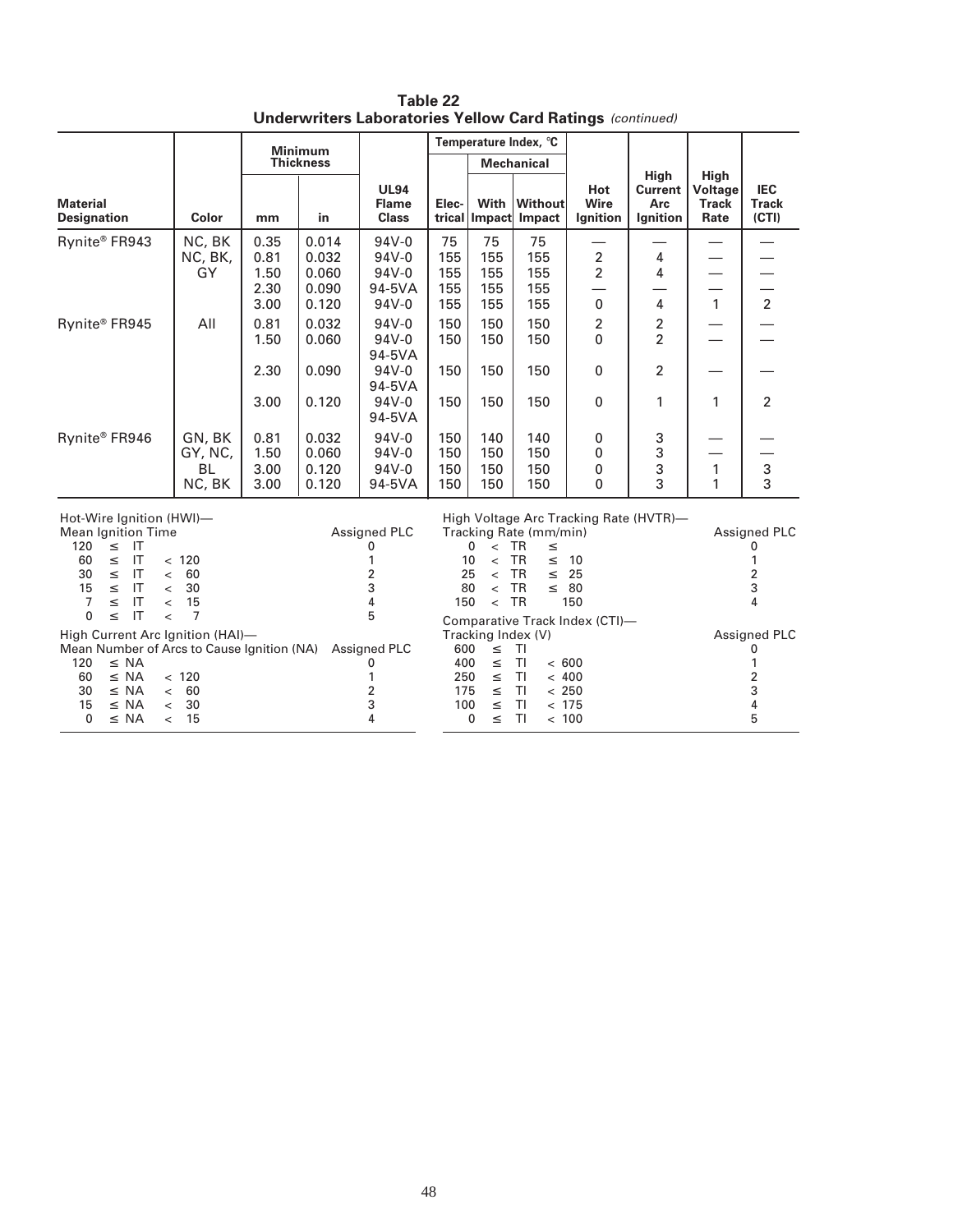**Chapter 7**

# **Applications**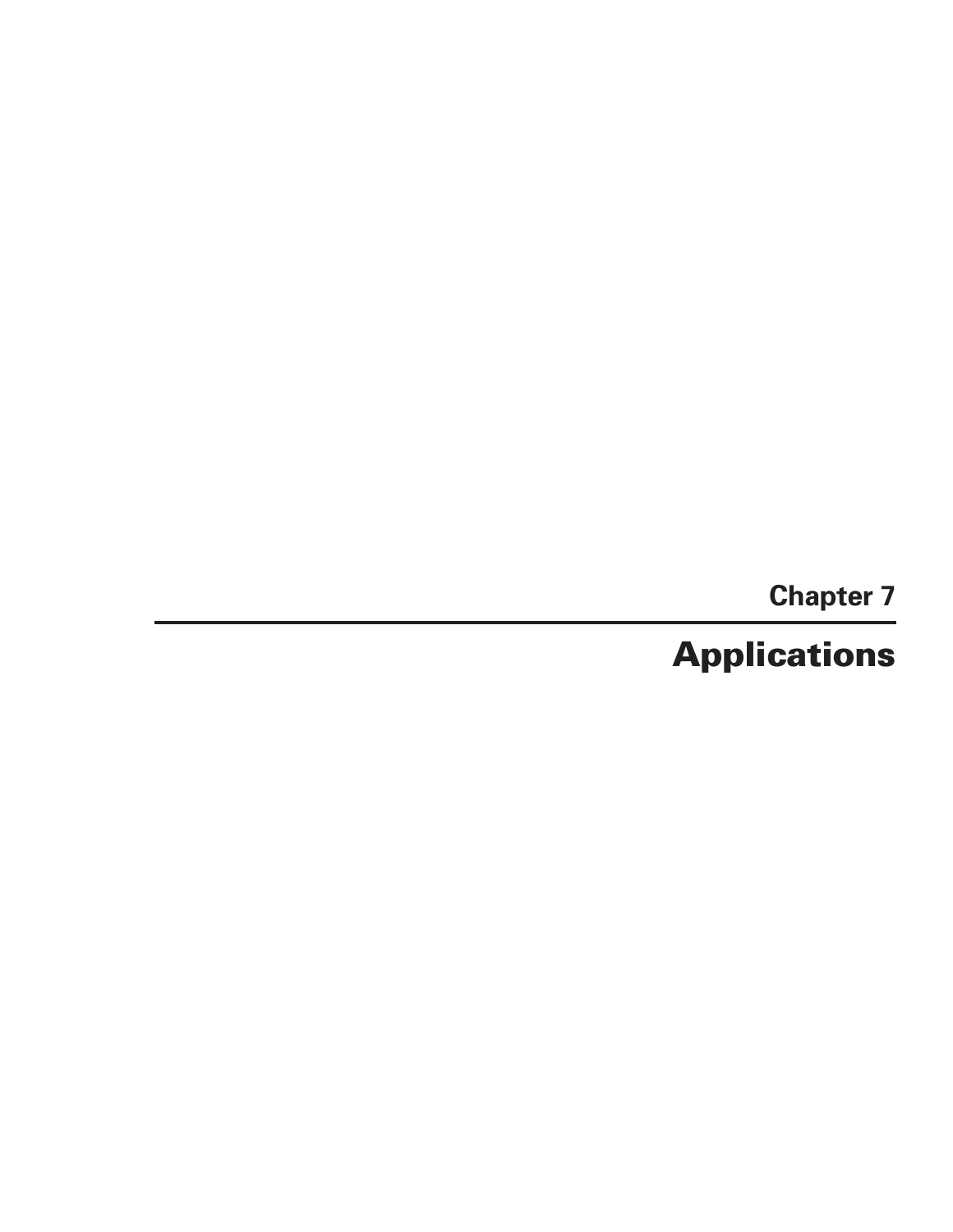# **General Decorating Techniques**

Often, it is desirable to decorate parts injection molded from Rynite® PET thermoplastic polyester resins in post-molding operations. Below is a brief summary of several techniques. This information is intended as only a guide. Please consult the specific equipment or material suppliers for each technique for details.

# **Hot Stamping**

Hot stamping has been used in a number of applications. A good clean polymer surface is usually needed, and no one set of operating conditions can be recommended. Die pressures, temperatures, and dwell times must be individually determined for each application; however, die temperatures of 215–245°C (420–473°F), dwell times of 0.2–2.0 sec, and pressures of 13–45 psi are common. In some applications, the temperature of the part and surface moisture content (time out of the mold) may also be important.

### **Inks**

Many solvent-soluble inks can be used with Rynite® PET thermoplastic polyester resins. Flame, infrared, and oven baking "fixing" can also be used.

# **Painting**

Cleaning the surface of molded parts to remove dirt, oil, dust, mold release, or other contaminants is important to achieving good paint adhesion. Parts may be wiped clean with alcohol, toluene, or other typical solvents and washes used to prepare a part surface prior to painting.

The excellent solvent resistance and the high heat distortion temperature of Rynite® PET thermoplastic polyester resins result in a broad flexibility when choosing a primer/topcoat system, including those that require high bake temperatures. The key to good paint adhesion and durability is the choice of primer.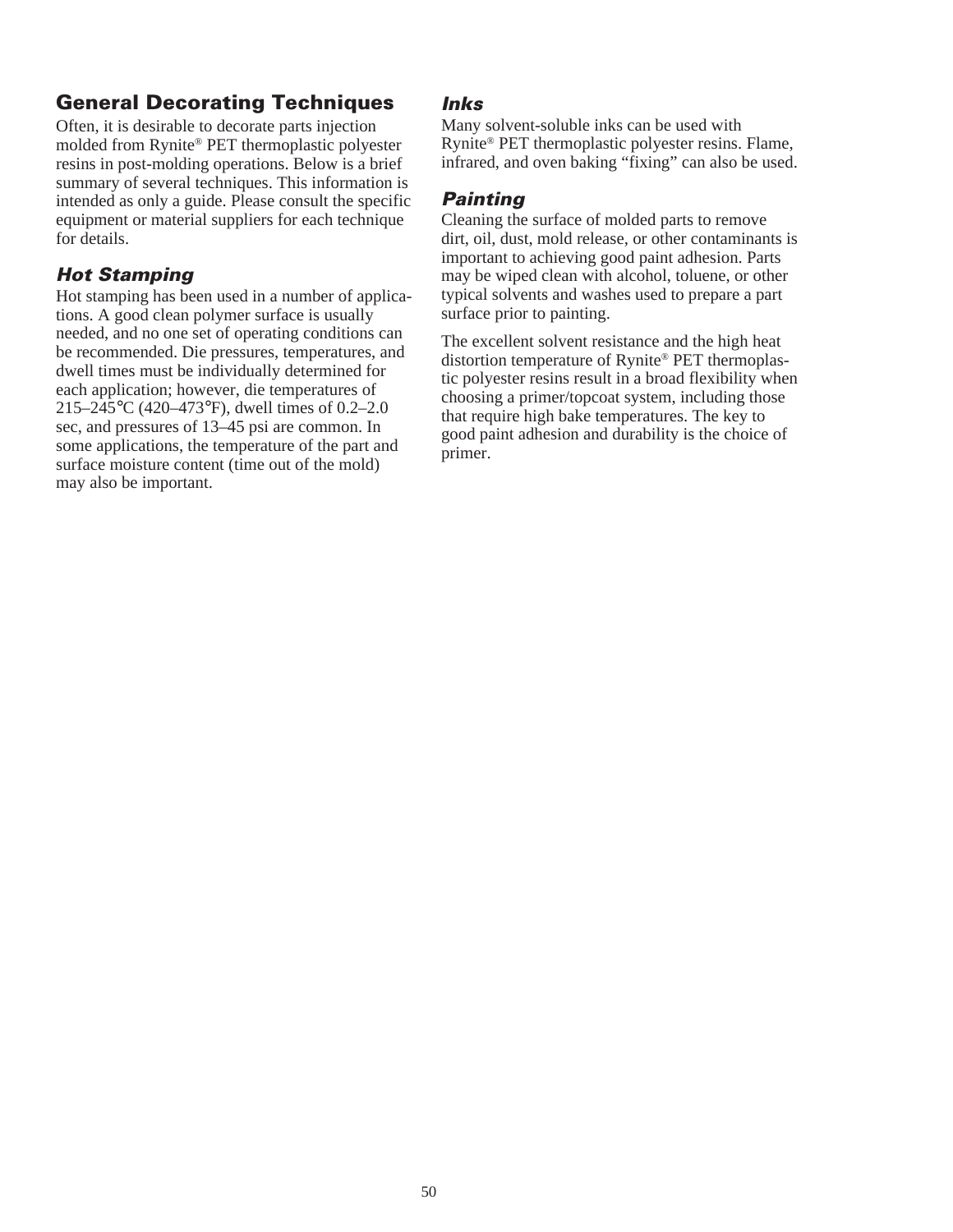#### **Adhesion**

Parts or stock shapes such as plaques of Rynite® PET thermoplastic polyester resin can be bonded to each other by the use of commercially available adhesives. A list of adhesives that have been tested with successful results in bonding Rynite® PET to Rynite® PET are listed in **Table 23**. For best results, surfaces should be cleaned with a solvent such as acetone prior to applying the adhesive. Procedures recommended by the adhesive suppliers should be followed.

One of the many uses of adhesive bonding is the joining of plaques to form a thick section for machining\* of prototypes. Polyurethane adhesives have been used successfully in this manner, and parts produced have survived severe end-use testing conditions such as automotive under hood environment.

<sup>\*</sup> Plaques bonded with adhesive should be annealed, rough machined, and annealed again prior to final machining. Annealing conditions are  $1-2$  hr at  $149^{\circ}$ C (300°F) in air.

| Table 23                                                    |
|-------------------------------------------------------------|
| Adhesive Recommendations-Rynite® PET to Rynite® PET Bonding |

| <b>Adhesive</b>                                                                                                                   | <b>Supplier</b>                                                                                                                                                                         |
|-----------------------------------------------------------------------------------------------------------------------------------|-----------------------------------------------------------------------------------------------------------------------------------------------------------------------------------------|
| <b>Epoxy</b><br>"Arathane" 8503<br>(and primer)<br>Urethane<br>"Arathane" 5540<br>(and primer)                                    | <b>Ciba-Geigy Corporation</b><br><b>Formulated Systems Group</b><br>31601 Research Park Drive<br>Madison Heights, MI 48071<br>Phone: (800) 672-1027<br>(800) 248-1306<br>(313) 585-7200 |
| <b>Urethane</b><br>"UR 2139"                                                                                                      | H.B. Fuller<br>3530 Lexington Avenue North<br>St. Paul, MN 55126<br>Phone: (612) 645-3401                                                                                               |
| <b>Acrylic</b><br>"3100"<br>(Temperature limit ~100°C [248°F])                                                                    | <b>ITW Adhesive Systems</b><br>37722 Enterprise Court<br>Farmington Hills, MI 48331<br>Phone: (313) 489-9344                                                                            |
| Anaerobic<br>"Black Max 380"<br>(Temperature limit ~100°C [248°F] intermittent)<br>Cycanoacrylate<br>"Super Bonder" 430, 496, 414 | Loctite<br>705 N. Mountain Road<br>Newington, CT 06111<br>Phone: (203) 278-1280                                                                                                         |
| <b>Urethane</b><br>"Tyrite" 7500<br>(on PET types)<br>Cyanoacrylate<br>"Cylok" R, G, M                                            | <b>Lord Corporation</b><br><b>Industrial Adhesives Division</b><br>2000 West Grandview Blvd.<br>P.O. Box 10038<br>Erie, PA 16514-0038<br>Phone: (814) 868-3611                          |
| Cyanocrylate<br>"Permabond" 910                                                                                                   | Permabond International Corp.<br>480 S. Dean Street<br>Englewood, NJ 07631<br>Phone: (210) 868-9494                                                                                     |
| <b>Epoxy</b><br>"Scotchweld" 2214                                                                                                 | ЗM<br>Aerospace Central<br><b>Aerospace Materials Department</b><br>3M Center, Bldg. 223-IN-07<br>St. Paul, MN 55144<br>Phone: (800) 235-AERO                                           |

As every end use has its own requirements for bond strength and durability, the bonded part should be tested under actual end-use conditions prior to adopting any adhesive system.

In considering an adhesive for evaluation, consider both the end-use environment and the stresses the adhesive must endure. Pay particular attention to the bond strength requirements, differences in thermal expansion and contraction between the two bonded substrates, temperature requirements, humidity resistance, chemical resistance, weatherability, and oxidation resistance.

Questions on any specific adhesive system should be directed to the manufacturer of that system.